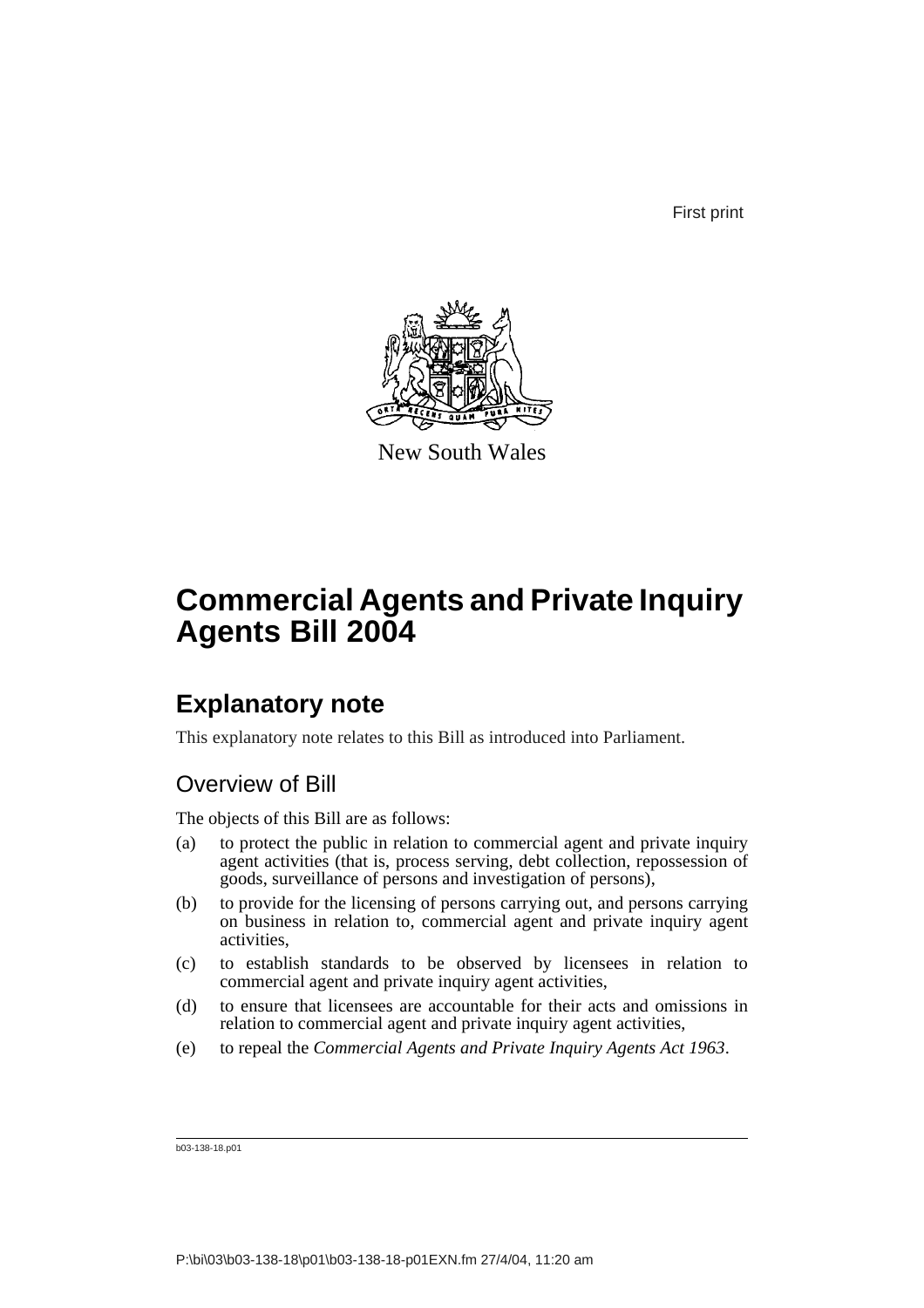Explanatory note

The Bill makes consequential amendments to certain Acts and contains consequential savings and transitional provisions.

### Outline of provisions

#### **Part 1 Preliminary**

**Clause 1** sets out the name (also called the short title) of the proposed Act.

**Clause 2** provides for the commencement of the proposed Act on a day or days to be appointed by proclamation, except for Schedule 3.1 and 3.3 which are to commence on the commencement of Division 4 of Part 5 of the *Law Enforcement (Powers and Responsibilities) Act 2002*.

**Clause 3** sets out the objects of the proposed Act, in the terms set out in paragraphs (a)–(d) of the Overview above.

**Clause 4** defines certain words and expressions used in the proposed Act.

#### **Part 2 Licensing of persons for commercial and private inquiry activities**

#### **Division 1 Master licences**

**Clause 5** provides that, with certain exceptions, it is an offence to carry on business in relation to commercial agent activities or private inquiry agent activities otherwise than in accordance with the appropriate master licence.

**Clause 6** enables the Commissioner to grant master licences, and applies Part 2 of the *Licensing and Registration (Uniform Procedures) Act 2002* to and in respect of a master licence.

**Clause 7** sets out the grounds on which an application for a master licence may be refused.

**Clause 8** provides that a master licence has effect for 5 years.

**Clause 9** enables the Commissioner to impose conditions on a master licence.

**Clause 10** enables the Commissioner to cancel a master licence, and sets out the grounds on which such a licence may be cancelled and the procedure to be followed to cancel such a licence.

Explanatory note page 2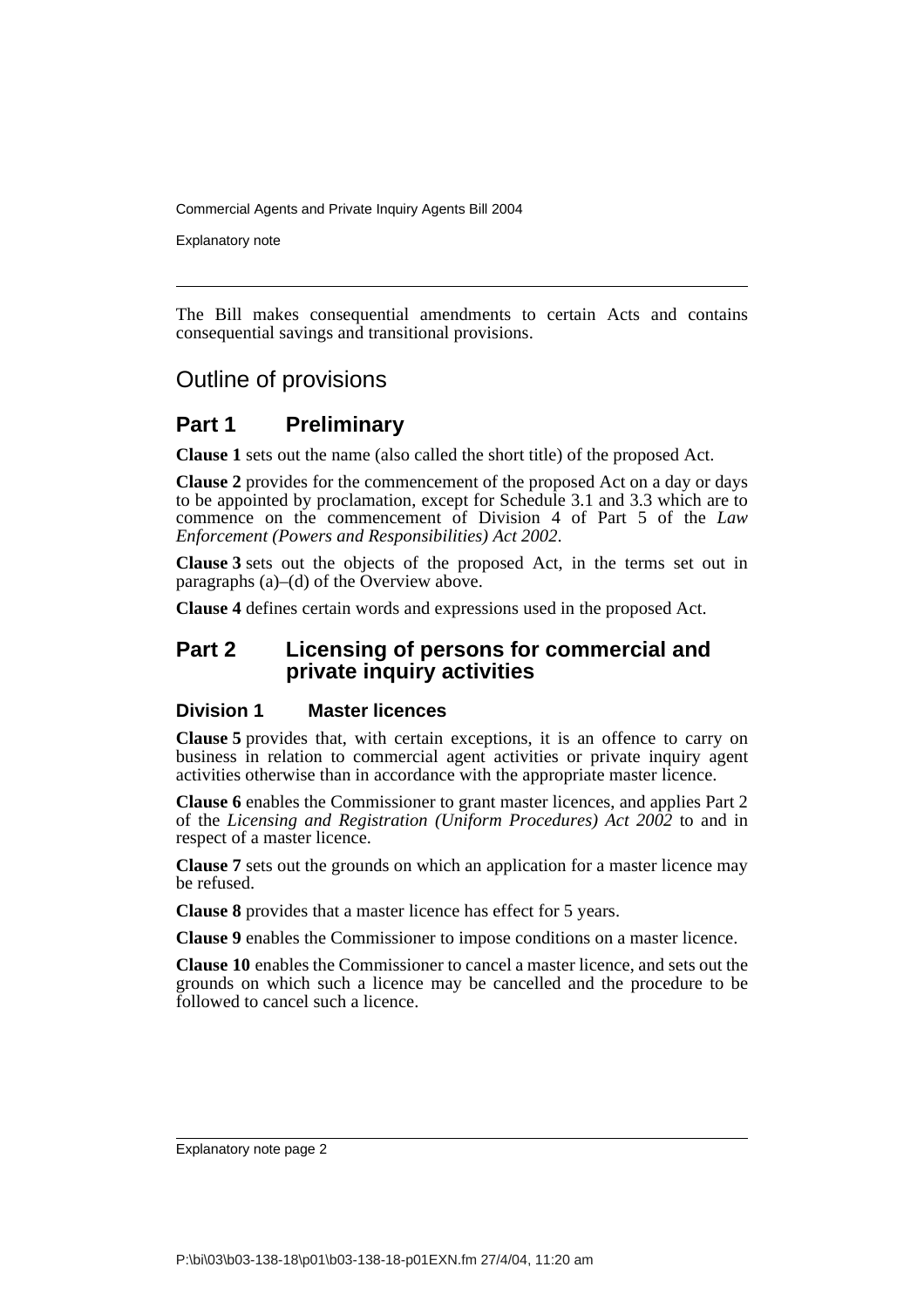Explanatory note

#### **Division 2 Operator licences**

**Clause 11** provides that, with certain exceptions, it is an offence to carry out commercial agent activities or private inquiry agent activities otherwise than in accordance with the appropriate operator licence.

**Clause 12** enables the Commissioner to grant operator licences, and applies Part 2 of the *Licensing and Registration (Uniform Procedures) Act 2002* to and in respect of an operator licence.

**Clause 13** sets out the grounds on which an application for an operator licence may be refused.

**Clause 14** provides that an operator licence has effect for one year or 5 years.

**Clause 15** enables the Commissioner to impose conditions on an operator licence.

**Clause 16** provides that a person's first operator licence is a probationary licence, has effect for one year only and is subject to a condition requiring supervision.

**Clause 17** enables the Commissioner to cancel an operator licence, and sets out the grounds on which such a licence may be cancelled and the procedure to be followed to cancel such a licence.

#### **Division 3 Additional provisions concerning debt collection**

**Clause 18** is a formal provision that gives effect to Schedule 2 (Trust accounts, records and receivership in relation to debt collection).

**Clause 19** prohibits a licensee from charging a debtor with the licensee's costs in collecting a debt, and allows the debtor to recover from the licensee any money received by the licensee in contravention of the prohibition.

#### **Division 4 General**

**Clause 20** allows a licensee against whom action is taken under the proposed Part to apply to the Administrative Decisions Tribunal against the Commissioner's determination to take that action.

**Clause 21** requires the establishment and maintenance of a publicly available Register of Licensees.

**Clause 22** enables the Commissioner to issue certificates as to particulars contained in the Register of Licensees, and gives evidentiary status to such a certificate.

Explanatory note page 3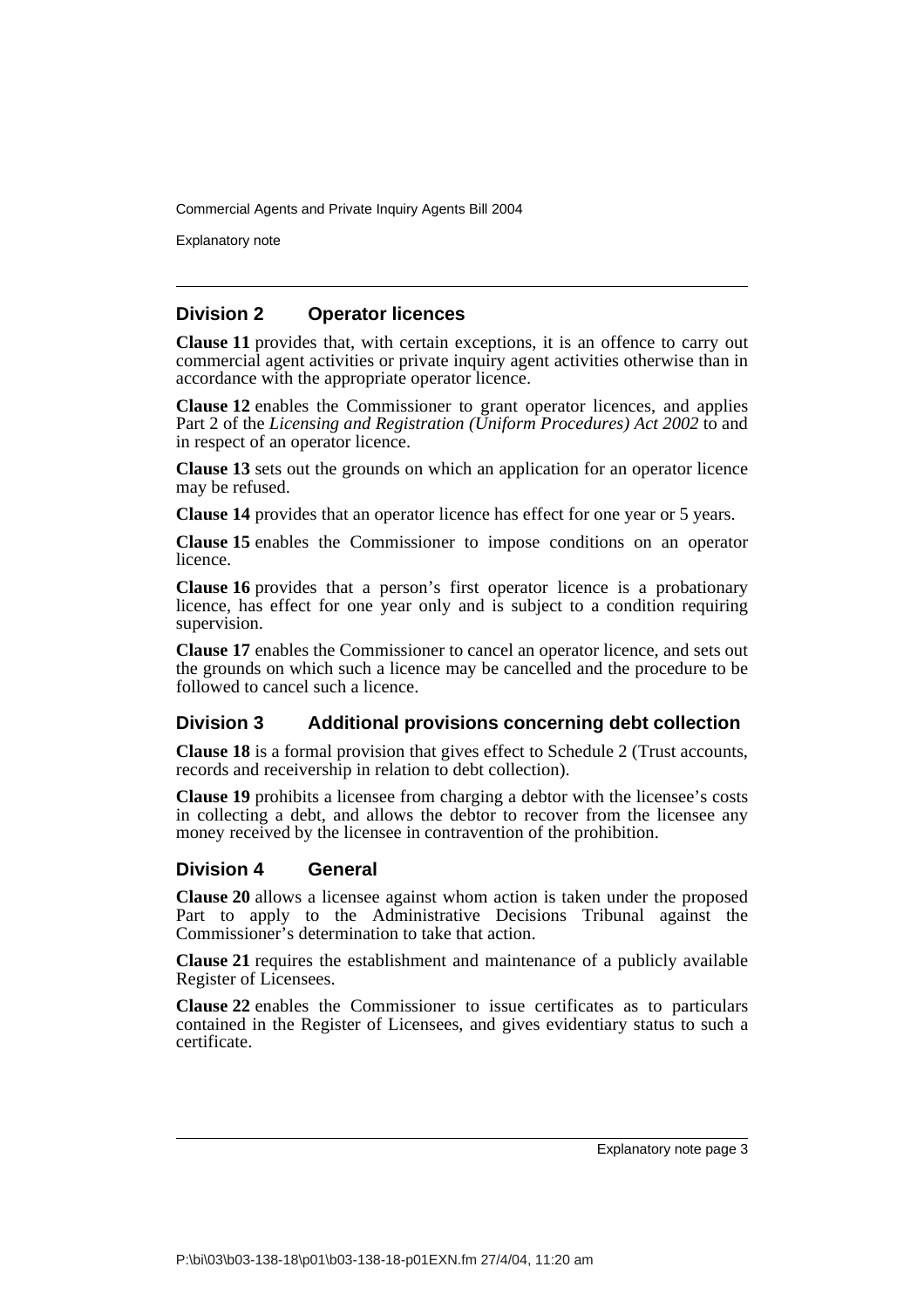Explanatory note

**Clause 23** makes it clear that the proposed Act does not confer on a licensee any power, authority or immunity that would not be available to the licensee apart from the proposed Act.

### **Part 3 General offences**

**Clause 24** prohibits a licensee from employing unlicensed persons to carry out commercial agent or private inquiry agent activities, and from employing disqualified individuals in any capacity.

**Clause 25** prohibits a licensee from doing certain things that amount to harassment.

**Clause 26** requires a licensee to produce his or her licence on demand to an authorised inspector or to any other person with whom he or she has dealings when acting under the licence.

**Clause 27** makes it an offence for a person to obstruct or hinder an authorised inspector in the exercise of the inspector's functions under the proposed Act.

**Clause 28** enables offences under the proposed Act to be dealt with by way of penalty notice.

**Clause 29** enables a director or other person concerned in the management of a corporation to be proceeded against and convicted in relation to offences committed by the corporation.

### **Part 4 Administration**

#### **Division 1 Power to require information and documents**

**Clause 30** enables the Commissioner to require a licensee or former licensee to furnish relevant information or produce relevant documents.

#### **Division 2 Power to enter premises**

**Clause 31** enables an authorised inspector to enter premises, other than residential premises, and inspect documents on the premises to monitor compliance with the proposed Act.

**Clause 32** provides for the manner in which an authorised inspector must exercise a power of entry.

**Clause 33** requires an authorised inspector to minimise any damage arising from the exercise of a power of entry, and entitles an interested party to compensation for damage that is caused otherwise than as a consequence of the inspector having been obstructed or hindered.

Explanatory note page 4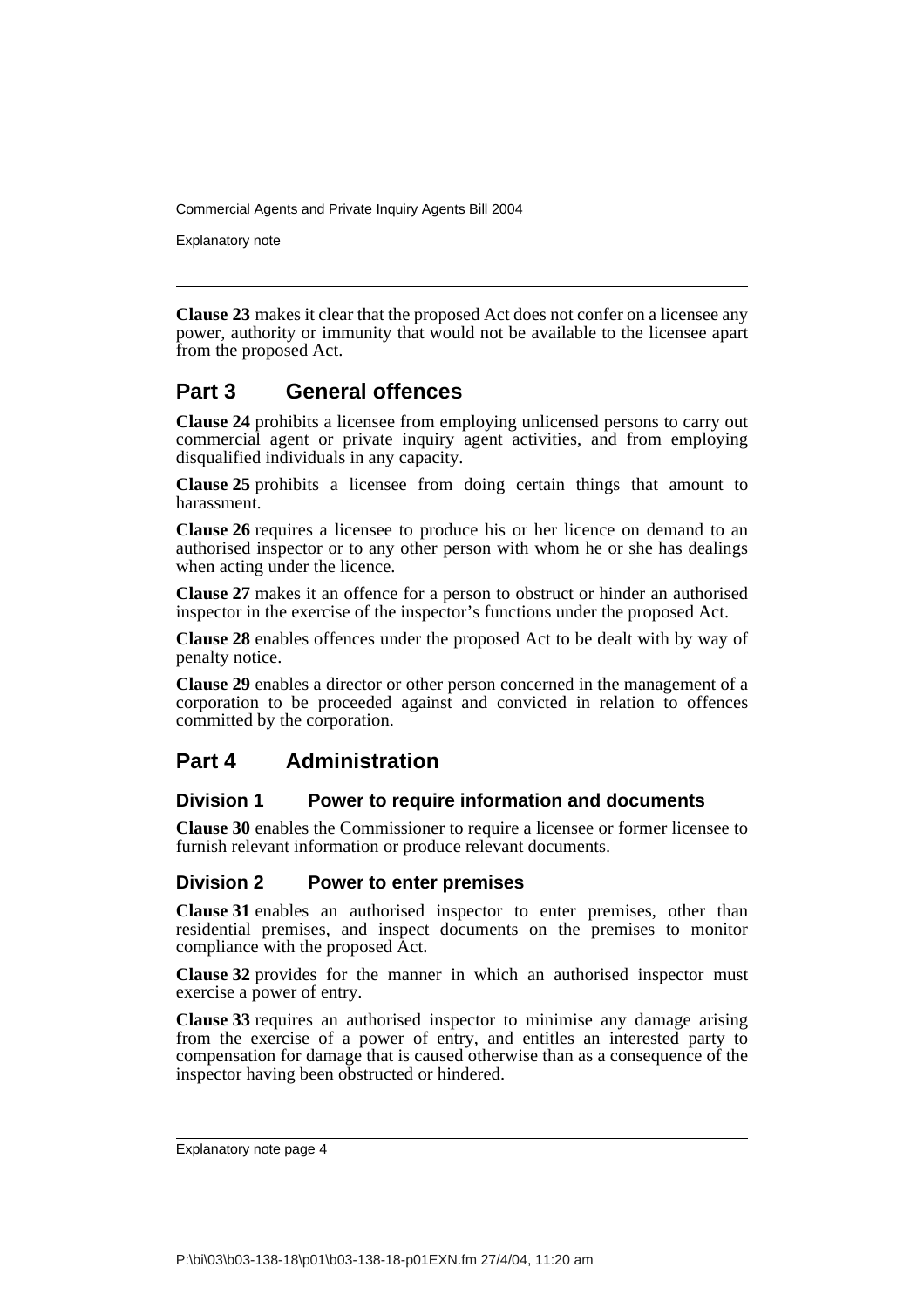Explanatory note

**Clause 34** provides for the issue of search warrants for premises, including residential premises.

#### **Division 3 General**

**Clause 35** enables the Commissioner to appoint persons as authorised inspectors (police officers are authorised inspectors by virtue of their status as police officers).

**Clause 36** enables the Commissioner to delegate functions.

**Clause 37** exempts certain persons from personal liability for acts and omissions arising in the execution of the proposed Act.

**Clause 38** sets out how documents may be served for the purposes of the proposed Act.

#### **Part 5 Miscellaneous**

**Clause 39** enables the Governor to make regulations for the purposes of the proposed Act, and provides that a regulation may create offences carrying a maximum penalty of 100 penalty units (currently \$11,000).

**Clause 40** repeals the *Commercial Agents and Private Inquiry Agents Act 1963*.

**Clause 41** is a formal provision giving effect to Schedule 3 (Amendment of Acts).

**Clause 42** is a formal provision giving effect to Schedule 4 (Savings, transitional and other provisions).

**Clause 43** requires a review of the proposed Act to be carried out, and tabled in each House of Parliament, within 12 months after the fifth anniversary of the date of assent to the proposed Act.

### **Schedule 1 Persons not required to be licensed**

**Schedule 1** lists certain classes of person who will not be required to hold a licence under the proposed Act.

#### **Schedule 2 Trust accounts, records and receivership in relation to debt collection**

**Schedule 2** applies to any person who is the holder of a master licence for debt collection and any money held by the holder of such a licence. The proposed Schedule is in 3 Parts.

Explanatory note page 5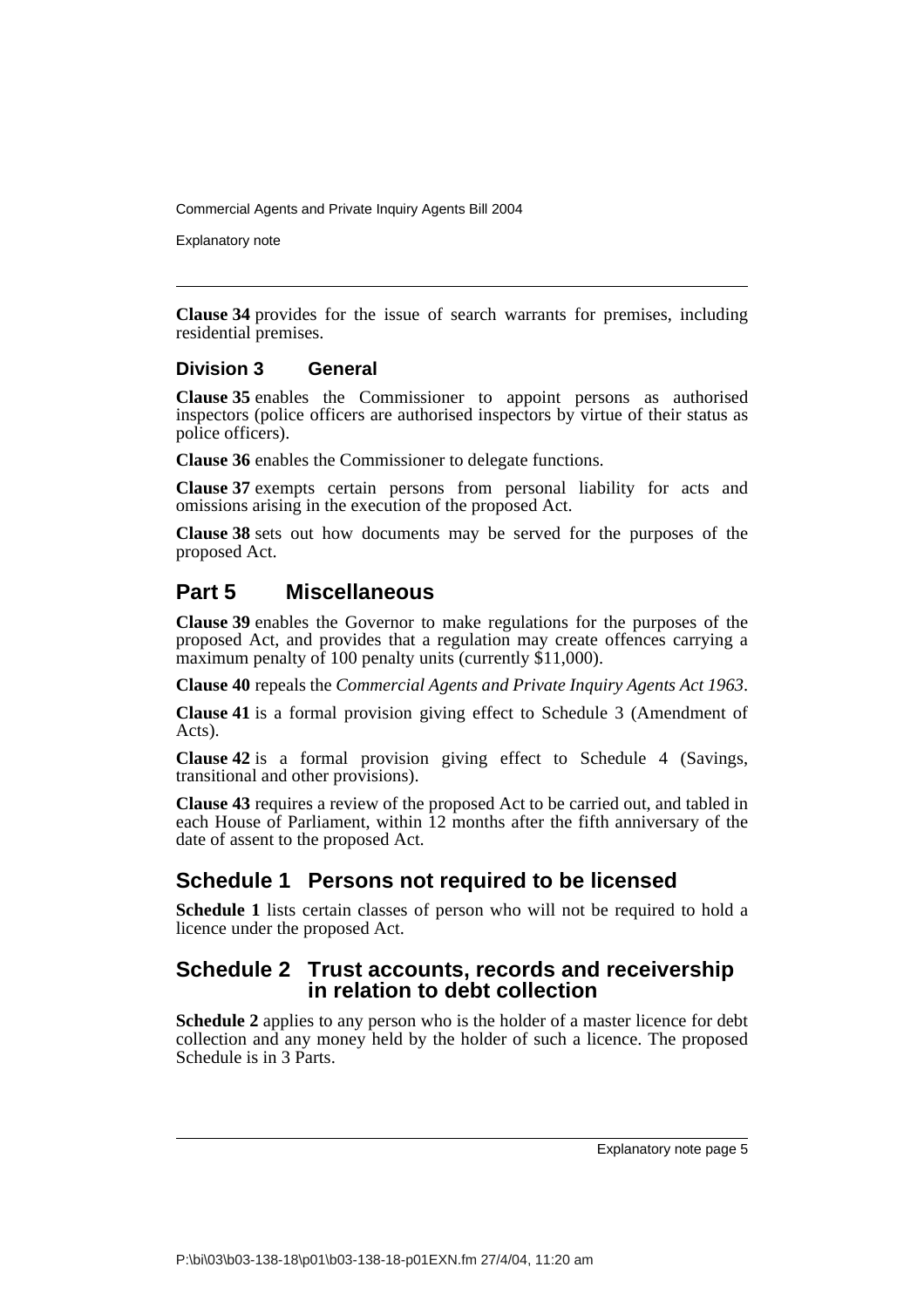Explanatory note

Part 1 contains provisions with respect to trust accounts, modelled on Part 7 of the *Property, Stock and Business Agents Act 2002*.

Part 2 contains provisions with respect to record keeping, modelled on Part 8 of the *Property, Stock and Business Agents Act 2002*.

Part 3 contains provisions with respect to the appointment and functions of receivers, modelled on Part 9 of the *Property, Stock and Business Agents Act 2002*.

### **Schedule 3 Amendment of Acts**

**Schedule 3** makes consequential amendments to a number of Acts.

### **Schedule 4 Savings, transitional and other provisions**

**Schedule 4** contains a provision enabling savings and transitional regulations to be made (Part 1) and other provisions consequent on the enactment of the proposed Act (Part 2).

Explanatory note page 6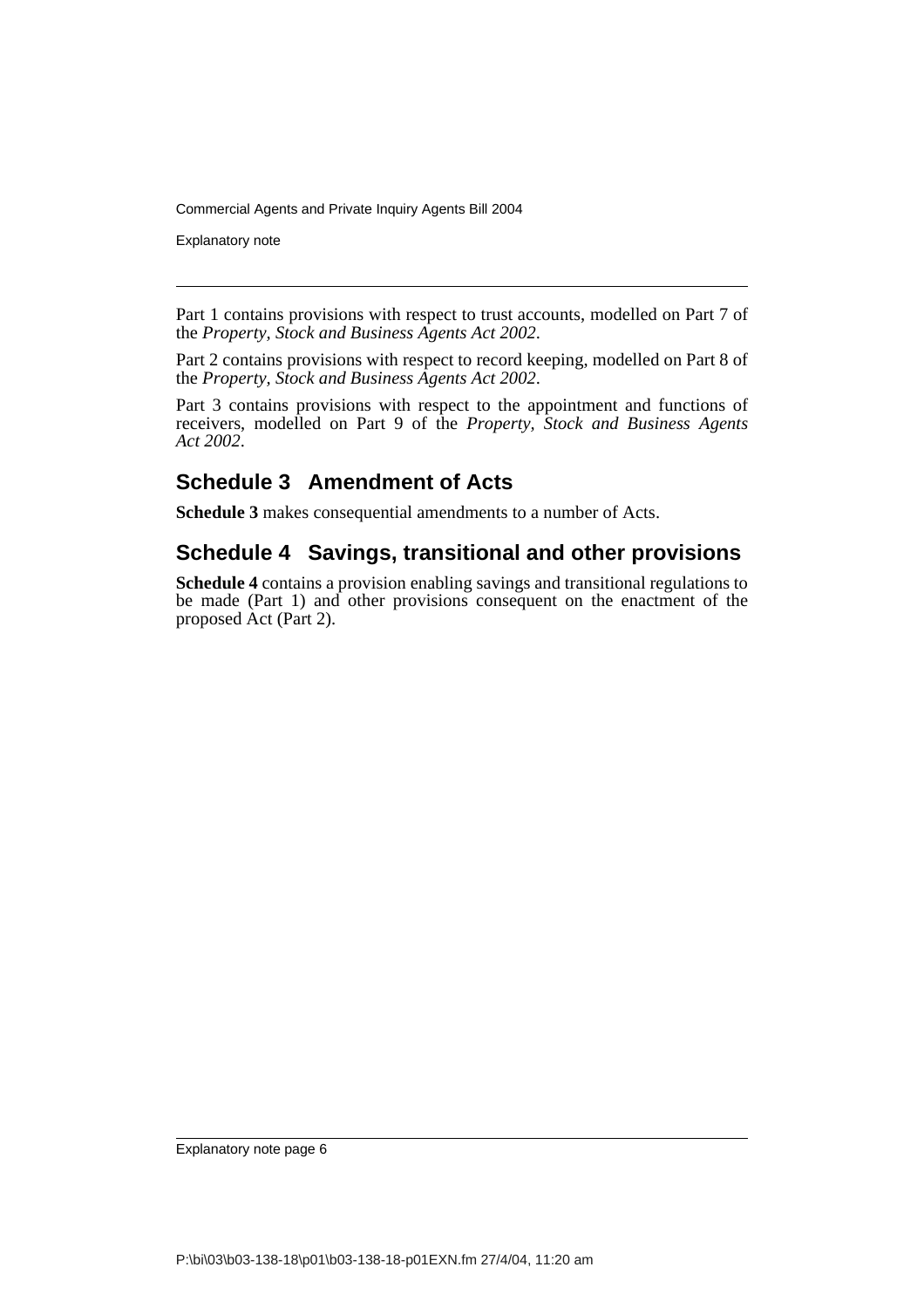First print



New South Wales

## **Commercial Agents and Private Inquiry Agents Bill 2004**

## **Contents**

| Part 1 | <b>Preliminary</b>                                                                                                                                                                                          | Page                          |
|--------|-------------------------------------------------------------------------------------------------------------------------------------------------------------------------------------------------------------|-------------------------------|
| Part 2 | Name of Act<br>1<br>2<br>Commencement<br>3<br>Objects<br>Definitions<br>4<br>Licensing of persons for commercial and private                                                                                | 2<br>2<br>2<br>$\overline{2}$ |
|        | inquiry activities<br><b>Division 1</b><br><b>Master licences</b>                                                                                                                                           |                               |
|        | Offence to carry on business without master licence<br>5.<br>6<br>Application to master licences of Licensing and Registration<br>(Uniform Procedures) Act 2002<br>Grounds for refusing master licence<br>7 | 6<br>6<br>7                   |

b03-138-18.p01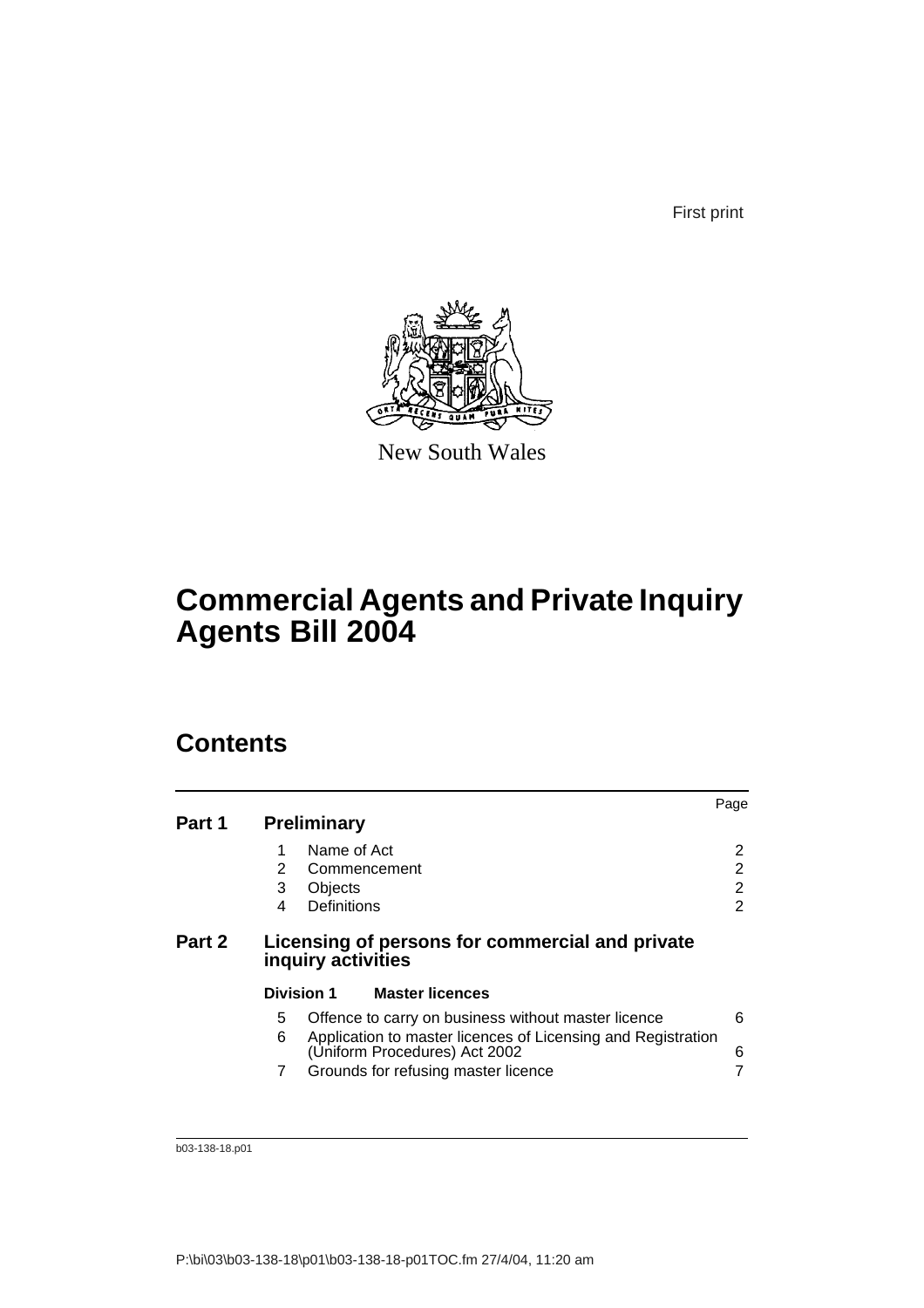#### **Contents**

|          |                                                                |                                                                                                       | Page                                                                                                                                                                                                                                                                                                                                                                                                                                                                                                                                                                                                                                                                                                                                                                                                                                                                                                                                                                                                                                                                                                                                                                                                                                                                                                  |
|----------|----------------------------------------------------------------|-------------------------------------------------------------------------------------------------------|-------------------------------------------------------------------------------------------------------------------------------------------------------------------------------------------------------------------------------------------------------------------------------------------------------------------------------------------------------------------------------------------------------------------------------------------------------------------------------------------------------------------------------------------------------------------------------------------------------------------------------------------------------------------------------------------------------------------------------------------------------------------------------------------------------------------------------------------------------------------------------------------------------------------------------------------------------------------------------------------------------------------------------------------------------------------------------------------------------------------------------------------------------------------------------------------------------------------------------------------------------------------------------------------------------|
| 8        |                                                                |                                                                                                       | 7                                                                                                                                                                                                                                                                                                                                                                                                                                                                                                                                                                                                                                                                                                                                                                                                                                                                                                                                                                                                                                                                                                                                                                                                                                                                                                     |
| 9        |                                                                |                                                                                                       | $\overline{7}$                                                                                                                                                                                                                                                                                                                                                                                                                                                                                                                                                                                                                                                                                                                                                                                                                                                                                                                                                                                                                                                                                                                                                                                                                                                                                        |
| 10       |                                                                |                                                                                                       | $\overline{7}$                                                                                                                                                                                                                                                                                                                                                                                                                                                                                                                                                                                                                                                                                                                                                                                                                                                                                                                                                                                                                                                                                                                                                                                                                                                                                        |
|          |                                                                |                                                                                                       |                                                                                                                                                                                                                                                                                                                                                                                                                                                                                                                                                                                                                                                                                                                                                                                                                                                                                                                                                                                                                                                                                                                                                                                                                                                                                                       |
| 11       |                                                                |                                                                                                       | 8                                                                                                                                                                                                                                                                                                                                                                                                                                                                                                                                                                                                                                                                                                                                                                                                                                                                                                                                                                                                                                                                                                                                                                                                                                                                                                     |
|          |                                                                |                                                                                                       | 9                                                                                                                                                                                                                                                                                                                                                                                                                                                                                                                                                                                                                                                                                                                                                                                                                                                                                                                                                                                                                                                                                                                                                                                                                                                                                                     |
| 13       |                                                                |                                                                                                       | 9                                                                                                                                                                                                                                                                                                                                                                                                                                                                                                                                                                                                                                                                                                                                                                                                                                                                                                                                                                                                                                                                                                                                                                                                                                                                                                     |
| 14       |                                                                |                                                                                                       | 10                                                                                                                                                                                                                                                                                                                                                                                                                                                                                                                                                                                                                                                                                                                                                                                                                                                                                                                                                                                                                                                                                                                                                                                                                                                                                                    |
|          |                                                                |                                                                                                       | 10                                                                                                                                                                                                                                                                                                                                                                                                                                                                                                                                                                                                                                                                                                                                                                                                                                                                                                                                                                                                                                                                                                                                                                                                                                                                                                    |
|          |                                                                |                                                                                                       | 10                                                                                                                                                                                                                                                                                                                                                                                                                                                                                                                                                                                                                                                                                                                                                                                                                                                                                                                                                                                                                                                                                                                                                                                                                                                                                                    |
|          |                                                                |                                                                                                       | 10                                                                                                                                                                                                                                                                                                                                                                                                                                                                                                                                                                                                                                                                                                                                                                                                                                                                                                                                                                                                                                                                                                                                                                                                                                                                                                    |
|          |                                                                |                                                                                                       |                                                                                                                                                                                                                                                                                                                                                                                                                                                                                                                                                                                                                                                                                                                                                                                                                                                                                                                                                                                                                                                                                                                                                                                                                                                                                                       |
| 18       |                                                                |                                                                                                       | 11                                                                                                                                                                                                                                                                                                                                                                                                                                                                                                                                                                                                                                                                                                                                                                                                                                                                                                                                                                                                                                                                                                                                                                                                                                                                                                    |
|          |                                                                |                                                                                                       | 11                                                                                                                                                                                                                                                                                                                                                                                                                                                                                                                                                                                                                                                                                                                                                                                                                                                                                                                                                                                                                                                                                                                                                                                                                                                                                                    |
|          |                                                                |                                                                                                       |                                                                                                                                                                                                                                                                                                                                                                                                                                                                                                                                                                                                                                                                                                                                                                                                                                                                                                                                                                                                                                                                                                                                                                                                                                                                                                       |
| 20       |                                                                |                                                                                                       | 11                                                                                                                                                                                                                                                                                                                                                                                                                                                                                                                                                                                                                                                                                                                                                                                                                                                                                                                                                                                                                                                                                                                                                                                                                                                                                                    |
| 21       |                                                                |                                                                                                       | 11                                                                                                                                                                                                                                                                                                                                                                                                                                                                                                                                                                                                                                                                                                                                                                                                                                                                                                                                                                                                                                                                                                                                                                                                                                                                                                    |
|          |                                                                |                                                                                                       | 12                                                                                                                                                                                                                                                                                                                                                                                                                                                                                                                                                                                                                                                                                                                                                                                                                                                                                                                                                                                                                                                                                                                                                                                                                                                                                                    |
|          | immunity                                                       |                                                                                                       | $12 \overline{ }$                                                                                                                                                                                                                                                                                                                                                                                                                                                                                                                                                                                                                                                                                                                                                                                                                                                                                                                                                                                                                                                                                                                                                                                                                                                                                     |
|          |                                                                |                                                                                                       |                                                                                                                                                                                                                                                                                                                                                                                                                                                                                                                                                                                                                                                                                                                                                                                                                                                                                                                                                                                                                                                                                                                                                                                                                                                                                                       |
| 24       |                                                                |                                                                                                       | 13                                                                                                                                                                                                                                                                                                                                                                                                                                                                                                                                                                                                                                                                                                                                                                                                                                                                                                                                                                                                                                                                                                                                                                                                                                                                                                    |
|          |                                                                |                                                                                                       | 13                                                                                                                                                                                                                                                                                                                                                                                                                                                                                                                                                                                                                                                                                                                                                                                                                                                                                                                                                                                                                                                                                                                                                                                                                                                                                                    |
|          |                                                                |                                                                                                       | 14<br>14                                                                                                                                                                                                                                                                                                                                                                                                                                                                                                                                                                                                                                                                                                                                                                                                                                                                                                                                                                                                                                                                                                                                                                                                                                                                                              |
|          |                                                                |                                                                                                       | 14                                                                                                                                                                                                                                                                                                                                                                                                                                                                                                                                                                                                                                                                                                                                                                                                                                                                                                                                                                                                                                                                                                                                                                                                                                                                                                    |
| 29       |                                                                |                                                                                                       | 15                                                                                                                                                                                                                                                                                                                                                                                                                                                                                                                                                                                                                                                                                                                                                                                                                                                                                                                                                                                                                                                                                                                                                                                                                                                                                                    |
|          |                                                                |                                                                                                       |                                                                                                                                                                                                                                                                                                                                                                                                                                                                                                                                                                                                                                                                                                                                                                                                                                                                                                                                                                                                                                                                                                                                                                                                                                                                                                       |
|          |                                                                |                                                                                                       |                                                                                                                                                                                                                                                                                                                                                                                                                                                                                                                                                                                                                                                                                                                                                                                                                                                                                                                                                                                                                                                                                                                                                                                                                                                                                                       |
| 30       |                                                                |                                                                                                       | 16                                                                                                                                                                                                                                                                                                                                                                                                                                                                                                                                                                                                                                                                                                                                                                                                                                                                                                                                                                                                                                                                                                                                                                                                                                                                                                    |
|          |                                                                |                                                                                                       |                                                                                                                                                                                                                                                                                                                                                                                                                                                                                                                                                                                                                                                                                                                                                                                                                                                                                                                                                                                                                                                                                                                                                                                                                                                                                                       |
| 31<br>32 |                                                                |                                                                                                       | 16<br>17                                                                                                                                                                                                                                                                                                                                                                                                                                                                                                                                                                                                                                                                                                                                                                                                                                                                                                                                                                                                                                                                                                                                                                                                                                                                                              |
|          | 12<br>15<br>16<br>17<br>19<br>22<br>23<br>25<br>26<br>27<br>28 | <b>Division 2</b><br><b>Division 3</b><br><b>Division 4</b><br><b>Division 1</b><br><b>Division 2</b> | Duration of master licence<br>Conditions of master licence<br>Cancellation of master licence<br><b>Operator licences</b><br>Offence to carry on activities without operator licence<br>Application to operator licences of Licensing and<br>Registration (Uniform Procedures) Act 2002<br>Grounds for refusing operator licence<br>Duration of operator licence<br>Conditions of operator licence<br>Probationary licences<br>Cancellation of operator licence<br>Additional provisions concerning debt<br>collection<br>Trust accounts, records and receivership<br>Licensee not to charge debtor for expenses of debt<br>collecting<br>General<br>Commissioner's determinations reviewable by Administrative<br><b>Decisions Tribunal</b><br>Register of Licensees<br>Evidentiary certificates<br>Act does not confer any additional power, authority or<br><b>General offences</b><br>Persons not to be employed by licensees<br>Harassment<br>Production of licence on demand<br>Obstruction of authorised inspectors<br>Penalty notices<br>Offences by corporations<br><b>Administration</b><br>Power to require information and documents<br>Power to require information and documents<br>Power to enter premises<br>Power to enter premises<br>Manner in which power of entry to be exercised |

Contents page 2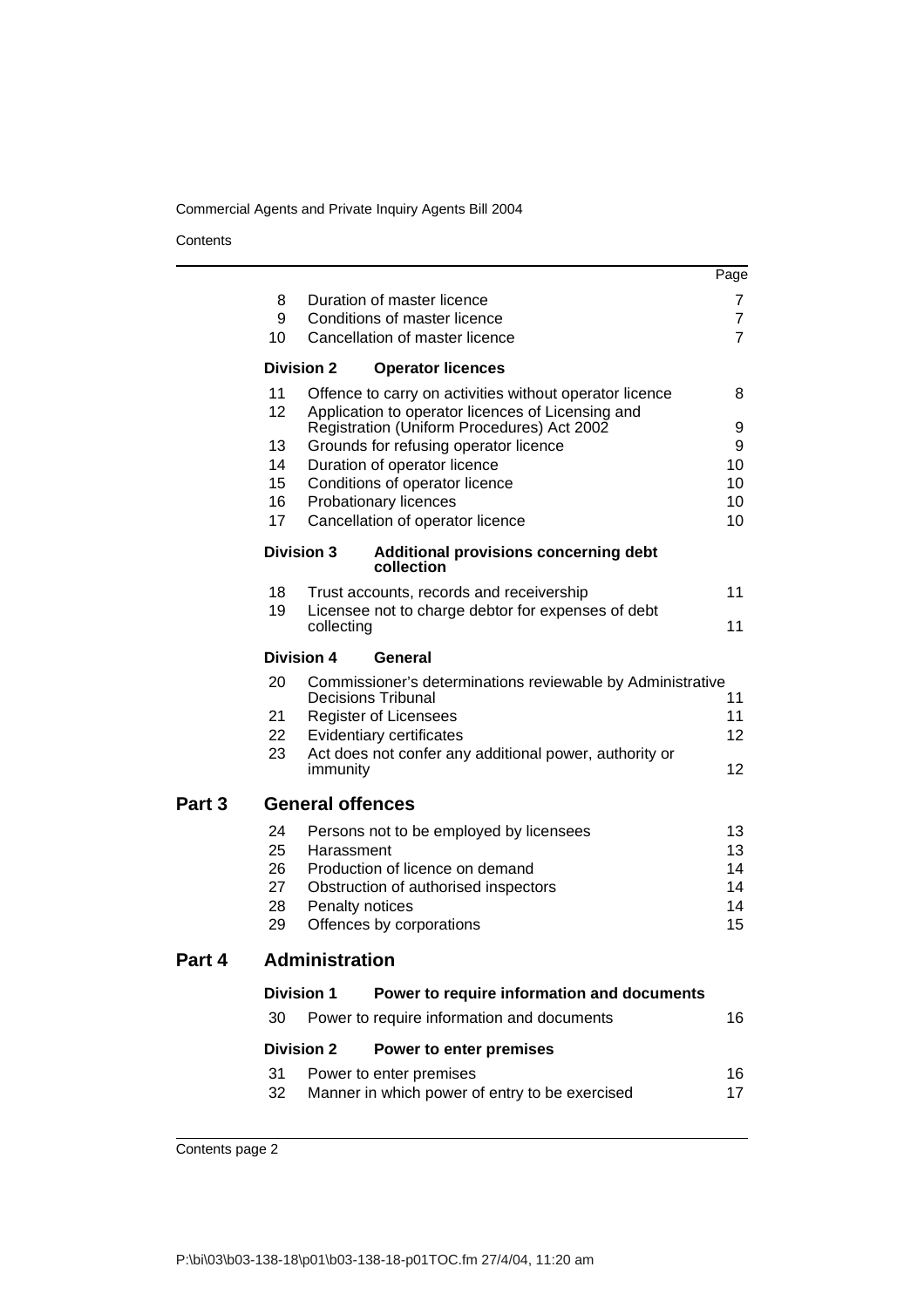**Contents** 

| <b>Schedule 3</b><br>Schedule 4 |    | <b>Amendment of Acts</b><br>Savings, transitional and other provisions     | 50<br>52 |
|---------------------------------|----|----------------------------------------------------------------------------|----------|
| <b>Schedule 2</b>               |    | Trust accounts, records and receivership in<br>relation to debt collection | 23       |
| <b>Schedule 1</b>               |    | Persons not required to be licensed                                        | 22       |
|                                 | 43 | Review of Act                                                              | 21       |
|                                 | 42 | Savings, transitional and other provisions                                 | 20       |
|                                 | 41 | Amendment of Acts                                                          | 20       |
|                                 | 40 | Repeal                                                                     | 20       |
|                                 | 39 | Regulations                                                                | 20       |
| Part 5                          |    | <b>Miscellaneous</b>                                                       |          |
|                                 | 38 | Service of documents                                                       | 19       |
|                                 | 37 | Exclusion of personal liability                                            | 18       |
|                                 | 36 | Delegation of functions                                                    | 18       |
|                                 | 35 | Authorised inspectors                                                      | 18       |
|                                 |    | <b>Division 3</b><br>General                                               |          |
|                                 | 34 | Search warrants                                                            | 18       |
|                                 | 33 | Damage to be minimised                                                     | 17       |
|                                 |    |                                                                            | Page     |

Contents page 3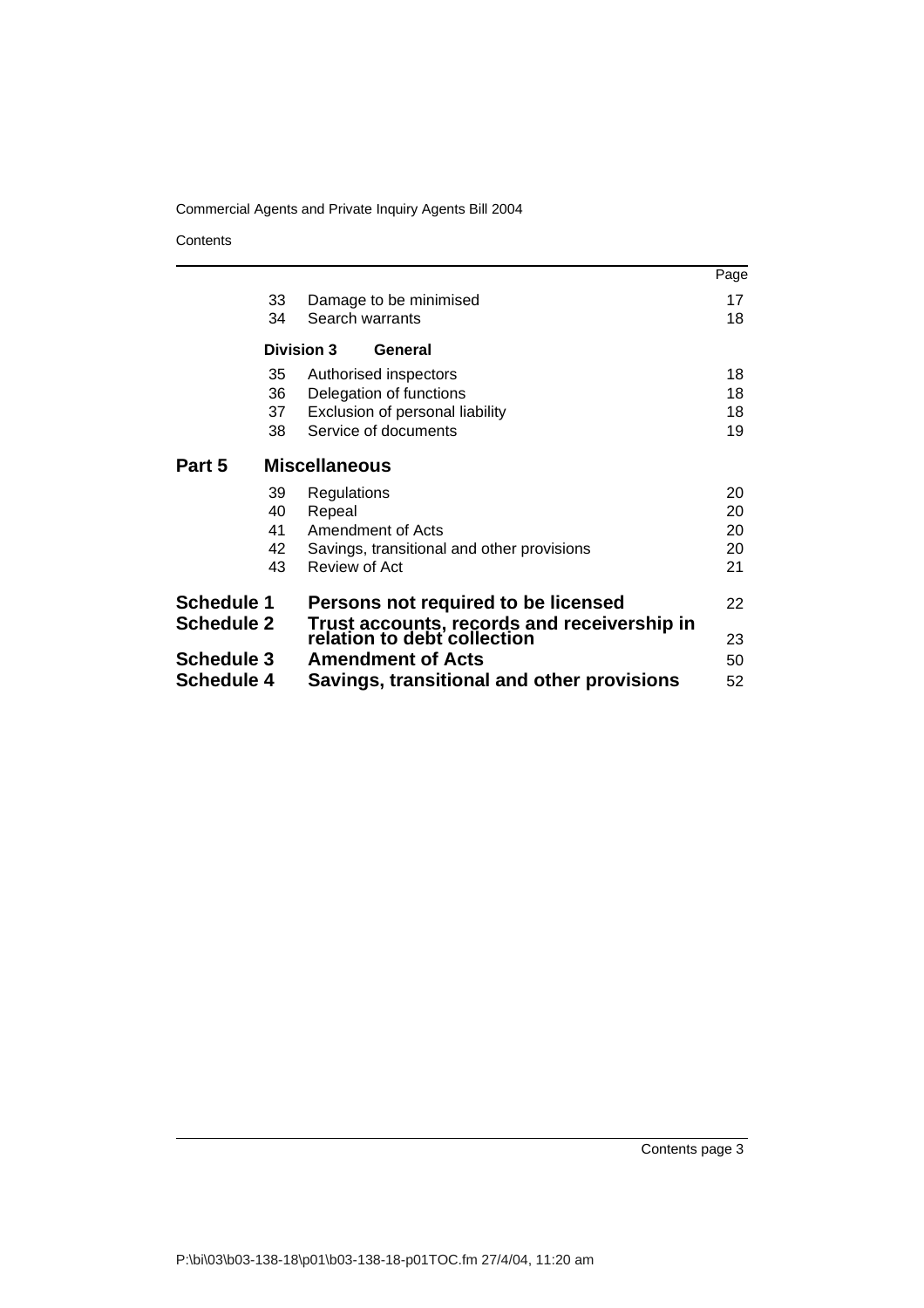**Contents** 

Page

Contents page 4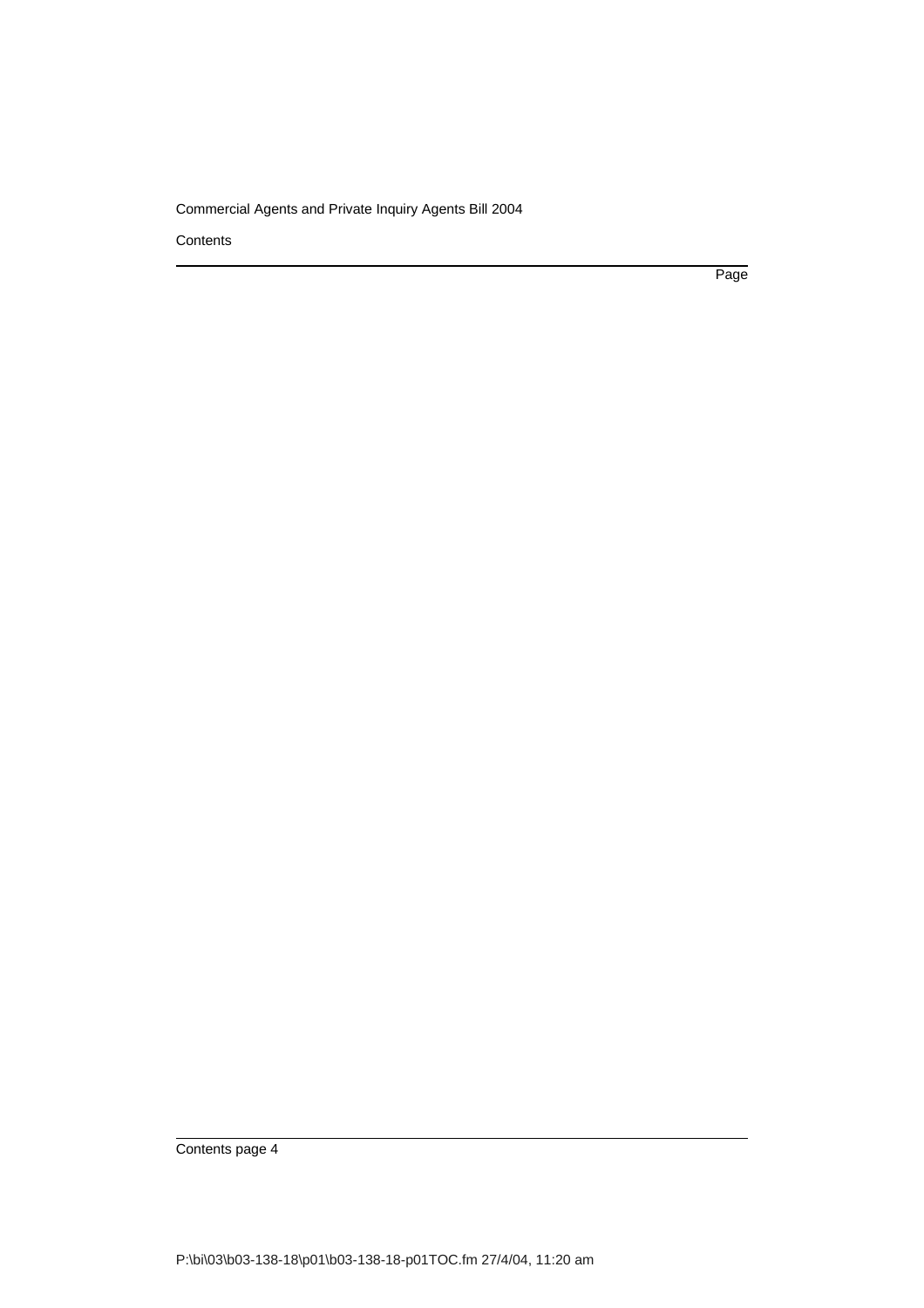

New South Wales

## **Commercial Agents and Private Inquiry Agents Bill 2004**

No , 2004

#### **A Bill for**

An Act to make provision with respect to the licensing and regulation of commercial agents and private inquiry agents; and for related purposes.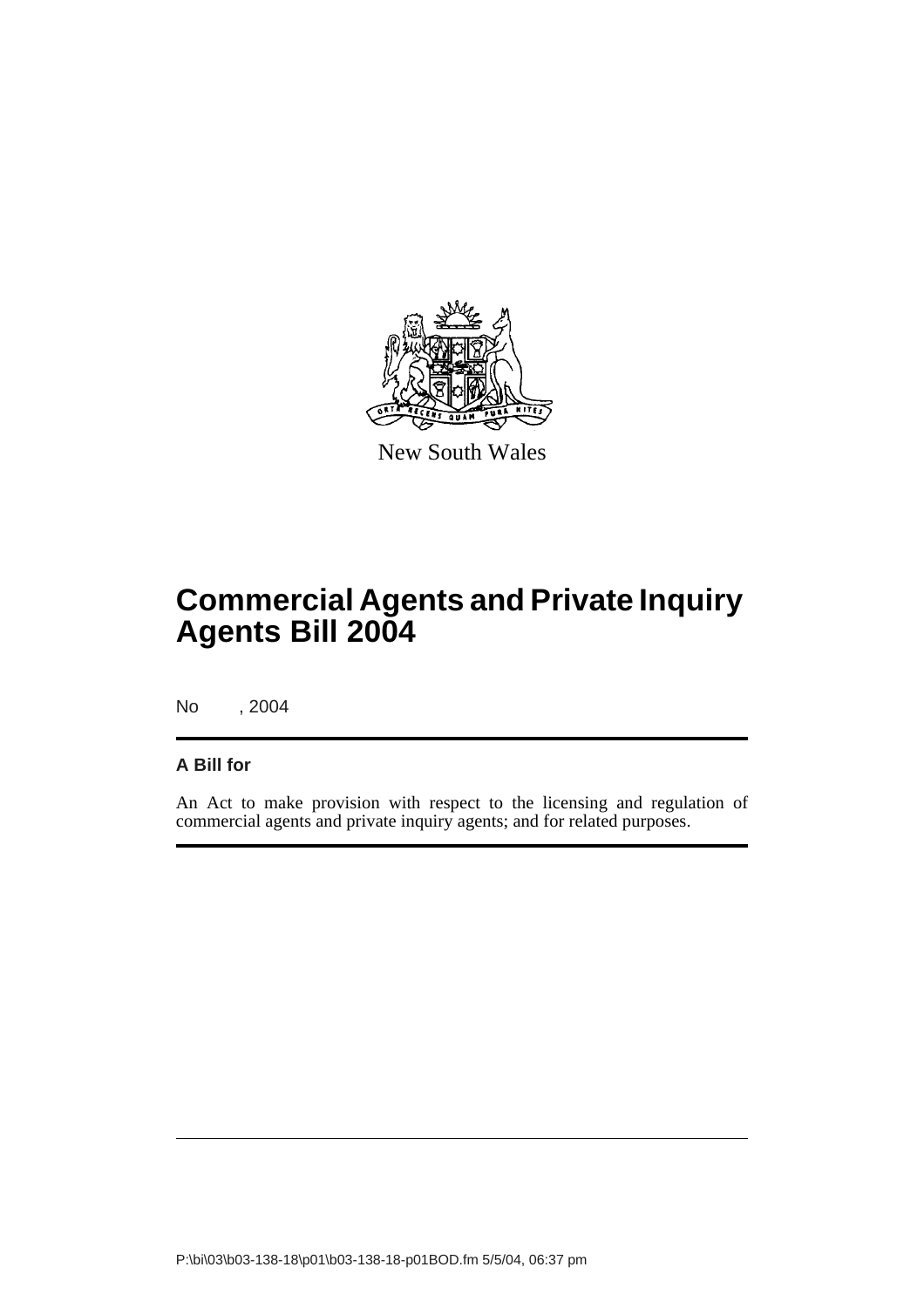Part 1 Preliminary

#### **The Legislature of New South Wales enacts:**

### <span id="page-11-1"></span><span id="page-11-0"></span>**Part 1 Preliminary**

#### **1 Name of Act**

This Act is the *Commercial Agents and Private Inquiry Agents Act 2004*.

1

 $\overline{2}$ 

3 4 5

#### <span id="page-11-2"></span>**2 Commencement**

- (1) This Act commences on a day or days to be appointed by proclamation, subject to subsection (2).
- (2) Schedule 3.1 and 3.3 commence on the commencement of Division 4 of Part 5 of the *Law Enforcement (Powers and Responsibilities) Act 2002*.

#### <span id="page-11-3"></span>**3 Objects**

The objects of this Act are:

- (a) to protect the public in relation to commercial agent and private inquiry agent activities (that is, process serving, debt collection, repossession of goods, surveillance of persons and investigation of persons), and
- (b) to provide for the licensing of persons carrying out, and persons carrying on business in relation to, commercial agent and private inquiry agent activities, and
- (c) to establish standards to be observed by licensees in relation to commercial agent and private inquiry agent activities, and
- (d) to ensure that licensees are accountable for their acts and omissions in relation to commercial agent and private inquiry agent activities.

#### <span id="page-11-4"></span>**4 Definitions**

(1) In this Act: *authorised inspector* means a police officer or a person appointed as an authorised inspector under section 35.

*commercial agent* means the holder of a master licence or operator licence with respect to one or more commercial agent activities.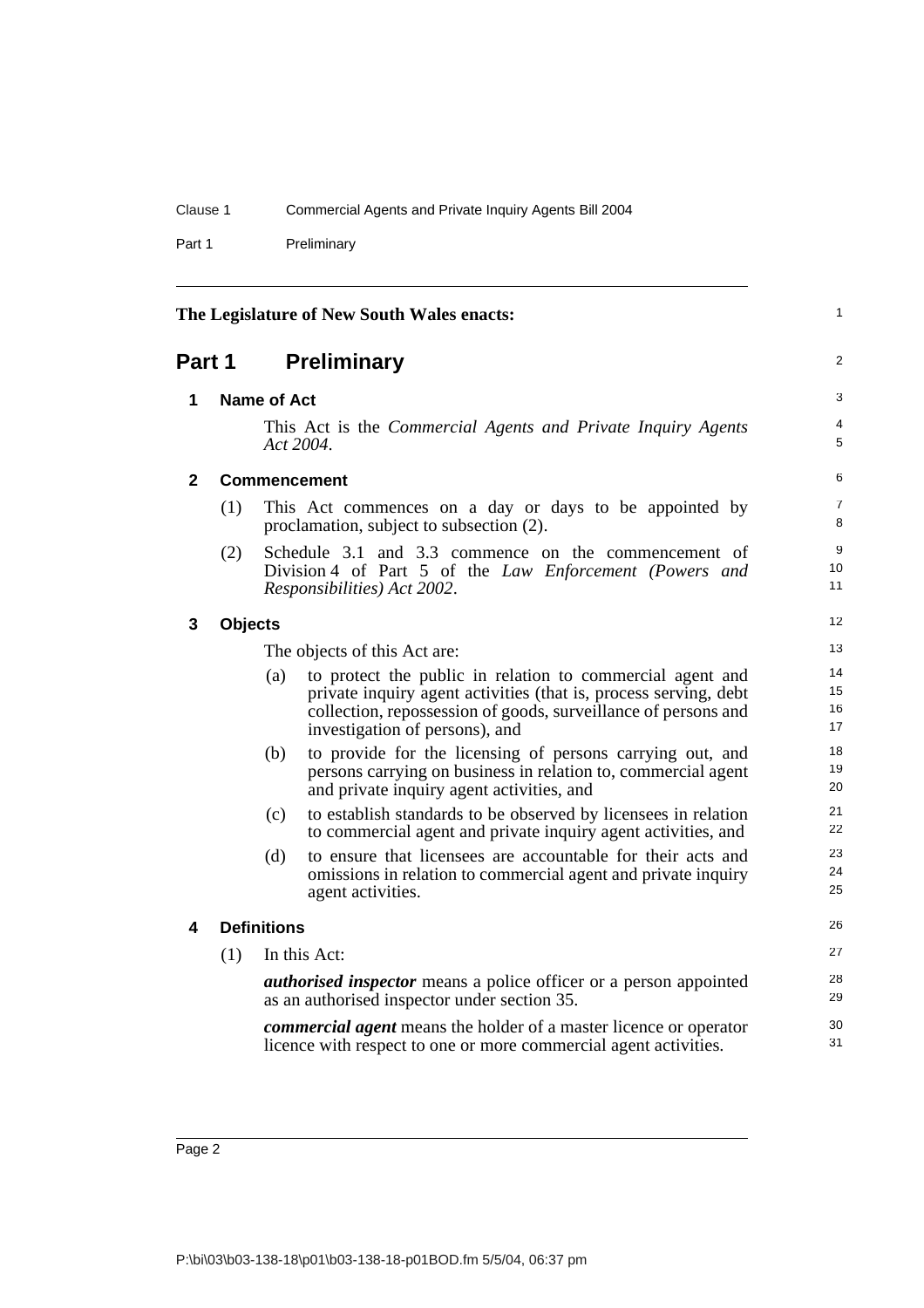Commercial Agents and Private Inquiry Agents Bill 2004 Clause 4

1

4

*commercial agent activity* means debt collection, process serving or repossession of goods. *Commissioner* means the Commissioner of Police. *debt collection* means: (a) any activity carried out by a person on behalf of a second person (not being his or her employer) in the exercise of the second person's rights under a debt owed by a third person, or (b) any activity carried out by a person on his or her own behalf in the exercise of rights acquired from a second person (otherwise than in the course of an acquisition or merger of business interests) under a debt owed by a third person, being an activity that involves finding the third person or requesting, demanding or collecting from the third person money due under the debt. *disqualified corporation* means: (a) a corporation that has been convicted or found guilty of a major offence, or (b) a corporation that has a disqualified individual as one of its directors or one of the persons concerned in its management. *disqualified individual* means: (a) an individual who does not have the qualifications, training or experience required by the regulations with respect to the activities to which the individual's licence or application for a licence relates, or (b) an individual who, not being an Australian citizen, is prohibited from engaging in employment to carry out commercial agent activities or private inquiry agent activities, or (c) an individual who, in the opinion of the Commissioner, is not a fit and proper person to hold a licence, or (d) an individual who has been convicted or found guilty of a major offence, or  $\overline{2}$ 3 5 6 7 8 9 10 11 12 13 14 15 16 17 18 19 20 21 22 23 24 25 26 27 28 29 30 31 32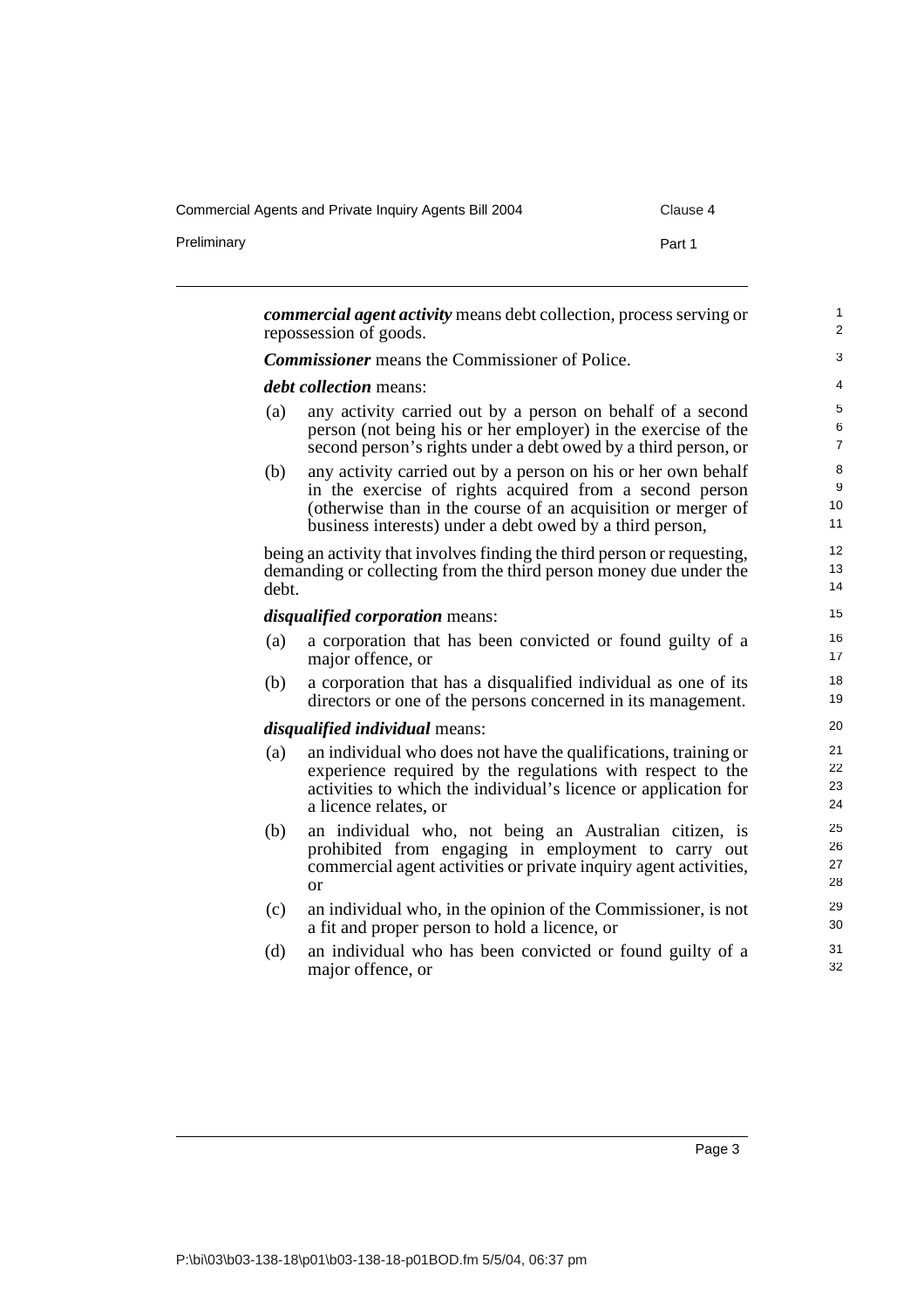Part 1 Preliminary

| (e) | in relation to a master licence or an application for a master<br>licence:                                                                                                                                                                                               |  |
|-----|--------------------------------------------------------------------------------------------------------------------------------------------------------------------------------------------------------------------------------------------------------------------------|--|
|     | (i)<br>individual who does not comply with<br>the<br>an<br>requirements of the regulations with respect to<br>membership of an approved industry association with<br>respect to the activities to which such a licence relates,<br><sub>or</sub>                         |  |
|     | an individual who is an undischarged bankrupt, or the<br>(ii)<br>subject of a deed of arrangement, under the Bankruptcy<br>Act 1966 of the Commonwealth, or                                                                                                              |  |
| (f) | an individual who is a director of a disqualified corporation or<br>is concerned in the management of a disqualified corporation.                                                                                                                                        |  |
|     | <i>investigation of persons</i> means any activity carried out by a person<br>on behalf of a second person (not being his or her employer), being<br>an activity that involves finding a third person or investigating a<br>third person's business or personal affairs. |  |
|     | <i>licensee</i> means the holder of a master licence or operator licence.                                                                                                                                                                                                |  |
|     | <i>major offence</i> means:                                                                                                                                                                                                                                              |  |
| (a) | an offence involving violence, fraud, dishonesty or theft,<br>being an offence punishable by imprisonment, or                                                                                                                                                            |  |
| (b) | an offence involving the unlawful possession or use of a<br>firearm or other weapon, or                                                                                                                                                                                  |  |
| (c) | an offence involving the unlawful possession or use of a drug,<br>$\alpha$                                                                                                                                                                                               |  |
| (d) | an offence under Part 2 of the Listening Devices Act 1984, or<br>under corresponding provisions of the law of the<br>Commonwealth or of another State or Territory, or                                                                                                   |  |
| (e) | an offence under the Telecommunications (Interception)<br>Act 1979 of the Commonwealth, or                                                                                                                                                                               |  |
| (f) | any other offence declared by the regulations to be a major<br>offence for the purposes of this Act.                                                                                                                                                                     |  |
|     | <i>master licence</i> means a licence referred to in section 6 (1).                                                                                                                                                                                                      |  |
|     | <i>minor offence</i> means:                                                                                                                                                                                                                                              |  |
| (a) | an offence under section 55 of the Fair Trading Act 1987, or<br>a corresponding provision of<br>a law of the<br>under<br>Commonwealth or another State or Territory, or                                                                                                  |  |
|     |                                                                                                                                                                                                                                                                          |  |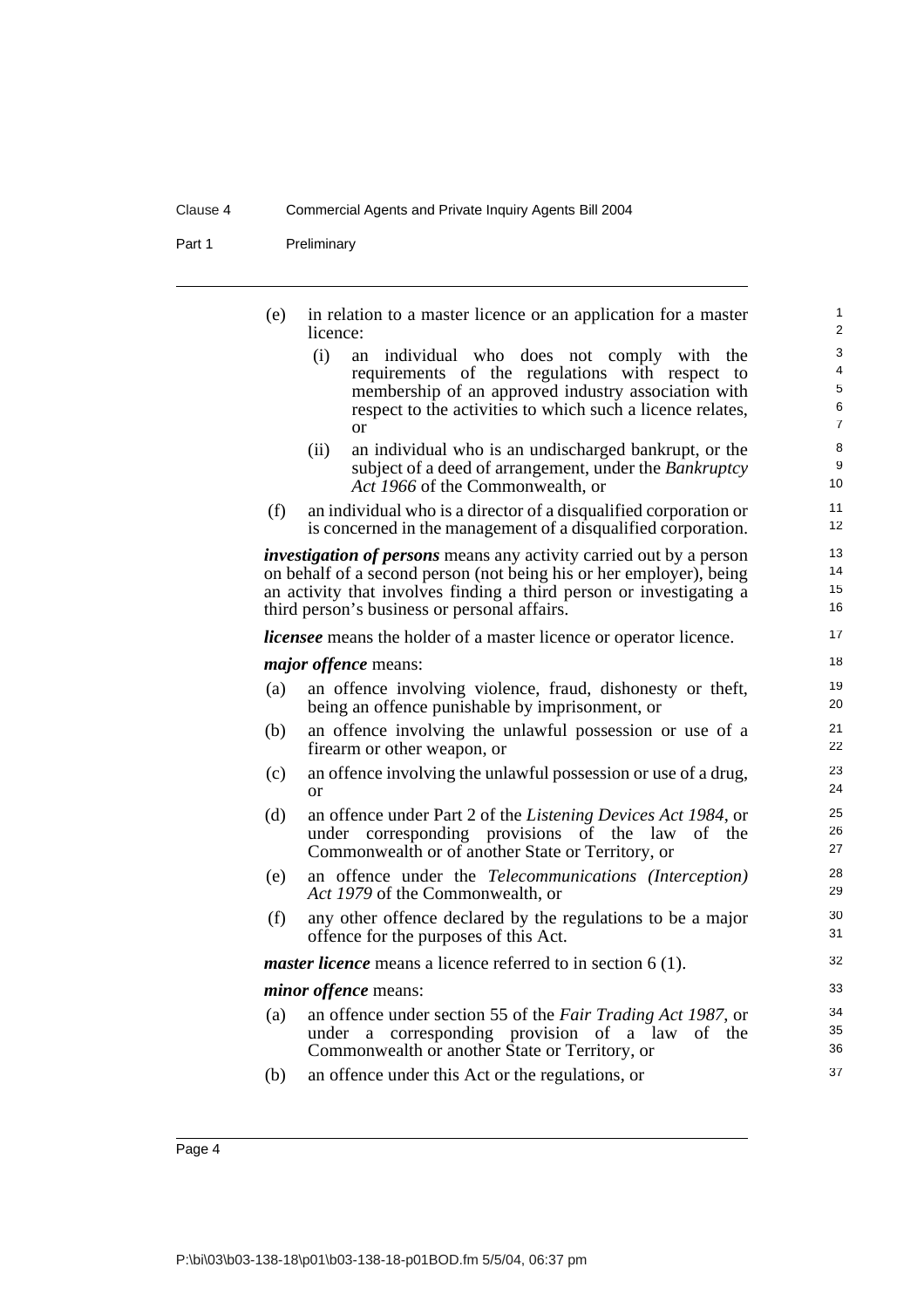| Commercial Agents and Private Inquiry Agents Bill 2004 | Clause 4 |
|--------------------------------------------------------|----------|
|                                                        |          |

Preliminary **Preliminary** Part 1

- (c) any other offence declared by the regulations to be a minor offence for the purposes of this Act. *operator licence* means a licence referred to in section 12 (1). *private inquiry agent* means the holder of a master licence or operator licence with respect to one or more private inquiry agent activities. *private inquiry agent activity* means investigation of persons or surveillance of persons. *process serving* means any activity carried out by a person on behalf of a second person (not being his or her employer), being an activity that involves serving legal process on a third person in relation to legal proceedings to which the second and third persons are, or are intended to be, parties, regardless of which jurisdiction the legal proceedings are, or are intended to be, held in. *Register of Licensees* means the Register of Licensees referred to in section 21. *repossession of goods* means any activity carried out by a person on behalf of a second person (not being his or her employer), being an activity that involves finding goods held by a third person or requesting, demanding or seizing such goods. *surveillance of persons* means any activity carried out by a person on behalf of a second person (not being his or her employer), being an activity that involves the surveillance of a third person. (2) For the purposes of paragraph (a) of the definition of *disqualified corporation* and paragraph (d) of the definition of *disqualified* 10 11 12 13 14 15 16 17 18 19 20 21 22 23 24 25 26
- *individual* in subsection (1), any conviction that is more than 10 years old, and any finding of guilt that is more than 5 years old, are to be ignored.
- (3) Notes included in this Act do not form part of this Act.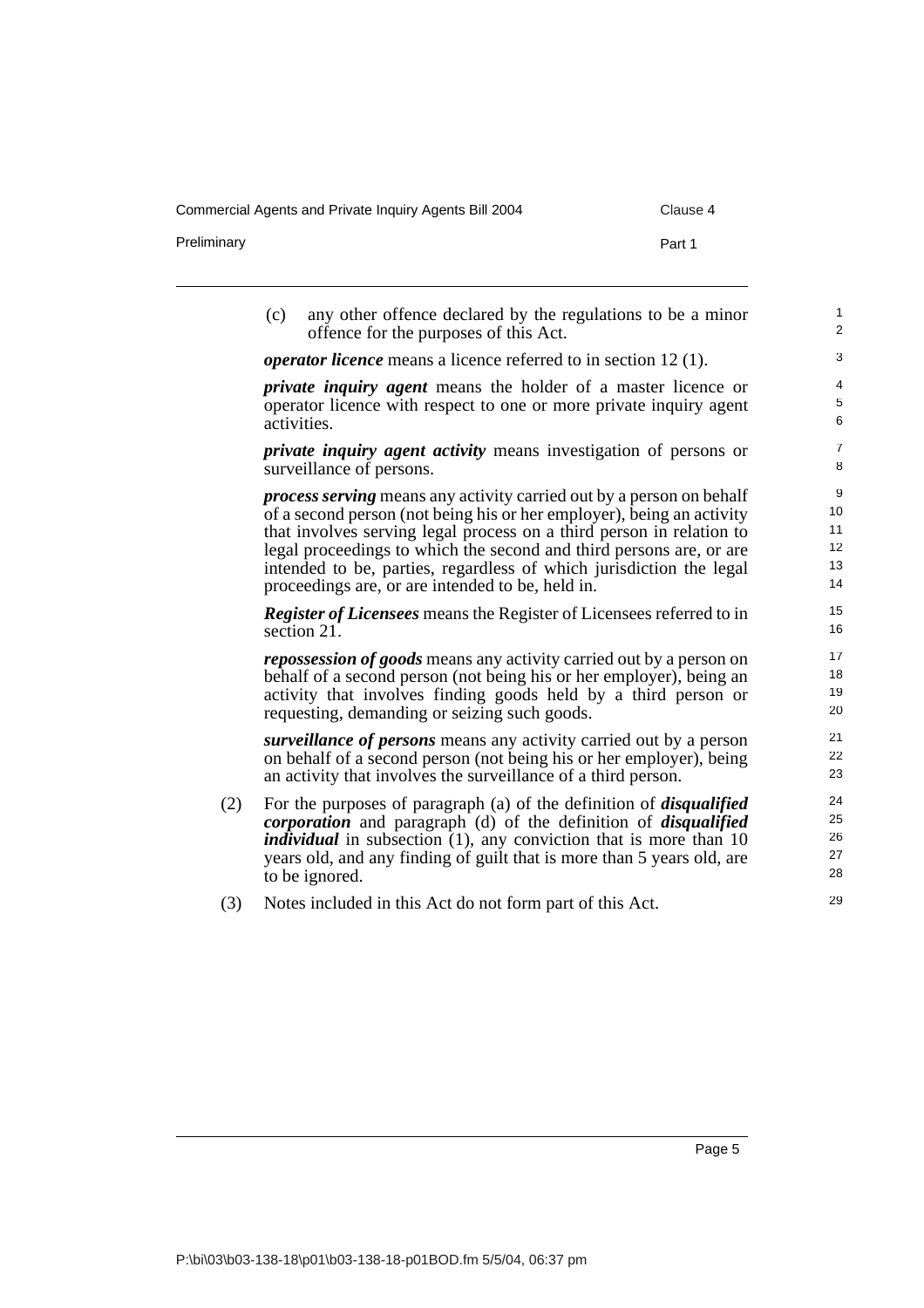| Commercial Agents and Private Inquiry Agents Bill 2004<br>Clause 5 |  |
|--------------------------------------------------------------------|--|
|--------------------------------------------------------------------|--|

| Licensing of persons for commercial and private inquiry activities<br>Part 2 |
|------------------------------------------------------------------------------|
|------------------------------------------------------------------------------|

#### <span id="page-15-0"></span>**Part 2 Licensing of persons for commercial and private inquiry activities**

1 2

3

#### <span id="page-15-2"></span><span id="page-15-1"></span>**Division 1 Master licences**

<span id="page-15-3"></span>

| 5 |     | Offence to carry on business without master licence                                                                                                                                                      | 4                        |
|---|-----|----------------------------------------------------------------------------------------------------------------------------------------------------------------------------------------------------------|--------------------------|
|   | (1) | A person must not carry on business in relation to any commercial<br>agent activity or private inquiry agent activity unless he or she does<br>so in accordance with a master licence for that activity. | 5<br>6<br>$\overline{7}$ |
|   |     | Maximum penalty: 1,000 penalty units (in the case of a corporation)<br>or 500 penalty units or imprisonment for 12 months, or both (in the<br>case of an individual).                                    | $\bf8$<br>9<br>10        |
|   | (2) | This section does not apply to any person who is a member of:                                                                                                                                            | 11                       |
|   |     | a class of persons referred to in Schedule 1, or<br>(a)                                                                                                                                                  | 12                       |
|   |     | (b)<br>a class of persons declared by the regulations to be a class of<br>persons to whom this section does not apply,                                                                                   | 13<br>14                 |
|   |     | in respect of any activity carried out by that person in his or her<br>capacity as a member of that class.                                                                                               | 15<br>16                 |
|   | (3) | For the purposes of this section, a person carries on business in<br>relation to an activity if, and only if, the person:                                                                                | 17<br>18                 |
|   |     | carries out that activity for fee or reward, or<br>(a)                                                                                                                                                   | 19                       |
|   |     | represents that he or she is willing to carry out that activity for<br>(b)<br>fee or reward.                                                                                                             | 20<br>21                 |
|   |     | otherwise than as the holder of an operator licence for that activity<br>employed with, or seeking employment with, the holder of a master<br>licence for that activity.                                 | 22<br>23<br>24           |
| 6 |     | Application to master licences of Licensing and Registration<br>(Uniform Procedures) Act 2002                                                                                                            | 25<br>26                 |
|   | (1) | The Commissioner may grant the following licences for the<br>purposes of this Act:                                                                                                                       | 27<br>28                 |
|   |     | (a)<br>master licences for process serving,                                                                                                                                                              | 29                       |
|   |     | master licences for debt collection,<br>(b)                                                                                                                                                              | 30                       |
|   |     | master licences for repossession of goods,<br>(c)                                                                                                                                                        | 31                       |
|   |     | master licences for surveillance of persons,<br>(d)                                                                                                                                                      | 32                       |
|   |     | (e)<br>master licences for investigation of persons.                                                                                                                                                     | 33                       |
|   |     |                                                                                                                                                                                                          |                          |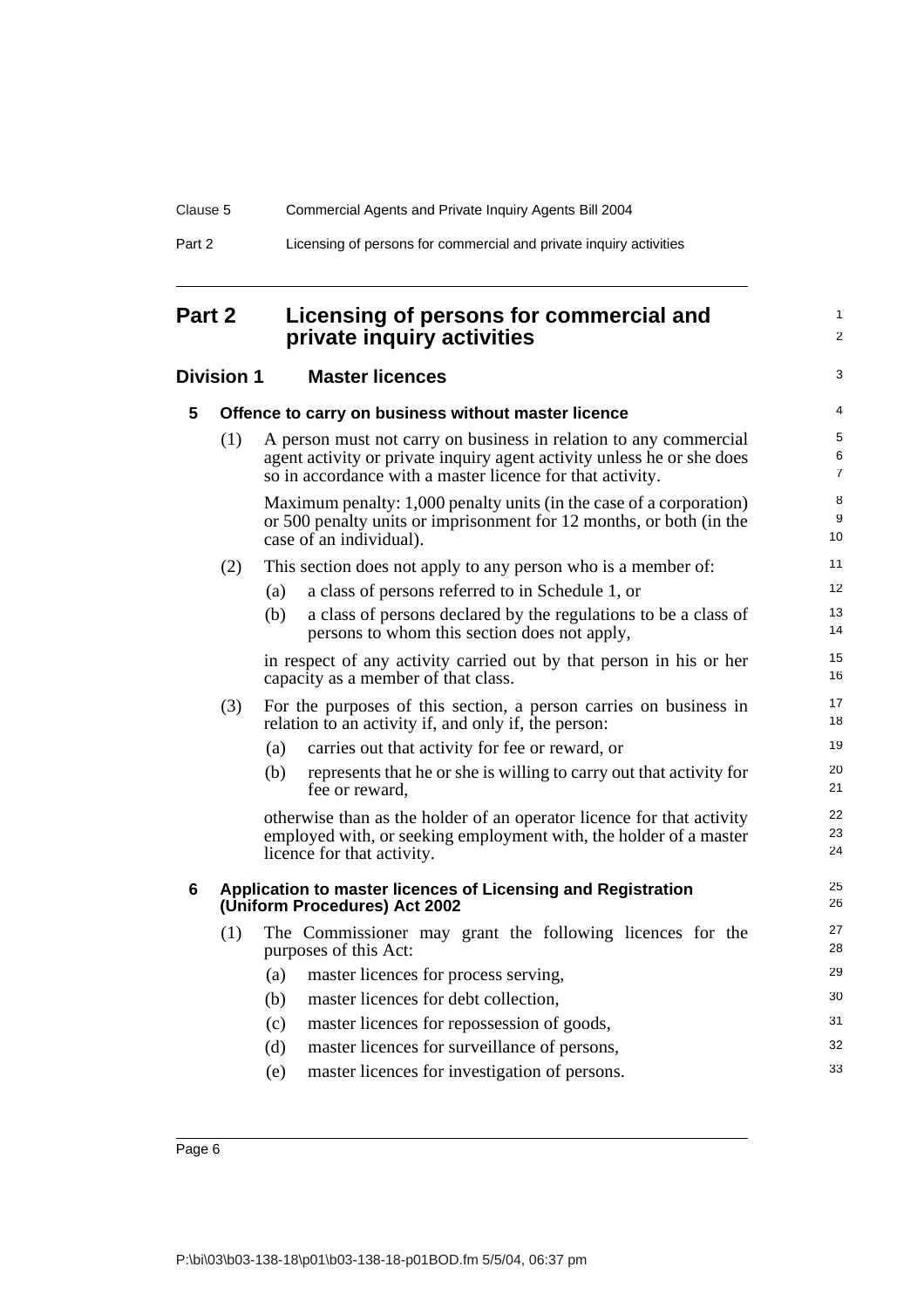| Commercial Agents and Private Inquiry Agents Bill 2004             | Clause 7 |
|--------------------------------------------------------------------|----------|
| Licensing of persons for commercial and private inquiry activities | Part 2   |

<span id="page-16-3"></span><span id="page-16-2"></span><span id="page-16-1"></span><span id="page-16-0"></span>

|    | (2) | Part 2 of the Licensing and Registration (Uniform Procedures)<br>Act 2002 (the applied Act) applies to and in respect of a master<br>licence, subject to the modifications and limitations prescribed by or<br>under this Act. | $\mathbf{1}$<br>$\overline{2}$<br>3<br>4 |
|----|-----|--------------------------------------------------------------------------------------------------------------------------------------------------------------------------------------------------------------------------------|------------------------------------------|
|    |     | Note. See clause 3 of Schedule 4, which temporarily suspends the provisions<br>of the applied Act in relation to the making of applications by way of electronic<br>communication.                                             | 5<br>6<br>$\overline{7}$                 |
|    | (3) | For the purposes of applying Part 2 of the applied Act to a master<br>licence, a master licence may be amended under that Act.                                                                                                 | 8<br>9                                   |
|    | (4) | A master licence is a fixed-term licence for the purposes of Part 2 of<br>the applied Act.                                                                                                                                     | 10<br>11                                 |
|    | (5) | Subject to this section, the regulations may make provision for or<br>with respect to such matters concerning master licences as are<br>relevant to the operation of Part 2 of the applied Act.                                | 12<br>13<br>14                           |
| 7  |     | <b>Grounds for refusing master licence</b>                                                                                                                                                                                     | 15                                       |
|    | (1) | An application for a master licence must be refused if the applicant<br>is a disqualified individual or disqualified corporation.                                                                                              | 16<br>17                                 |
|    | (2) | An application for a master licence may be refused:                                                                                                                                                                            | 18                                       |
|    |     | if the applicant has been convicted or found guilty of a minor<br>(a)<br>offence, or                                                                                                                                           | 19<br>20                                 |
|    |     | if the Commissioner is of the opinion that the grant of the<br>(b)<br>licence would be contrary to the public interest.                                                                                                        | 21<br>22                                 |
| 8  |     | <b>Duration of master licence</b>                                                                                                                                                                                              | 23                                       |
|    |     | A master licence has effect for 5 years from the date on which it is<br>granted.                                                                                                                                               | 24<br>25                                 |
| 9  |     | <b>Conditions of master licence</b>                                                                                                                                                                                            | 26                                       |
|    |     | A master licence may be issued subject to such conditions as the<br>Commissioner considers appropriate.                                                                                                                        | 27<br>28                                 |
| 10 |     | <b>Cancellation of master licence</b>                                                                                                                                                                                          | 29                                       |
|    | (1) | The Commissioner must cancel a master licence if the licensee<br>becomes a disqualified individual or disqualified corporation.                                                                                                | 30<br>31                                 |
|    | (2) | The Commissioner may cancel a master licence if the licensee:                                                                                                                                                                  | 32                                       |
|    |     | contravenes a condition of the licence, or<br>(a)                                                                                                                                                                              | 33                                       |
|    |     | is convicted or found guilty of a minor offence.<br>(b)                                                                                                                                                                        | 34                                       |
|    |     |                                                                                                                                                                                                                                |                                          |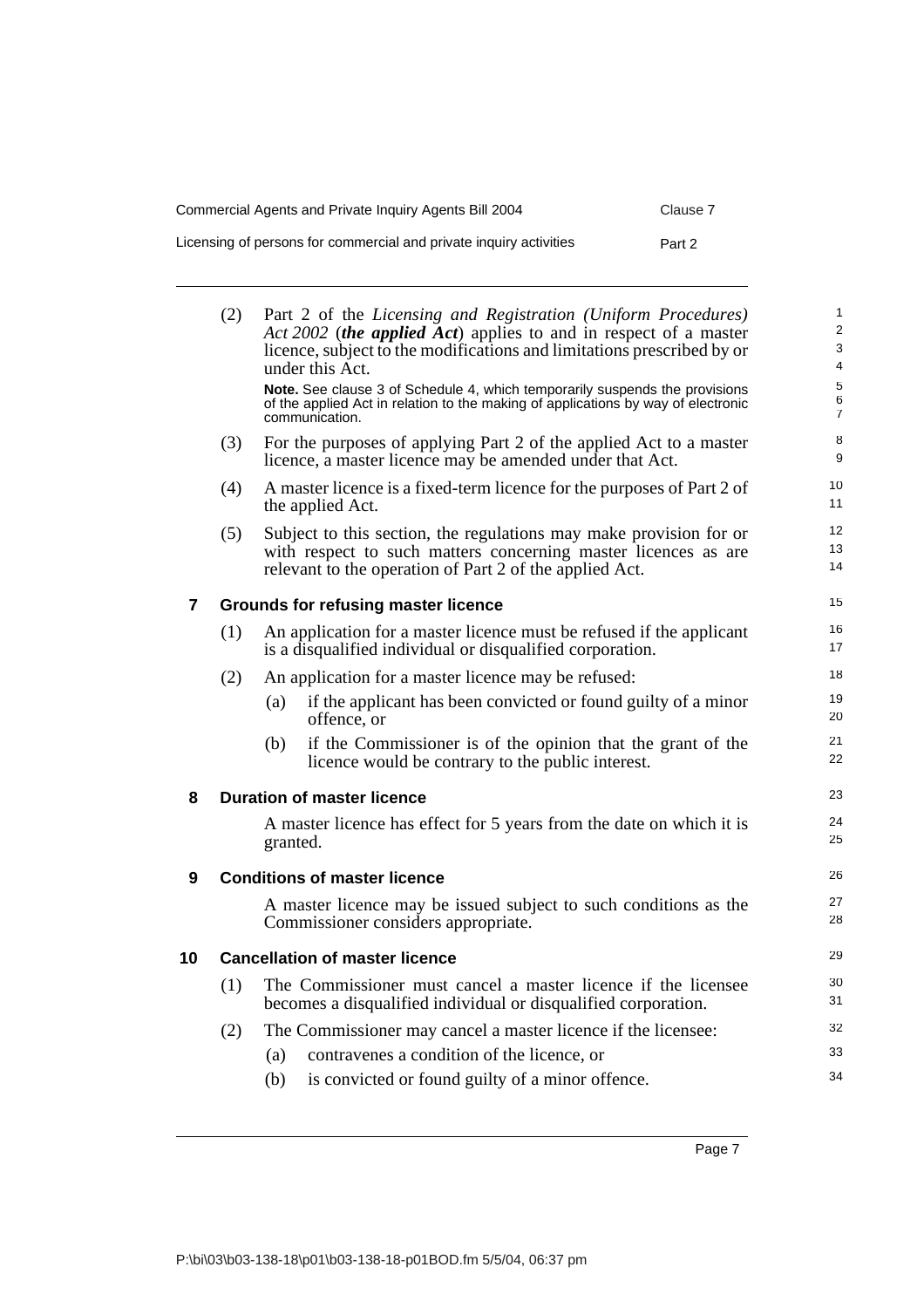Part 2 Licensing of persons for commercial and private inquiry activities

|                                               | (3) | Subject to subsection (4), action is not to be taken under this section<br>unless the Commissioner:                                                       |  |
|-----------------------------------------------|-----|-----------------------------------------------------------------------------------------------------------------------------------------------------------|--|
|                                               |     | has caused notice of the proposed action to be given to the<br>(a)<br>licensee, and                                                                       |  |
|                                               |     | has given the licensee at least 28 days within which to make<br>(b)<br>written submissions to the Commissioner in relation to the<br>proposed action, and |  |
|                                               |     | has taken any such submission into consideration.<br>(c)                                                                                                  |  |
|                                               | (4) | While considering whether to take action under this section, the<br>Commissioner may suspend a master licence for up to 35 days.                          |  |
|                                               | (5) | The suspension or cancellation of a master licence takes effect when<br>written notice of it is served on the licensee.                                   |  |
| <b>Division 2</b><br><b>Operator licences</b> |     |                                                                                                                                                           |  |
| 11                                            |     | Offence to carry on activities without operator licence                                                                                                   |  |
|                                               | (1) | A person must not carry out any commercial agent activity or<br>private inquiry agent activity unless he or she does so:                                  |  |
|                                               |     | in accordance with an operator licence for that activity, and<br>(a)                                                                                      |  |

13

<span id="page-17-1"></span><span id="page-17-0"></span>(b) in the course of his or her employment with the holder of a master licence for that activity.

Maximum penalty: 500 penalty units or imprisonment for 12 months, or both.

(2) This section does not apply to a person who holds a master licence in respect of the activity concerned.

#### (3) This section does not apply to a person who is a member of:

- (a) a class of persons referred to in Schedule 1, or
- (b) a class of persons declared by the regulations to be a class of persons to whom this section does not apply,

in respect of any activity carried out by that person in the ordinary course of employment in his or her capacity as a member of that class.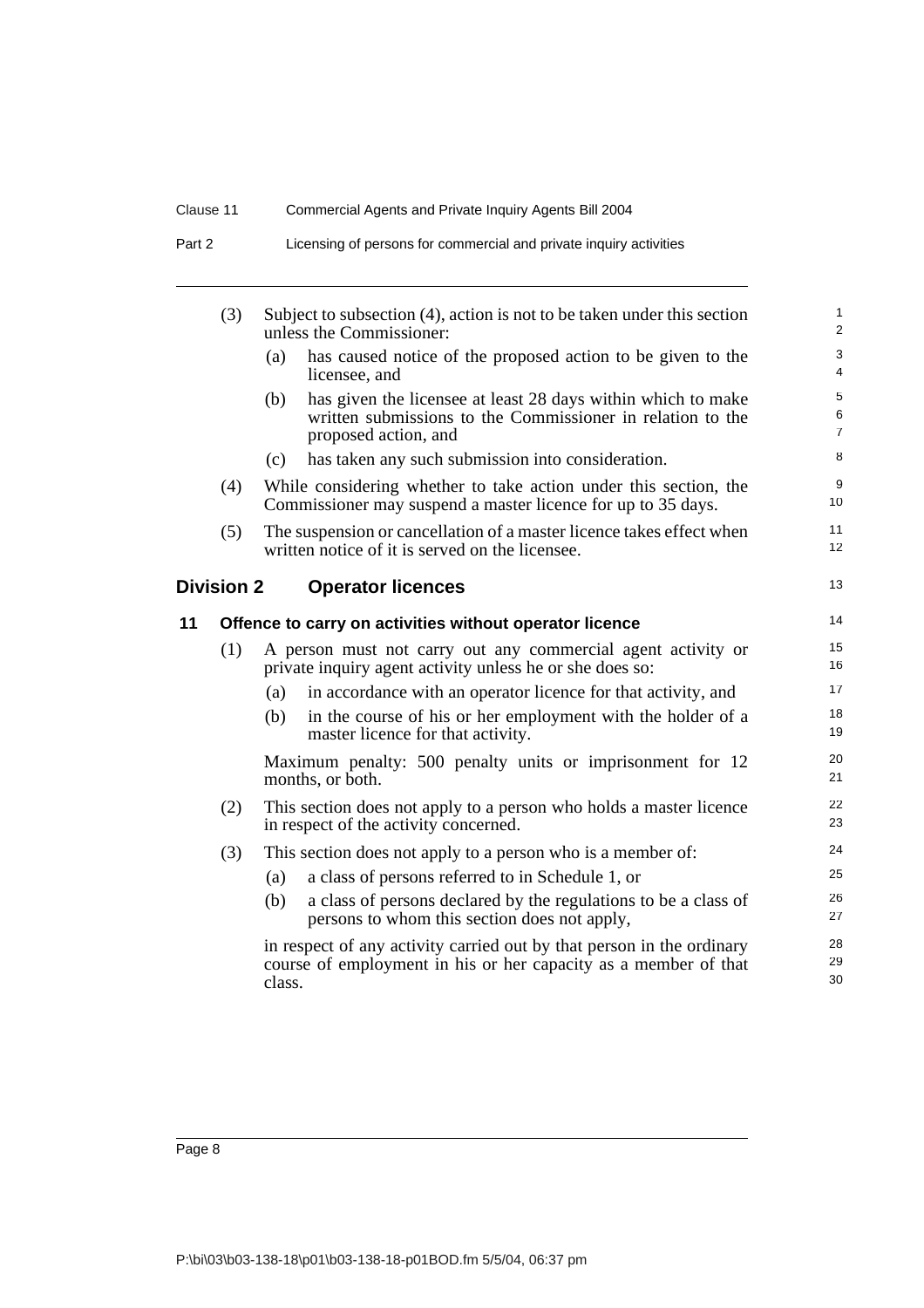| Commercial Agents and Private Inquiry Agents Bill 2004             | Clause 12 |
|--------------------------------------------------------------------|-----------|
| Licensing of persons for commercial and private inguiry activities | Part 2    |

<span id="page-18-1"></span><span id="page-18-0"></span>

| 12 |     | Application to operator licences of Licensing and Registration<br>(Uniform Procedures) Act 2002                                                                                                                                                                                                                                                                                                                         | $\mathbf{1}$<br>2                      |
|----|-----|-------------------------------------------------------------------------------------------------------------------------------------------------------------------------------------------------------------------------------------------------------------------------------------------------------------------------------------------------------------------------------------------------------------------------|----------------------------------------|
|    | (1) | The Commissioner may grant the following licences for the<br>purposes of this Act:                                                                                                                                                                                                                                                                                                                                      | $\mathsf 3$<br>$\overline{4}$          |
|    |     | operator licences for process serving,<br>(a)                                                                                                                                                                                                                                                                                                                                                                           | 5                                      |
|    |     | operator licences for debt collection,<br>(b)                                                                                                                                                                                                                                                                                                                                                                           | 6                                      |
|    |     | operator licences for repossession of goods,<br>(c)                                                                                                                                                                                                                                                                                                                                                                     | $\overline{7}$                         |
|    |     | operator licences for surveillance of persons,<br>(d)                                                                                                                                                                                                                                                                                                                                                                   | 8                                      |
|    |     | operator licences for investigation of persons.<br>(e)                                                                                                                                                                                                                                                                                                                                                                  | 9                                      |
|    | (2) | Part 2 of the Licensing and Registration (Uniform Procedures)<br>Act 2002 (the applied Act) applies to and in respect of an operator<br>licence, subject to the modifications and limitations prescribed by or<br>under this Act.<br>Note. See clause 3 of Schedule 4, which temporarily suspends the provisions<br>of the applied Act in relation to the making of applications by way of electronic<br>communication. | 10<br>11<br>12<br>13<br>14<br>15<br>16 |
|    | (3) | For the purposes of applying Part 2 of the applied Act to an operator<br>licence:                                                                                                                                                                                                                                                                                                                                       | 17<br>18                               |
|    |     | (a)<br>an application for the granting of an operator licence may only<br>be made by an individual aged 18 years or more, and                                                                                                                                                                                                                                                                                           | 19<br>20                               |
|    |     | an operator licence may be amended under that Act.<br>(b)                                                                                                                                                                                                                                                                                                                                                               | 21                                     |
|    | (4) | An operator licence is a fixed-term licence for the purposes of Part 2<br>of the applied Act.                                                                                                                                                                                                                                                                                                                           | 22<br>23                               |
|    | (5) | Subject to this section, the regulations may make provision for or<br>with respect to such matters concerning operator licences as are<br>relevant to the operation of Part 2 of the applied Act.                                                                                                                                                                                                                       | 24<br>25<br>26                         |
| 13 |     | <b>Grounds for refusing operator licence</b>                                                                                                                                                                                                                                                                                                                                                                            | 27                                     |
|    | (1) | An application for an operator licence must be refused if the<br>applicant is a disqualified individual.                                                                                                                                                                                                                                                                                                                | 28<br>29                               |
|    | (2) | An application for an operator licence may be refused:                                                                                                                                                                                                                                                                                                                                                                  | 30                                     |
|    |     | if the applicant has been convicted or found guilty of a minor<br>(a)<br>offence, or                                                                                                                                                                                                                                                                                                                                    | 31<br>32                               |
|    |     | if the Commissioner is of the opinion that the grant of the<br>(b)<br>licence would be contrary to the public interest.                                                                                                                                                                                                                                                                                                 | 33<br>34                               |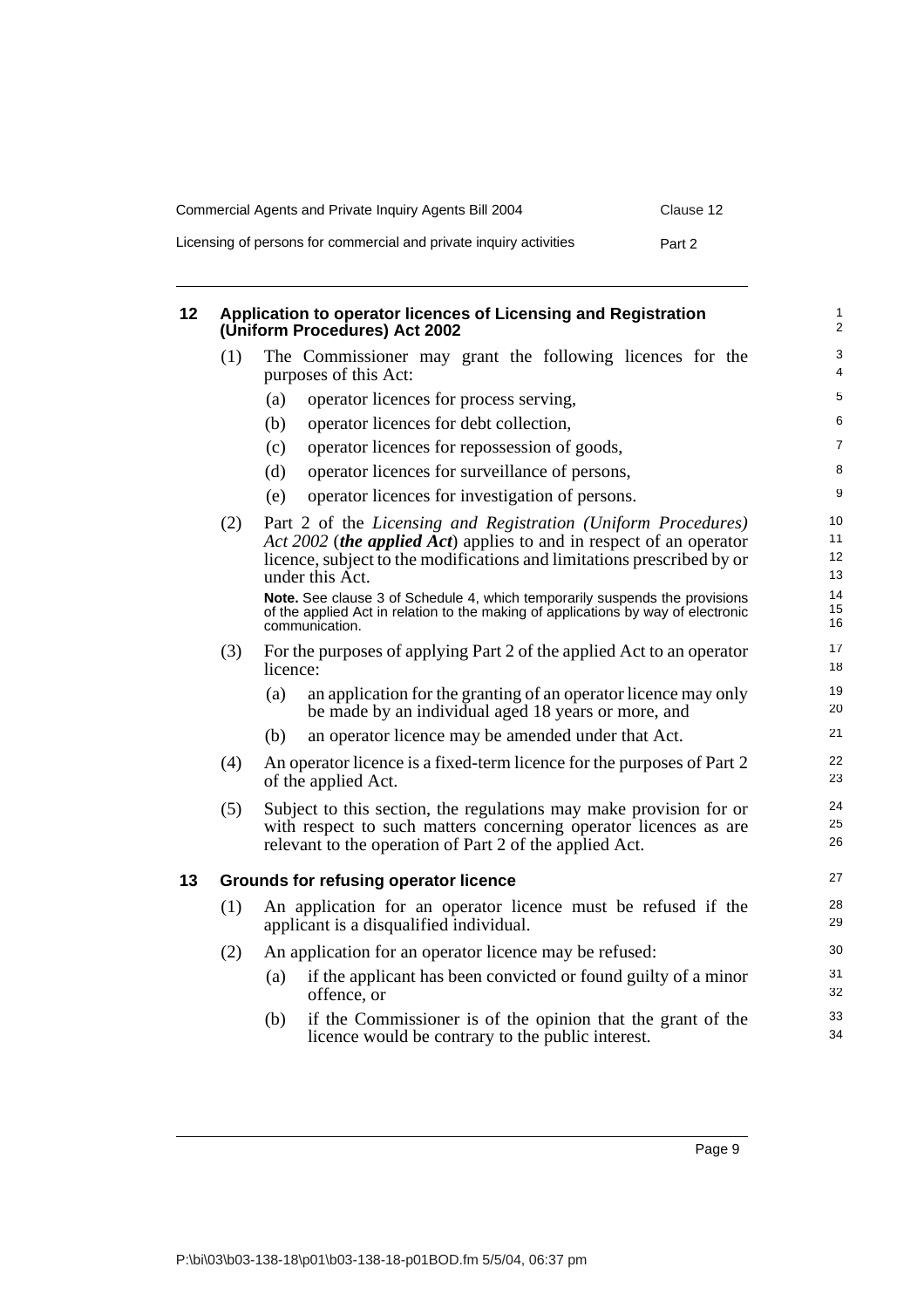| Clause 14 | Commercial Agents and Private Inquiry Agents Bill 2004 |  |
|-----------|--------------------------------------------------------|--|
|           |                                                        |  |

Part 2 Licensing of persons for commercial and private inquiry activities

<span id="page-19-3"></span><span id="page-19-2"></span><span id="page-19-1"></span><span id="page-19-0"></span>

| 14 |     |     | <b>Duration of operator licence</b>                                                                                                                                                                                                                                                                                              | 1                          |
|----|-----|-----|----------------------------------------------------------------------------------------------------------------------------------------------------------------------------------------------------------------------------------------------------------------------------------------------------------------------------------|----------------------------|
|    |     |     | Subject to section $16(1)$ , an operator licence has effect for either one<br>year or 5 years from the date on which it is granted, as specified in<br>the licence.                                                                                                                                                              | $\overline{c}$<br>3<br>4   |
| 15 |     |     | <b>Conditions of operator licence</b>                                                                                                                                                                                                                                                                                            | 5                          |
|    |     |     | Subject to section 16 $(2)$ , an operator licence may be issued subject<br>to such conditions as the Commissioner considers appropriate.                                                                                                                                                                                         | 6<br>$\overline{7}$        |
| 16 |     |     | <b>Probationary licences</b>                                                                                                                                                                                                                                                                                                     | 8                          |
|    | (1) |     | A person's first operator licence is a probationary licence, and has<br>effect for one year from the date on which it is granted.                                                                                                                                                                                                | 9<br>10                    |
|    | (2) |     | A person's first operator licence is to be issued subject to a condition<br>to the effect that the licensee may carry out the activities authorised<br>by the licence only under the immediate supervision of the holder of<br>a master licence or the holder of an operator licence that is not<br>subject to such a condition. | 11<br>12<br>13<br>14<br>15 |
| 17 |     |     | <b>Cancellation of operator licence</b>                                                                                                                                                                                                                                                                                          | 16                         |
|    | (1) |     | The Commissioner must cancel an operator licence if the licensee<br>becomes a disqualified individual.                                                                                                                                                                                                                           | 17<br>18                   |
|    | (2) |     | The Commissioner may cancel an operator licence if the licensee:                                                                                                                                                                                                                                                                 | 19                         |
|    |     | (a) | contravenes a condition of the licence, or                                                                                                                                                                                                                                                                                       | 20                         |
|    |     | (b) | is convicted or found guilty of a minor offence.                                                                                                                                                                                                                                                                                 | 21                         |
|    | (3) |     | Subject to subsection (4), action is not to be taken under this section<br>unless the Commissioner:                                                                                                                                                                                                                              | 22<br>23                   |
|    |     | (a) | has caused notice of the proposed action to be given to the<br>licensee, and                                                                                                                                                                                                                                                     | 24<br>25                   |
|    |     | (b) | has given the licensee at least 28 days within which to make<br>written submissions to the Commissioner in relation to the<br>proposed action, and                                                                                                                                                                               | 26<br>27<br>28             |
|    |     | (c) | has taken any such submissions into consideration.                                                                                                                                                                                                                                                                               | 29                         |
|    | (4) |     | While considering whether to take action under this section, the<br>Commissioner may suspend an operator licence for up to 35 days.                                                                                                                                                                                              | 30<br>31                   |
|    | (5) |     | The suspension or cancellation of an operator licence takes effect<br>when written notice of it is served on the licensee.                                                                                                                                                                                                       | 32<br>33                   |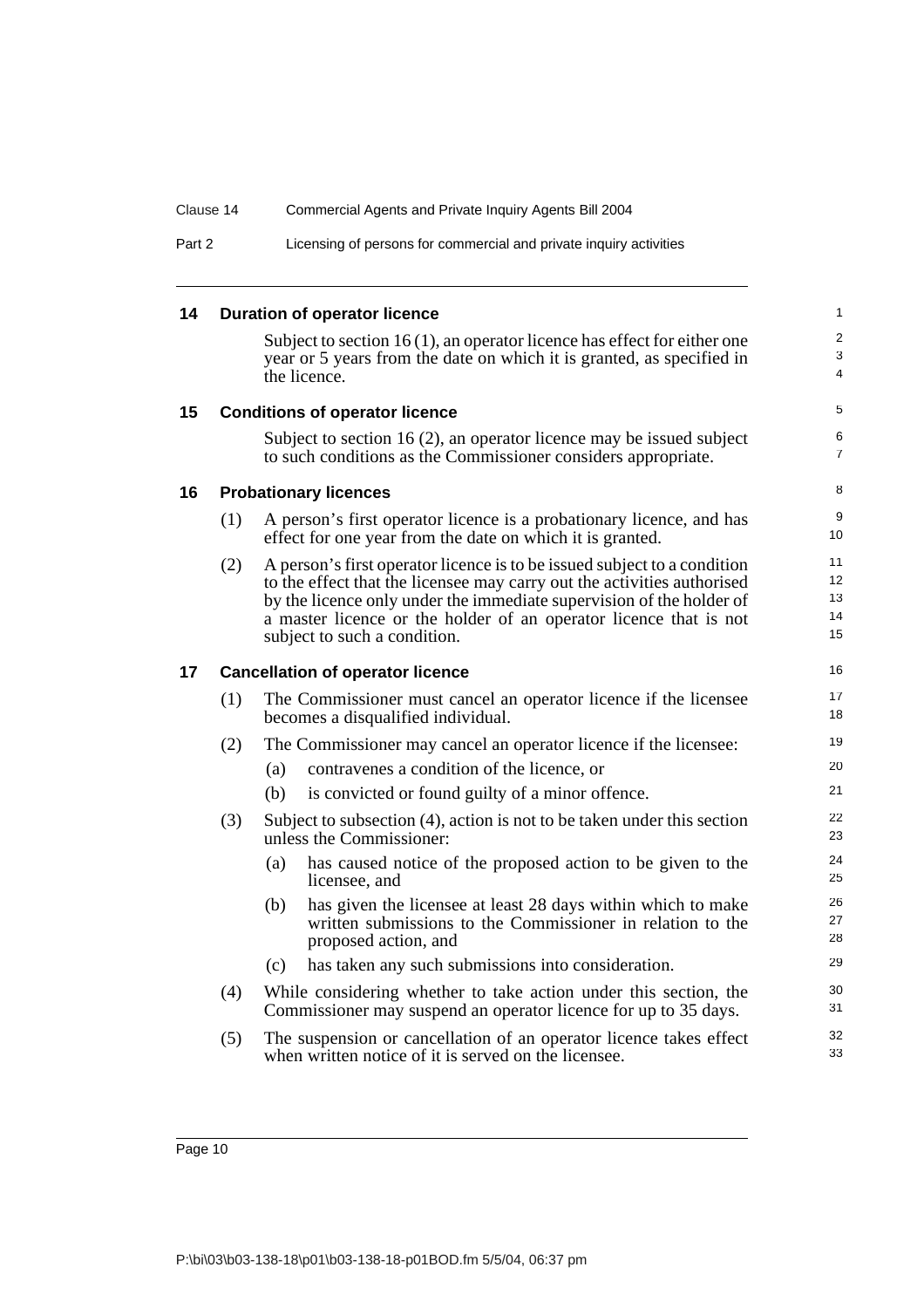| Commercial Agents and Private Inquiry Agents Bill 2004             | Clause 18 |
|--------------------------------------------------------------------|-----------|
| Licensing of persons for commercial and private inquiry activities | Part 2    |

<span id="page-20-5"></span><span id="page-20-4"></span><span id="page-20-3"></span><span id="page-20-2"></span><span id="page-20-1"></span><span id="page-20-0"></span>

| <b>Division 3</b> |                                          | Additional provisions concerning debt collection                                                                                                                                                                                        | 1                       |
|-------------------|------------------------------------------|-----------------------------------------------------------------------------------------------------------------------------------------------------------------------------------------------------------------------------------------|-------------------------|
| 18                | Trust accounts, records and receivership |                                                                                                                                                                                                                                         | $\overline{\mathbf{c}}$ |
|                   |                                          | Schedule 2 applies to the holder of a master licence for debt<br>collection and to money held by the holder of such a licence.                                                                                                          | 3<br>4                  |
| 19                |                                          | Licensee not to charge debtor for expenses of debt collecting                                                                                                                                                                           | 5                       |
|                   | (1)                                      | A licensee must not request, demand or collect from a person (the<br><i>debtor</i> ) any payment for the costs or expenses incurred by the<br>licensee in connection with the collection from that person of money<br>due under a debt. | 6<br>7<br>8<br>9        |
|                   |                                          | Maximum penalty: 100 penalty units.                                                                                                                                                                                                     | 10                      |
|                   | (2)                                      | Any money received from the debtor by a licensee in contravention<br>of subsection (1) may be recovered by the debtor from the licensee,<br>as a debt, in any court of competent jurisdiction.                                          | 11<br>12<br>13          |
|                   | (3)                                      | This section does not limit any right that the person to whom the<br>debt is payable (the <i>creditor</i> ) may have at law with respect to the<br>recovery from the debtor of the creditor's costs in recovering the<br>debt.          | 14<br>15<br>16<br>17    |
|                   | <b>Division 4</b>                        | General                                                                                                                                                                                                                                 | 18                      |
| 20                |                                          | <b>Commissioner's determinations reviewable by Administrative</b><br><b>Decisions Tribunal</b>                                                                                                                                          | 19<br>20                |
|                   |                                          | A licensee against whom action is taken under this Part may apply<br>to the Administrative Decisions Tribunal for a review of the<br>Commissioner's determination to take such action.                                                  | 21<br>22<br>23          |
| 21                |                                          | <b>Register of Licensees</b>                                                                                                                                                                                                            | 24                      |
|                   | (1)                                      | The Commissioner is to establish and maintain a Register of<br>Licensees for the purposes of this Act, and for the purposes of Part 2<br>of the Licensing and Registration (Uniform Procedures) Act 2002,<br>as applied by this Act.    | 25<br>26<br>27<br>28    |
|                   | (2)                                      | The Commissioner is to ensure that the Register of Licensees is<br>made available to the public on payment of such fee as is prescribed<br>by the regulations.                                                                          | 29<br>30<br>31          |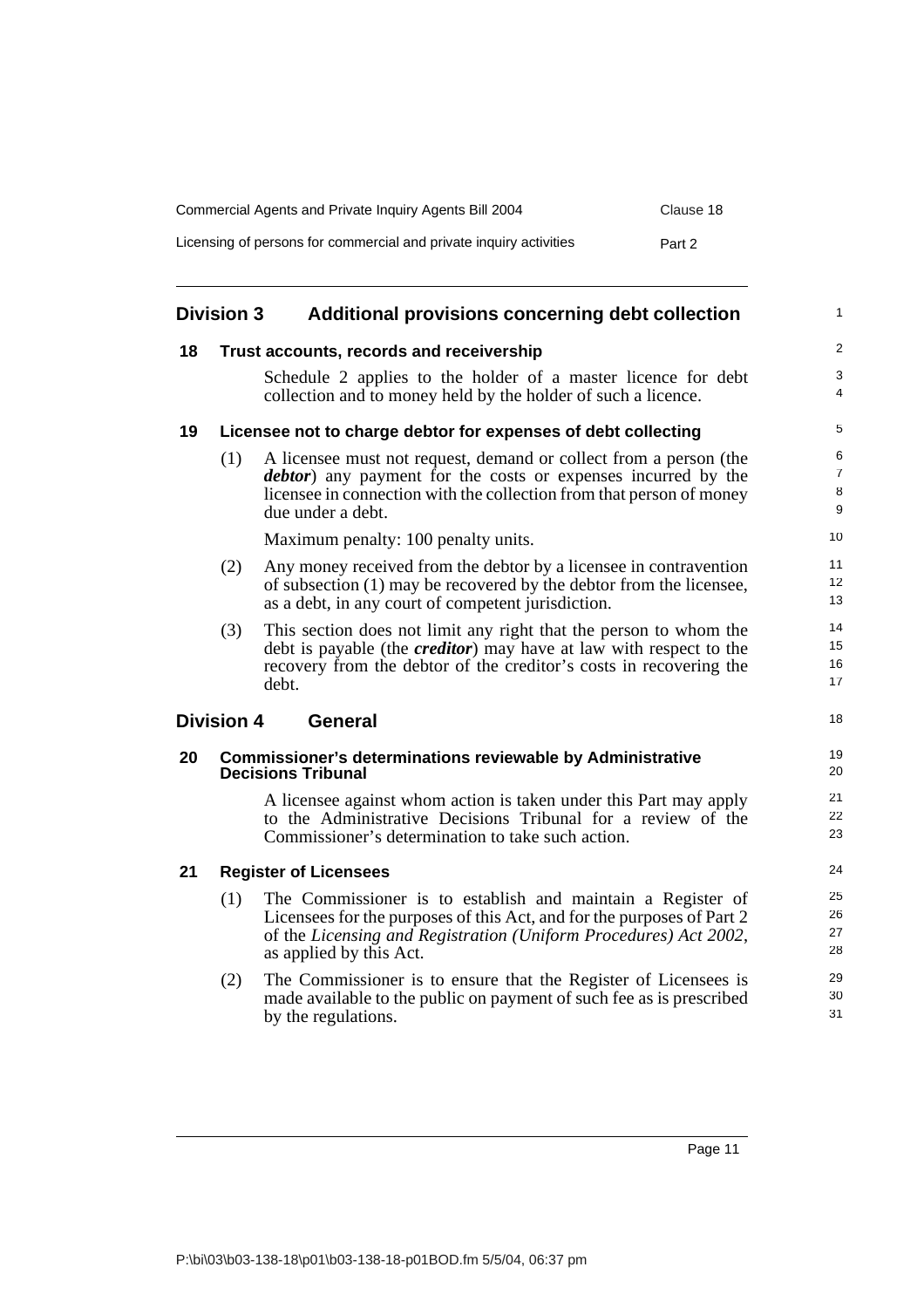| Part 2 | Licensing of persons for commercial and private inquiry activities |  |  |  |
|--------|--------------------------------------------------------------------|--|--|--|
|--------|--------------------------------------------------------------------|--|--|--|

<span id="page-21-1"></span><span id="page-21-0"></span>

|    | (3) |            | The regulations may make provision with respect to:<br>the particulars to be recorded in the Register of Licensees, and                       | 1<br>2         |
|----|-----|------------|-----------------------------------------------------------------------------------------------------------------------------------------------|----------------|
|    |     | (a)        |                                                                                                                                               | 3              |
|    |     | (b)        | the manner and form in which the Register of Licensees is to<br>be maintained.                                                                | 4              |
| 22 |     |            | <b>Evidentiary certificates</b>                                                                                                               | 5              |
|    |     |            | A certificate:                                                                                                                                | 6              |
|    |     | (a)        | that is signed by the Commissioner, and                                                                                                       | $\overline{7}$ |
|    |     | (b)        | that certifies that, on a specified date or during a specified                                                                                | 8              |
|    |     |            | period, the particulars contained in the Register of Licensees<br>as to specified matters were as so specified,                               | 9<br>10        |
|    |     | certified. | is admissible in any proceedings and is evidence of the matters so                                                                            | 11<br>12       |
|    |     |            | <b>Note.</b> See also section 26 of the Licensing and Registration (Uniform<br>Procedures) Act 2002 with respect to evidentiary certificates. | 13<br>14       |
| 23 |     |            | Act does not confer any additional power, authority or immunity                                                                               | 15             |
|    |     |            | This Act does not confer on a licensee any power, authority or                                                                                | 16             |
|    |     | Act.       | immunity that would not be available to the licensee apart from this                                                                          | 17<br>18       |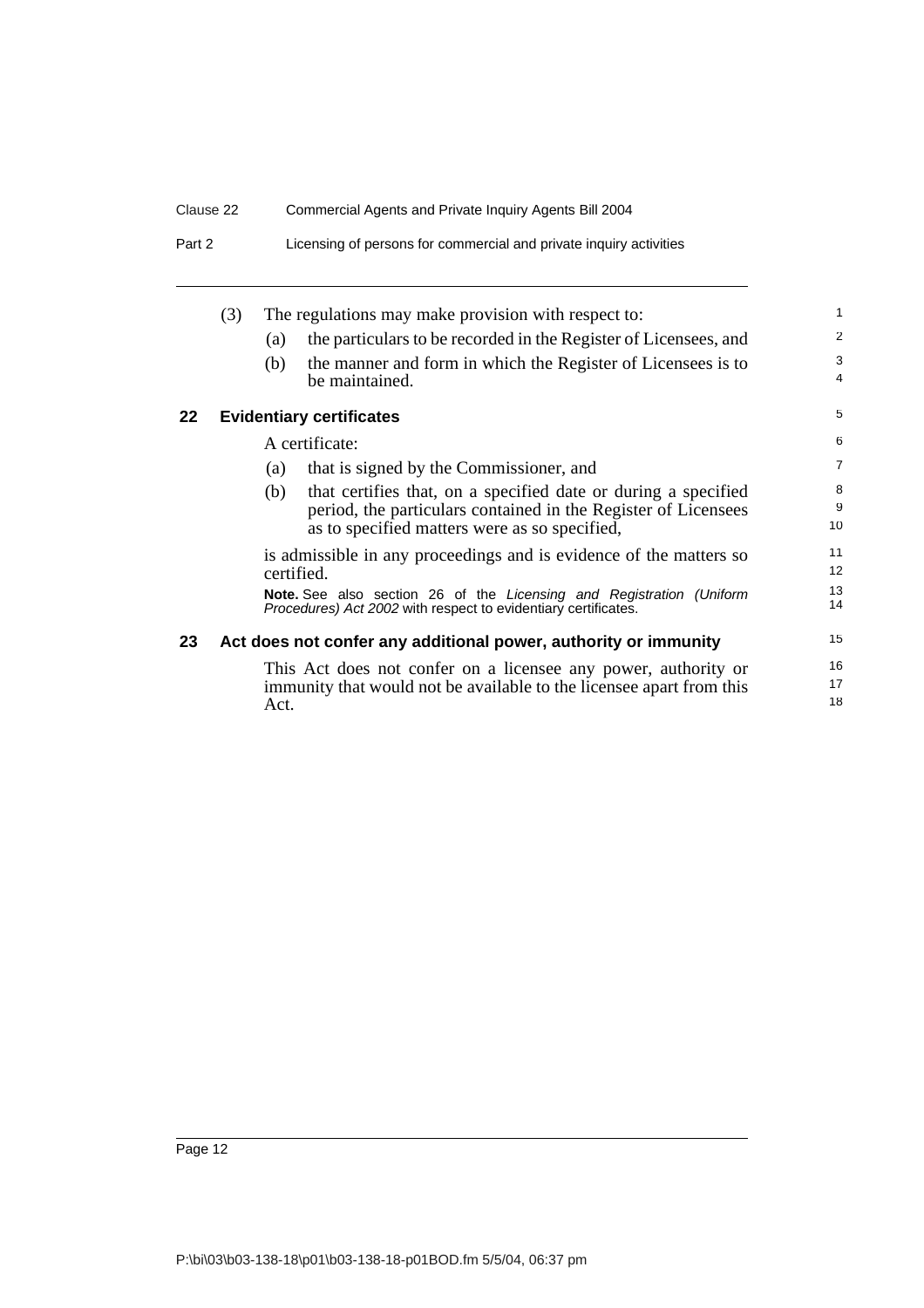Commercial Agents and Private Inquiry Agents Bill 2004 Clause 24

General offences **Part 3** 

1

#### <span id="page-22-1"></span><span id="page-22-0"></span>**Part 3 General offences 24 Persons not to be employed by licensees** (1) The holder of a master licence must not employ a person to carry out any commercial agent activity or private inquiry agent activity unless the person is the holder of an operator licence for that activity. Maximum penalty: 200 penalty units. (2) The holder of a master licence must not employ a disqualified individual in any capacity in the business carried on by the licensee under the licence. Maximum penalty: 200 penalty units. (3) In proceedings for an offence against this section, it is a sufficient defence if the defendant establishes that he or she used all due diligence to ensure that the employee concerned was not a person whose employment would contravene this section.

#### <span id="page-22-2"></span>**25 Harassment**

- (1) A licensee must not:
	- (a) leave, in or outside any premises, any notice, vehicle or other object on which there is writing that indicates or suggests that the notice, vehicle or other object is issued by, or belongs to, a commercial agent or private inquiry agent so as to cause a person visiting or passing by the premises to infer that the licensee is visiting the occupier of the premises in connection with commercial agent activities or private inquiry agent activities, or
	- (b) send or deliver to, or leave with, any person any document likely to cause the person receiving it to infer that there would be left in or outside premises occupied by the person a notice, vehicle or object on which there is writing that indicates or suggests that the notice, vehicle or other object is issued by, or belongs to, a commercial agent or private inquiry agent, or
	- (c) visit any premises, or communicate (whether by telephone or otherwise) with the occupant of any premises, with unreasonable frequency or at unreasonable times, or
	- (d) disclose to a person's employer the fact that the person is a debtor, except where that fact is disclosed by the holder of a licence with respect to debt collection: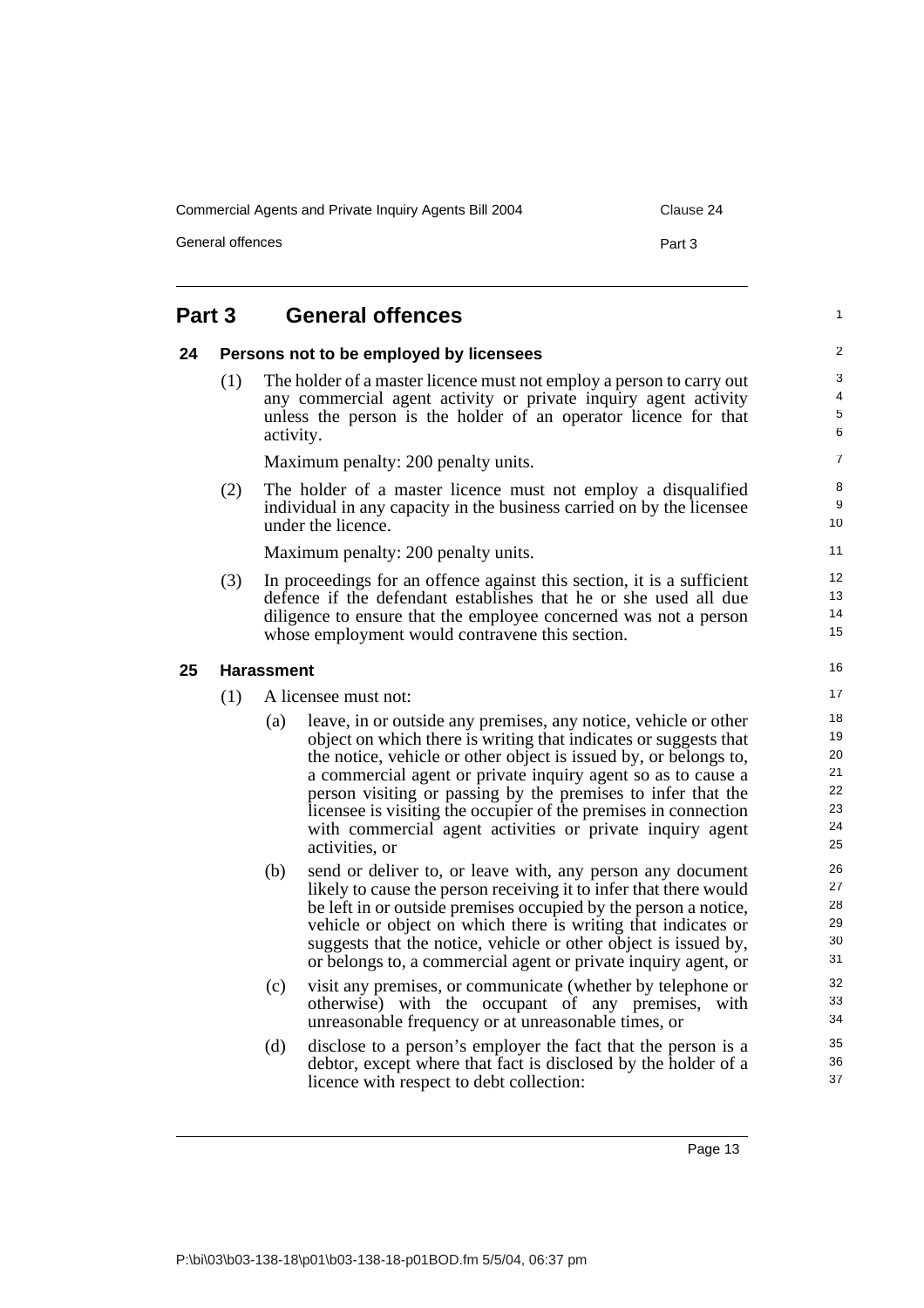#### Part 3 General offences

| (i) |  |  | with the person's consent, or |
|-----|--|--|-------------------------------|
|-----|--|--|-------------------------------|

(ii) by or in connection with the execution of legal process for enforcement of a judgment against the person, being process the execution of which directly involves the employer, or

(e) threaten a person with disclosure, to the person's employer, of the fact that the person is a debtor, except where the threat is made by the holder of a licence with respect to debt collection by or in connection with the execution of legal process referred to in paragraph (d) (ii).

Maximum penalty: 200 penalty units (in the case of a corporation) and 100 penalty units or imprisonment for 6 months, or both (in the case of an individual).

(2) In any proceedings for an offence arising by virtue of a disclosure in contravention of subsection (1) (d), the absence of any consent mentioned in subsection (1) (d) (i) is to be presumed until the court is satisfied to the contrary.

#### <span id="page-23-0"></span>**26 Production of licence on demand**

A licensee who is carrying on business under a master licence, or carrying out activities under an operator licence, must produce the licence for inspection on demand made by an authorised inspector or by any person with whom the licensee has dealings when carrying out any commercial agent activity or private inquiry agent activity.

Maximum penalty: 50 penalty units.

#### <span id="page-23-1"></span>**27 Obstruction of authorised inspectors**

A person must not obstruct or hinder an authorised inspector in the exercise of the inspector's functions under this Act.

Maximum penalty: 100 penalty units.

#### <span id="page-23-2"></span>**28 Penalty notices**

- (1) An authorised inspector may serve a penalty notice on a person if it appears to the inspector that the person has committed an offence against this Act or the regulations, being an offence prescribed by the regulations as a penalty notice offence.
- (2) A penalty notice is a notice to the effect that, if the person served does not wish to have the matter determined by a court, the person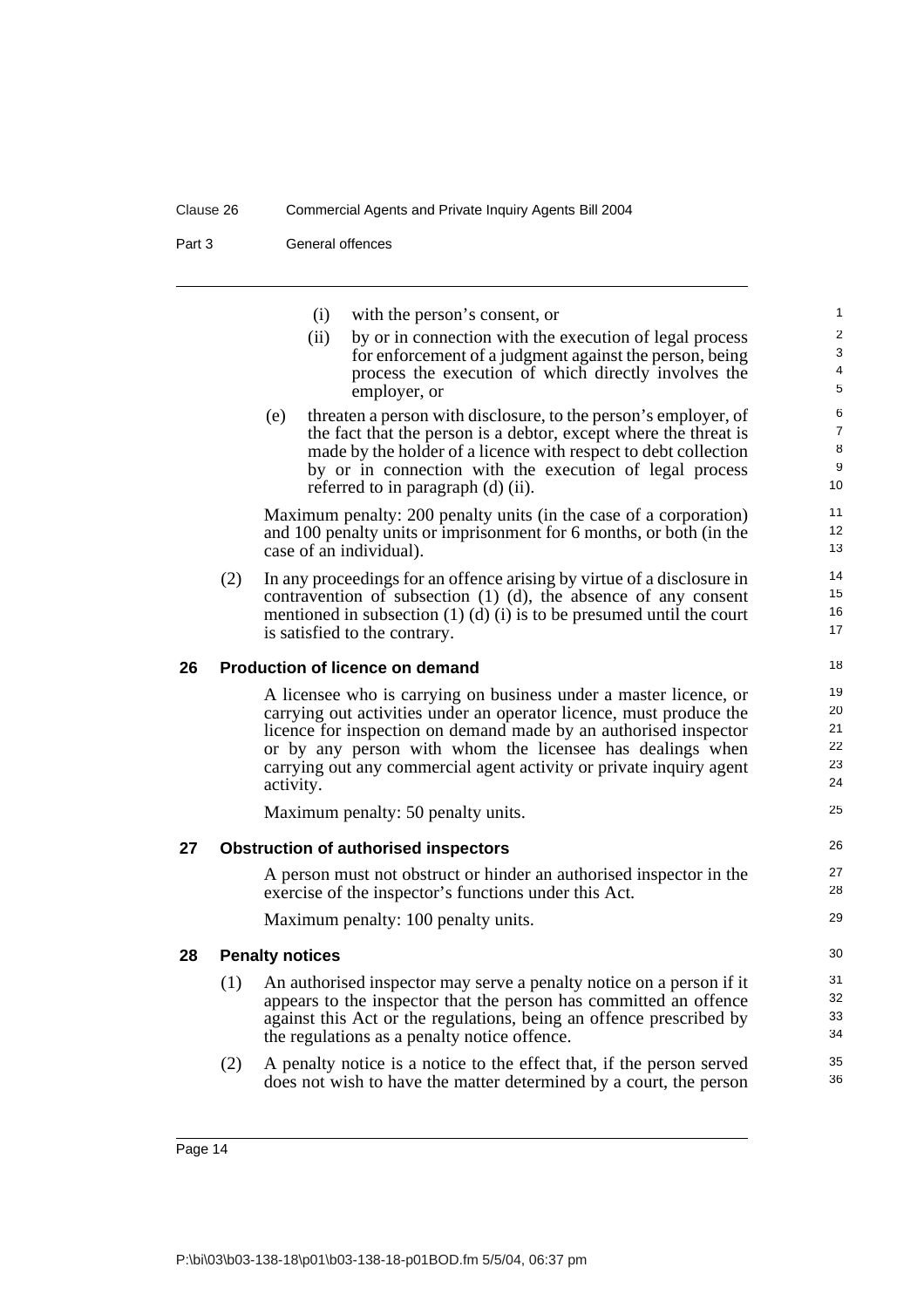Commercial Agents and Private Inquiry Agents Bill 2004 Clause 29 General offences **Part 3** 

|    |     | can pay, within the time and to the person specified in the notice, the<br>amount of the penalty prescribed by the regulations for the offence<br>if dealt with under this section.                                                                                                                                                              | $\overline{2}$<br>$\mathbf{3}$    |
|----|-----|--------------------------------------------------------------------------------------------------------------------------------------------------------------------------------------------------------------------------------------------------------------------------------------------------------------------------------------------------|-----------------------------------|
|    | (3) | A penalty notice may be served personally or by post.                                                                                                                                                                                                                                                                                            | $\overline{\mathbf{4}}$           |
|    | (4) | If the amount of penalty prescribed for an alleged offence is paid<br>under this section, no person is liable to any further proceedings for<br>the alleged offence.                                                                                                                                                                             | 5<br>$\,6$<br>$\overline{7}$      |
|    | (5) | Payment under this section is not to be regarded as an admission of<br>liability for the purpose of, and does not in any way affect or<br>prejudice, any civil claim, action or proceeding arising out of the<br>same occurrence.                                                                                                                | 8<br>$\boldsymbol{9}$<br>10<br>11 |
|    | (6) | The regulations may:                                                                                                                                                                                                                                                                                                                             | 12                                |
|    |     | prescribe an offence for the purposes of this section by<br>(a)<br>specifying the offence or by referring to the provision creating<br>the offence, and                                                                                                                                                                                          | 13<br>14<br>15                    |
|    |     | prescribe the amount of penalty payable for the offence if<br>(b)<br>dealt with under this section, and                                                                                                                                                                                                                                          | 16<br>17                          |
|    |     | prescribe different amounts of penalties for different offences<br>(c)<br>or classes of offences.                                                                                                                                                                                                                                                | 18<br>19                          |
|    | (7) | The amount of a penalty prescribed under this section for an offence<br>is not to exceed the maximum amount of penalty that could be<br>imposed for the offence by a court.                                                                                                                                                                      | 20<br>21<br>22                    |
|    | (8) | This section does not limit the operation of any other provision of,<br>or made under, this or any other Act relating to proceedings that may<br>be taken in respect of offences.                                                                                                                                                                | 23<br>24<br>25                    |
| 29 |     | <b>Offences by corporations</b>                                                                                                                                                                                                                                                                                                                  | 26                                |
|    | (1) | If a corporation contravenes, whether by act or omission, any<br>provision of this Act or the regulations, each person who is a<br>director of the corporation or who is concerned in the management<br>of the corporation is taken to have contravened the same provision<br>if the person knowingly authorised or permitted the contravention. | 27<br>28<br>29<br>30<br>31        |

- <span id="page-24-0"></span>(2) A person may be proceeded against and convicted under a provision pursuant to subsection (1) whether or not the corporation has been proceeded against or has been convicted under the provision.
- (3) Nothing in this section affects any liability imposed on a corporation for an offence committed by the corporation under this Act or the regulations.

Page 15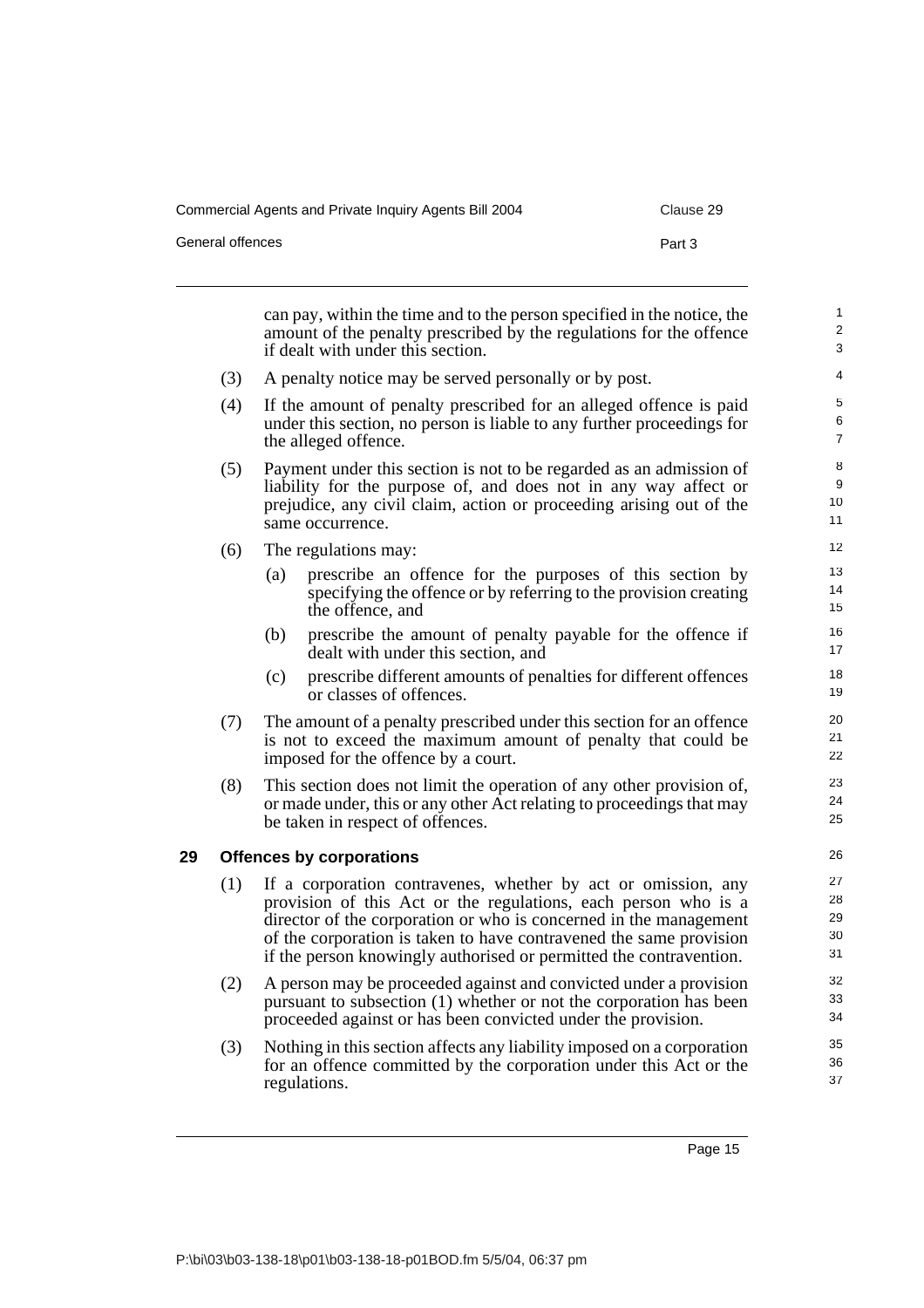Part 4 **Administration** 

<span id="page-25-0"></span>

| Part 4 | <b>Administration</b> |
|--------|-----------------------|
|--------|-----------------------|

#### <span id="page-25-1"></span>**Division 1 Power to require information and documents**

#### <span id="page-25-2"></span>**30 Power to require information and documents**

| (1) | The Commissioner may, by notice in writing served on any licensee,     |
|-----|------------------------------------------------------------------------|
|     | require the licensee to do either or both of the following within such |
|     | time as is specified in the notice:                                    |
|     |                                                                        |

(a) to furnish the Commissioner with such information as the licensee possesses in connection with the licensee's activities under the licence,

1

 $\overline{2}$ 

28

- (b) to produce to the Commissioner such documents as the licensee possesses in connection with the licensee's activities under the licence.
- (2) A licensee must not fail to comply with a requirement under this section.

Maximum penalty: 100 penalty units.

**Note.** The furnishing of false or misleading information and the production of false or misleading documents are offences under Division 3 of Part 5 of the *Crimes Act 1900*.

- (3) A licensee is not excused from furnishing information or producing a document pursuant to a requirement under this section on the ground that to do so may tend to incriminate the licensee, but any information so furnished or document so produced is not admissible in evidence against the licensee in any criminal proceedings other than proceedings for an offence under Division 3 of Part 5 of the *Crimes Act 1900*.
- (4) In this section, a reference to a *licensee* includes a reference to a former licensee.

#### <span id="page-25-3"></span>**Division 2 Power to enter premises**

#### <span id="page-25-4"></span>**31 Power to enter premises**

(1) An authorised inspector:

(a) may enter any premises from which business is carried on under a master licence, other than any part of premises used for residential purposes, and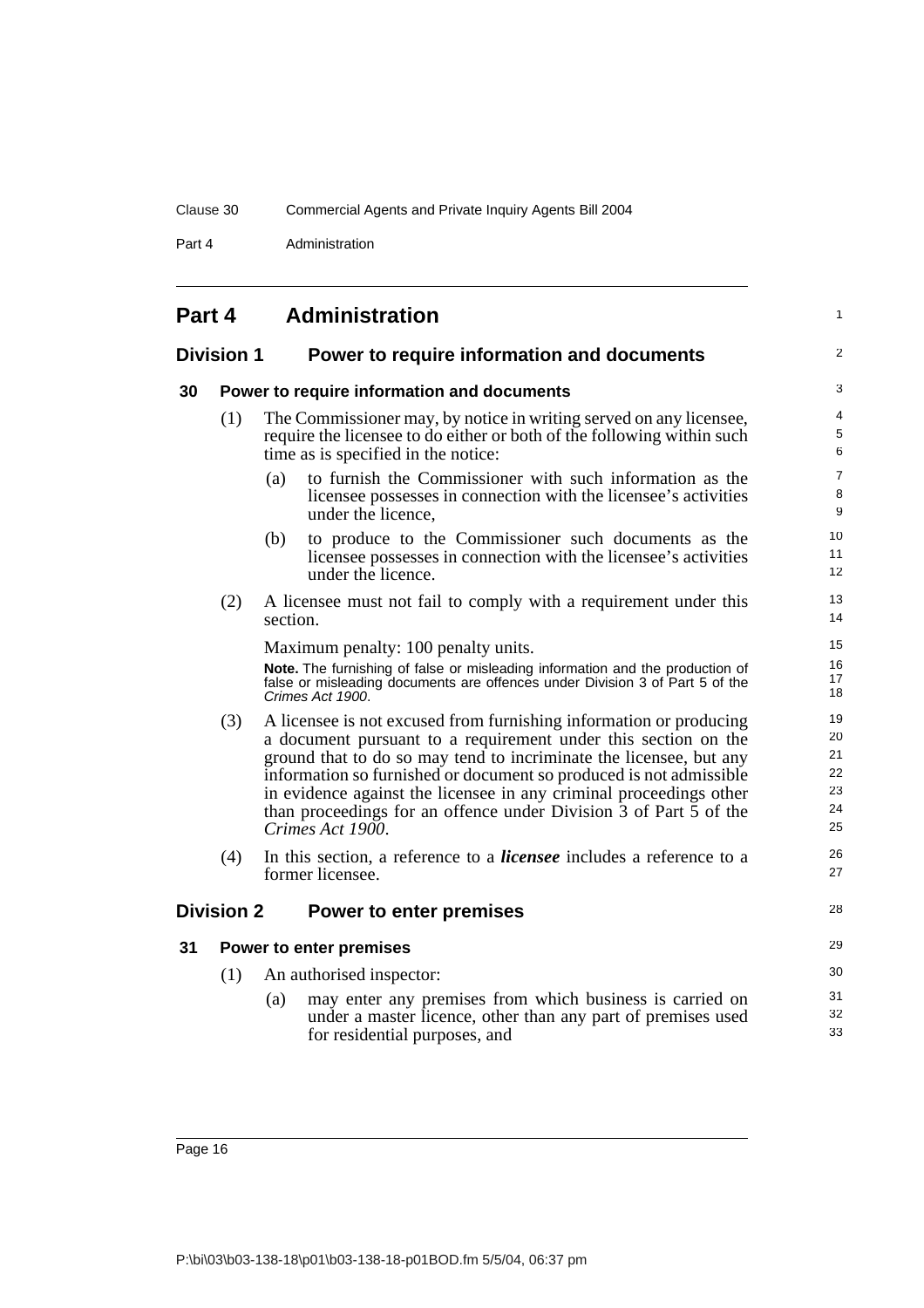Administration **Part 4** 

<span id="page-26-1"></span><span id="page-26-0"></span>

|    |     | (b) | may inspect, and take copies of or extracts from, any<br>document that relates to the carrying on of business at or from<br>the premises,                                                             | 1<br>$\overline{\mathbf{c}}$<br>3 |
|----|-----|-----|-------------------------------------------------------------------------------------------------------------------------------------------------------------------------------------------------------|-----------------------------------|
|    |     |     | for the purpose of ascertaining whether the provisions of this Act<br>and the regulations are being complied with.                                                                                    | 4<br>5                            |
|    | (2) |     | The power of entry conferred by subsection (1) may only be<br>exercised while business is being carried on, or during the hours that<br>business is usually carried on, at or from the premises.      | 6<br>$\overline{7}$<br>8          |
| 32 |     |     | Manner in which power of entry to be exercised                                                                                                                                                        | 9                                 |
|    | (1) |     | The powers conferred on an authorised inspector by this Division<br>may not be exercised in relation to any premises unless:                                                                          | 10<br>11                          |
|    |     | (a) | the inspector is in possession of a certificate of authority,<br>issued in accordance with the regulations, that evidences his<br>or her authority to exercise those powers, and                      | 12<br>13<br>14                    |
|    |     | (b) | the occupier of the premises has been given at least 24 hours'<br>notice that those powers are to be exercised.                                                                                       | 15<br>16                          |
|    | (2) |     | Subsection $(1)$ (b) does not apply:                                                                                                                                                                  | 17                                |
|    |     | (a) | if the occupier of the premises consents to those powers being<br>exercised, or                                                                                                                       | 18<br>19                          |
|    |     | (b) | if giving notice that those powers are to be exercised would<br>defeat the purpose for which they are to be exercised.                                                                                | 20<br>21                          |
|    | (3) |     | Reasonable force may be used for the purpose of effecting entry<br>under this Division.                                                                                                               | 22<br>23                          |
| 33 |     |     | Damage to be minimised                                                                                                                                                                                | 24                                |
|    | (1) |     | In exercising the powers conferred by this Division, an authorised<br>inspector must do as little damage as possible.                                                                                 | 25<br>26                          |
|    | (2) |     | The Commissioner must compensate all interested parties for any<br>damage caused by an authorised inspector as a consequence of the<br>exercise of the powers conferred by this Division.             | 27<br>28<br>29                    |
|    | (3) |     | Subsection (2) does not apply to the extent to which the occupier of<br>the premises has obstructed or hindered the authorised inspector in<br>the exercise of the powers conferred by this Division. | 30<br>31<br>32                    |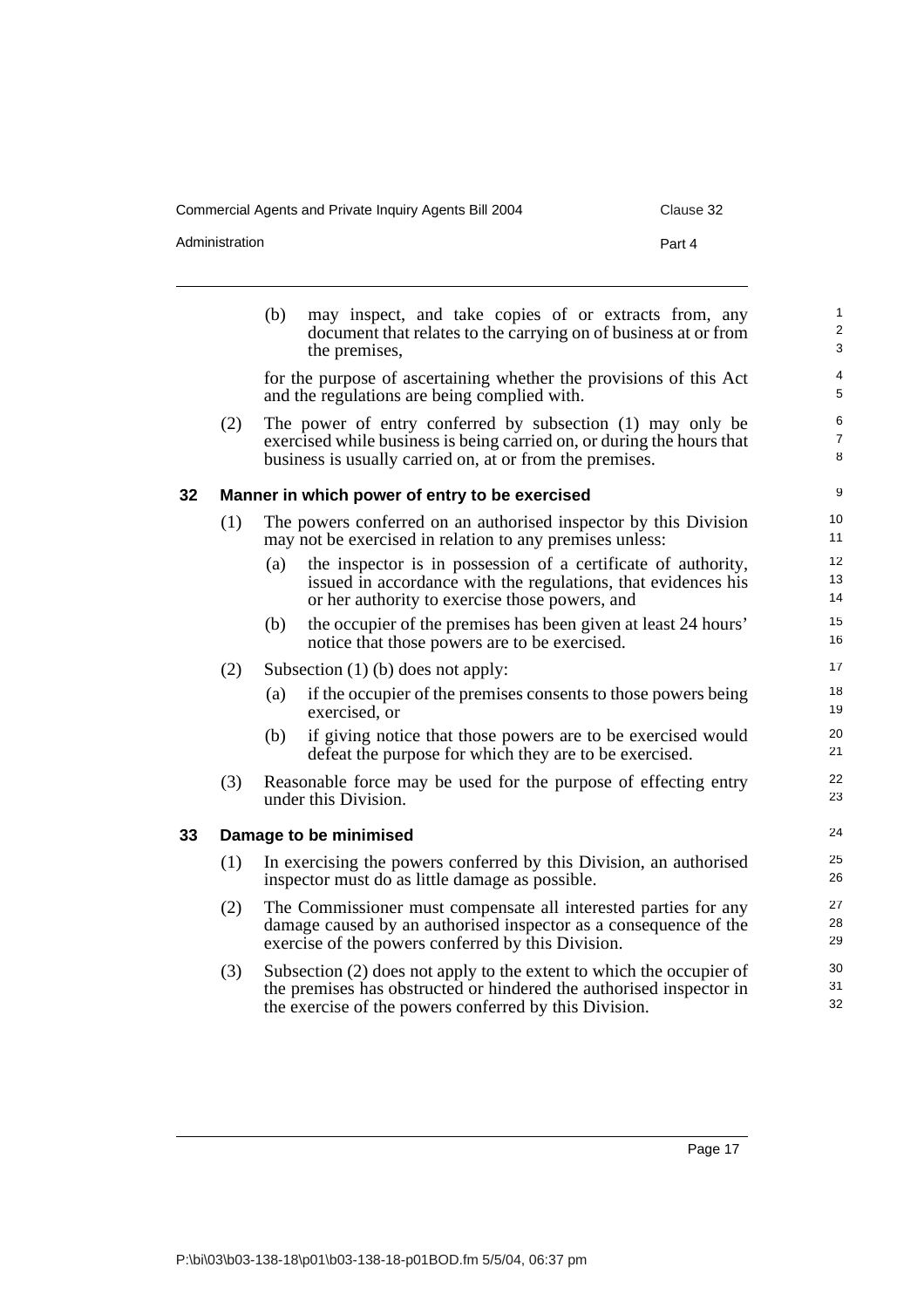Part 4 Administration

#### <span id="page-27-0"></span>**34 Search warrants**

<span id="page-27-4"></span><span id="page-27-3"></span><span id="page-27-2"></span><span id="page-27-1"></span>

|    | (1)               | An authorised inspector may apply to an authorised justice for a<br>search warrant if the inspector has reasonable grounds for believing<br>that a provision of this Act or the regulations is being or has been<br>contravened in or on any premises. | $\sqrt{2}$<br>3<br>$\overline{4}$<br>5 |
|----|-------------------|--------------------------------------------------------------------------------------------------------------------------------------------------------------------------------------------------------------------------------------------------------|----------------------------------------|
|    | (2)               | An authorised justice to whom such an application is made may, if<br>satisfied that there are reasonable grounds for doing so, issue a<br>search warrant authorising an authorised inspector named in the<br>warrant:                                  | 6<br>$\overline{7}$<br>$\,8\,$<br>9    |
|    |                   | (a)<br>to enter the premises, and                                                                                                                                                                                                                      | 10                                     |
|    |                   | (b)<br>to search the premises for evidence of a contravention of this<br>Act or the regulations.                                                                                                                                                       | 11<br>12                               |
|    | (3)               | Part 3 of the <i>Search Warrants Act 1985</i> applies to a search warrant<br>issued under this section.                                                                                                                                                | 13<br>14                               |
|    | (4)               | In this section, <i>authorised justice</i> has the same meaning as in the<br>Search Warrants Act 1985.                                                                                                                                                 | 15<br>16                               |
|    | <b>Division 3</b> | <b>General</b>                                                                                                                                                                                                                                         | 17                                     |
| 35 |                   | <b>Authorised inspectors</b>                                                                                                                                                                                                                           | 18                                     |
|    | (1)               | The regulations may prescribe classes of persons from whom<br>authorised inspectors may be appointed under this section.                                                                                                                               | 19<br>20                               |
|    | (2)               | The Commissioner may, from a class of persons so prescribed,<br>appoint any person as an authorised inspector.                                                                                                                                         | 21<br>22                               |
| 36 |                   | <b>Delegation of functions</b>                                                                                                                                                                                                                         | 23                                     |
|    |                   | The Commissioner may delegate to any person any of the<br>Commissioner's functions under this Act, other than this power of<br>delegation.                                                                                                             | 24<br>25<br>26                         |
| 37 |                   | <b>Exclusion of personal liability</b>                                                                                                                                                                                                                 | 27                                     |
|    |                   | Anything done or omitted to be done:                                                                                                                                                                                                                   | 28                                     |
|    |                   | by the Commissioner, or a person acting under the direction<br>(a)<br>of the Commissioner, or                                                                                                                                                          | 29<br>30                               |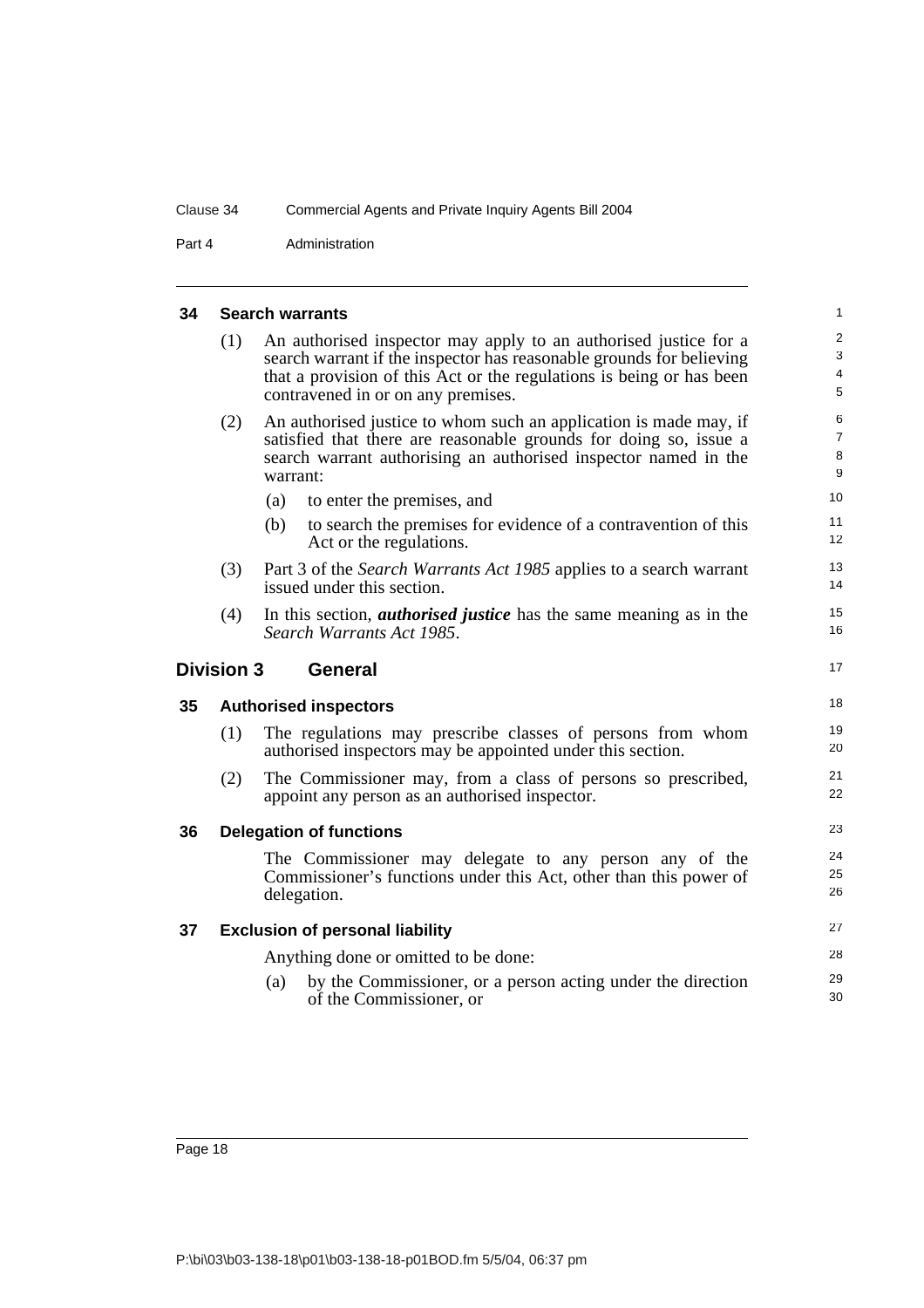<span id="page-28-0"></span>

|    | Administration |     |       | Part 4                                                                                                                                                                                                                                                                                           |                            |
|----|----------------|-----|-------|--------------------------------------------------------------------------------------------------------------------------------------------------------------------------------------------------------------------------------------------------------------------------------------------------|----------------------------|
|    |                | (b) |       | by an authorised inspector,                                                                                                                                                                                                                                                                      |                            |
|    |                |     |       | does not subject the Commissioner, person or authorised inspector<br>personally to any action, liability, claim or demand if the thing was<br>done, or omitted to be done, in good faith for the purpose of<br>executing this Act.                                                               |                            |
| 38 |                |     |       | <b>Service of documents</b>                                                                                                                                                                                                                                                                      |                            |
|    | (1)            |     |       | A document that is authorised or required by this Act or the<br>regulations to be served on a person may be served:                                                                                                                                                                              |                            |
|    |                | (a) |       | in the case of an individual:                                                                                                                                                                                                                                                                    |                            |
|    |                |     | (i)   | by delivering it to the person personally, or                                                                                                                                                                                                                                                    | 10                         |
|    |                |     | (ii)  | by sending it by post to the address specified by the<br>person for the giving or service of documents or, if no<br>such address is specified, the residential or business<br>address of the person last known to the person giving or<br>serving the document, or                               | 11<br>12<br>13<br>14<br>15 |
|    |                |     | (iii) | by sending it by facsimile transmission to the facsimile<br>number of the person, or                                                                                                                                                                                                             | 16<br>17                   |
|    |                | (b) |       | in the case of a body corporate:                                                                                                                                                                                                                                                                 | 18                         |
|    |                |     | (i)   | by leaving it with a person apparently of or above the<br>age of 16 years at, or by sending it by post to, the head<br>office, a registered office or a principal office of the<br>body corporate or to an address specified by the body<br>corporate for the giving or service of documents, or | 19<br>20<br>21<br>22<br>23 |
|    |                |     | (ii)  | by sending it by facsimile transmission to the facsimile<br>number of the body corporate.                                                                                                                                                                                                        | 24<br>25                   |
|    | (2)            |     |       | Nothing in this section affects the operation of any provision of a<br>law or of the rules of a court authorising a document to be served on<br>a person in any other manner.                                                                                                                    | 26<br>27<br>28             |

Commercial Agents and Private Inquiry Agents Bill 2004 Clause 38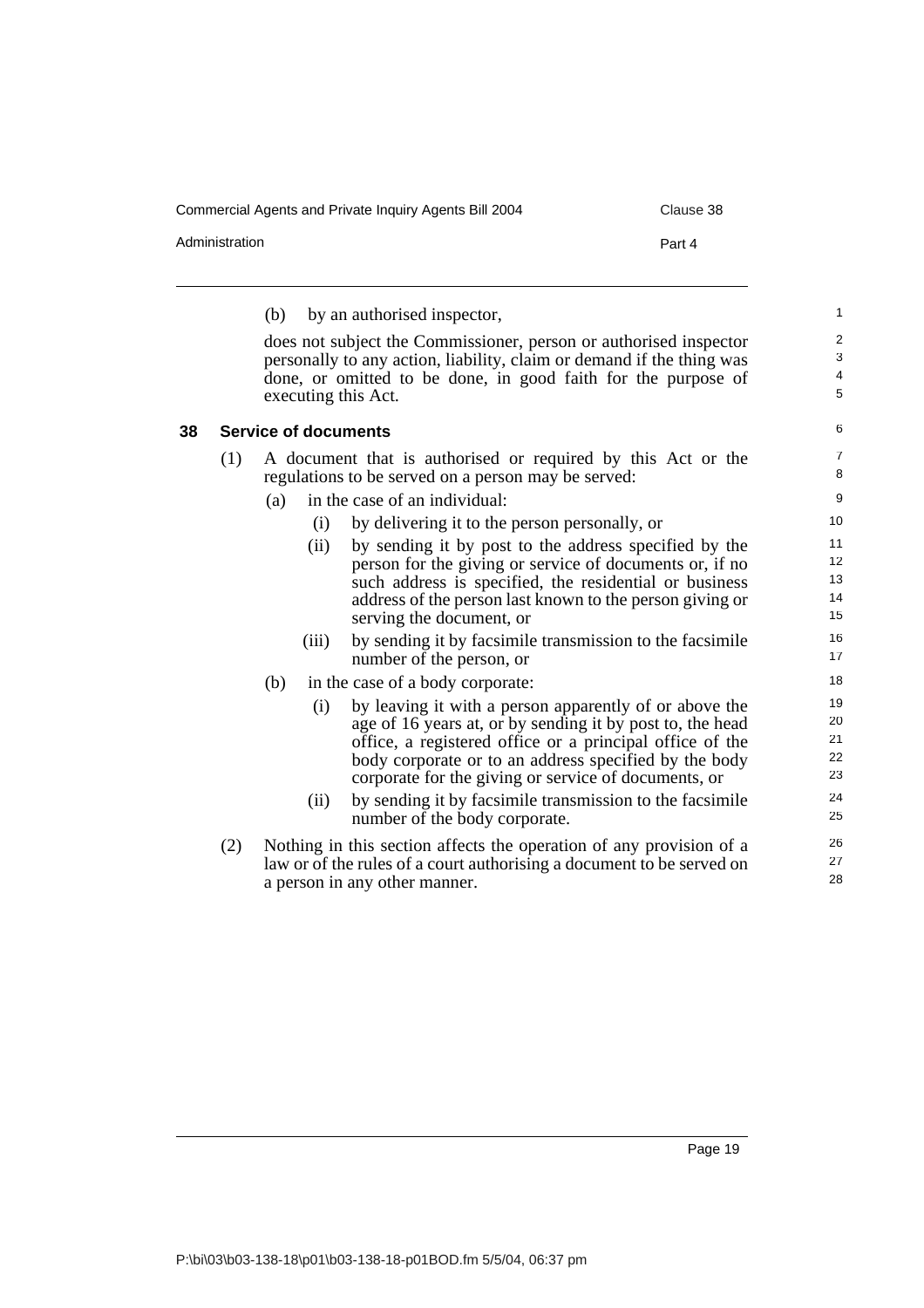Part 5 Miscellaneous

<span id="page-29-0"></span>

#### <span id="page-29-1"></span>**39 Regulations**

| (1) | The Governor may make regulations, not inconsistent with this Act,  |
|-----|---------------------------------------------------------------------|
|     | for or with respect to any matter that by this Act is required or   |
|     | permitted to be prescribed or that is necessary or convenient to be |
|     | prescribed for carrying out or giving effect to this Act.           |

- (2) In particular, the regulations may make provision for or with respect to the following:
	- (a) the manner in which holders of master licences are to carry on business in relation to commercial agent activities and private inquiry agent activities,

1

27 28 29

30 31

32 33

- (b) the manner in which holders of operator licences are to carry out commercial agent activities and private inquiry agent activities,
- (c) the information to be displayed by the holder of a master licence at the premises from which he or she carries on business,
- (d) the information to be included in correspondence sent by the holder of a master licence in connection with the business he or she carries on under the licence,
- (e) the records to be kept by licensees for the purposes of this Act.
- (3) A regulation may exempt any person or class of persons from the operation of any specified provision of this Act, either unconditionally or subject to conditions.
- (4) A regulation may create offences punishable by a maximum penalty of 100 penalty units.

#### <span id="page-29-2"></span>**40 Repeal**

| The Commercial Agents and Private Inquiry Agents Act 1963 is |  |  |  |
|--------------------------------------------------------------|--|--|--|
| repealed.                                                    |  |  |  |

<span id="page-29-3"></span>

| 41 | <b>Amendment of Acts</b>                                              |  |
|----|-----------------------------------------------------------------------|--|
|    | Each Act listed in Schedule 3 is amended as set out in that Schedule. |  |

#### <span id="page-29-4"></span>**42 Savings, transitional and other provisions**

Schedule 4 has effect.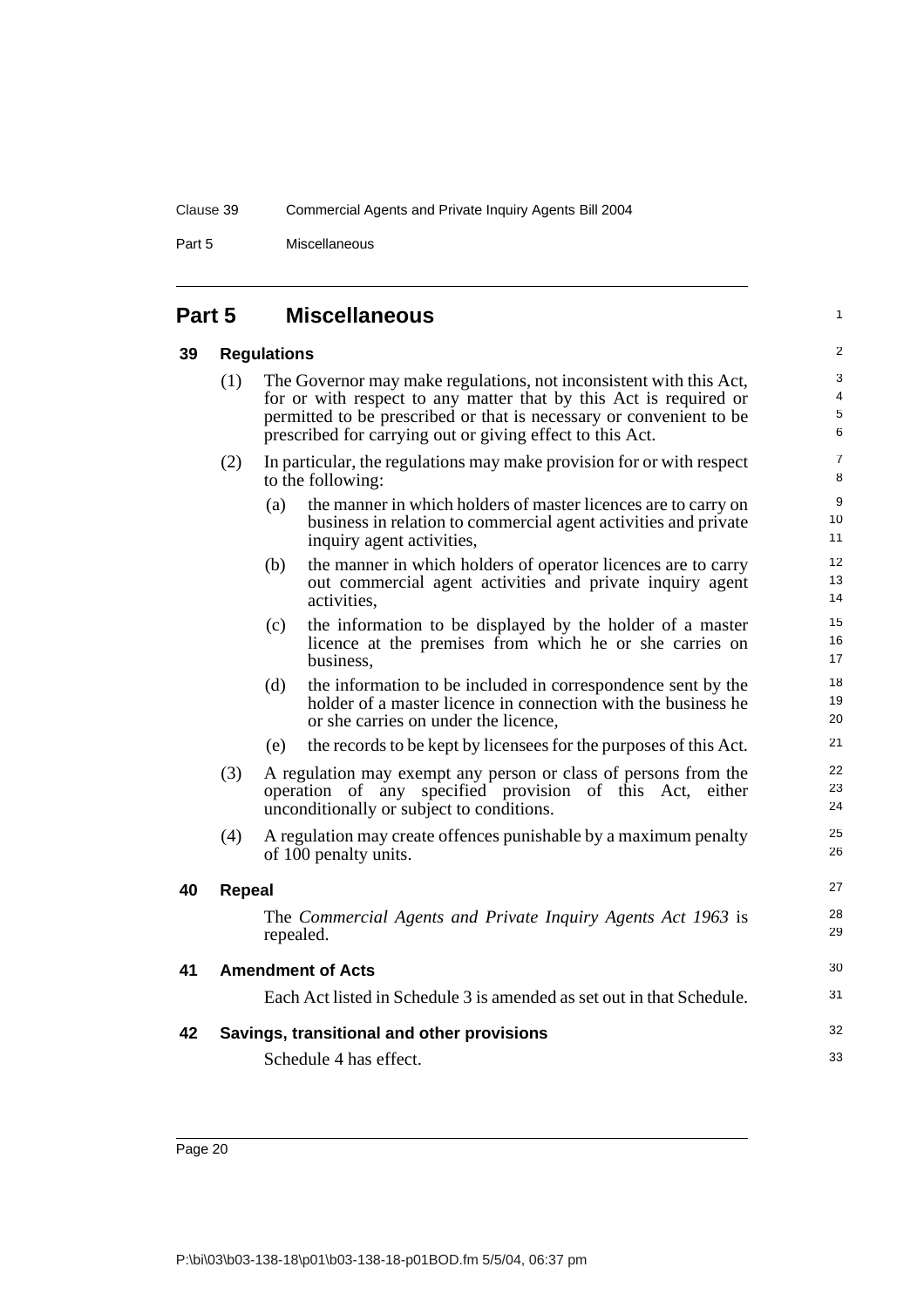| Commercial Agents and Private Inquiry Agents Bill 2004 | Clause 43 |
|--------------------------------------------------------|-----------|
| Miscellaneous                                          | Part 5    |

#### <span id="page-30-0"></span>**43 Review of Act**

| (1) | The Minister is to review this Act to determine whether the policy<br>objectives of the Act remain valid and whether the terms of the Act<br>remain appropriate for securing those objectives. | $\overline{2}$<br>3<br>$\overline{4}$ |
|-----|------------------------------------------------------------------------------------------------------------------------------------------------------------------------------------------------|---------------------------------------|
| (2) | The review is to be undertaken as soon as possible after the period<br>of 5 years from the date of assent to this Act.                                                                         | 5<br>-6                               |
| (3) | A report on the outcome of the review is to be tabled in each House<br>of Parliament within 12 months after the end of the period of 5<br>years.                                               | 7<br>8<br>9                           |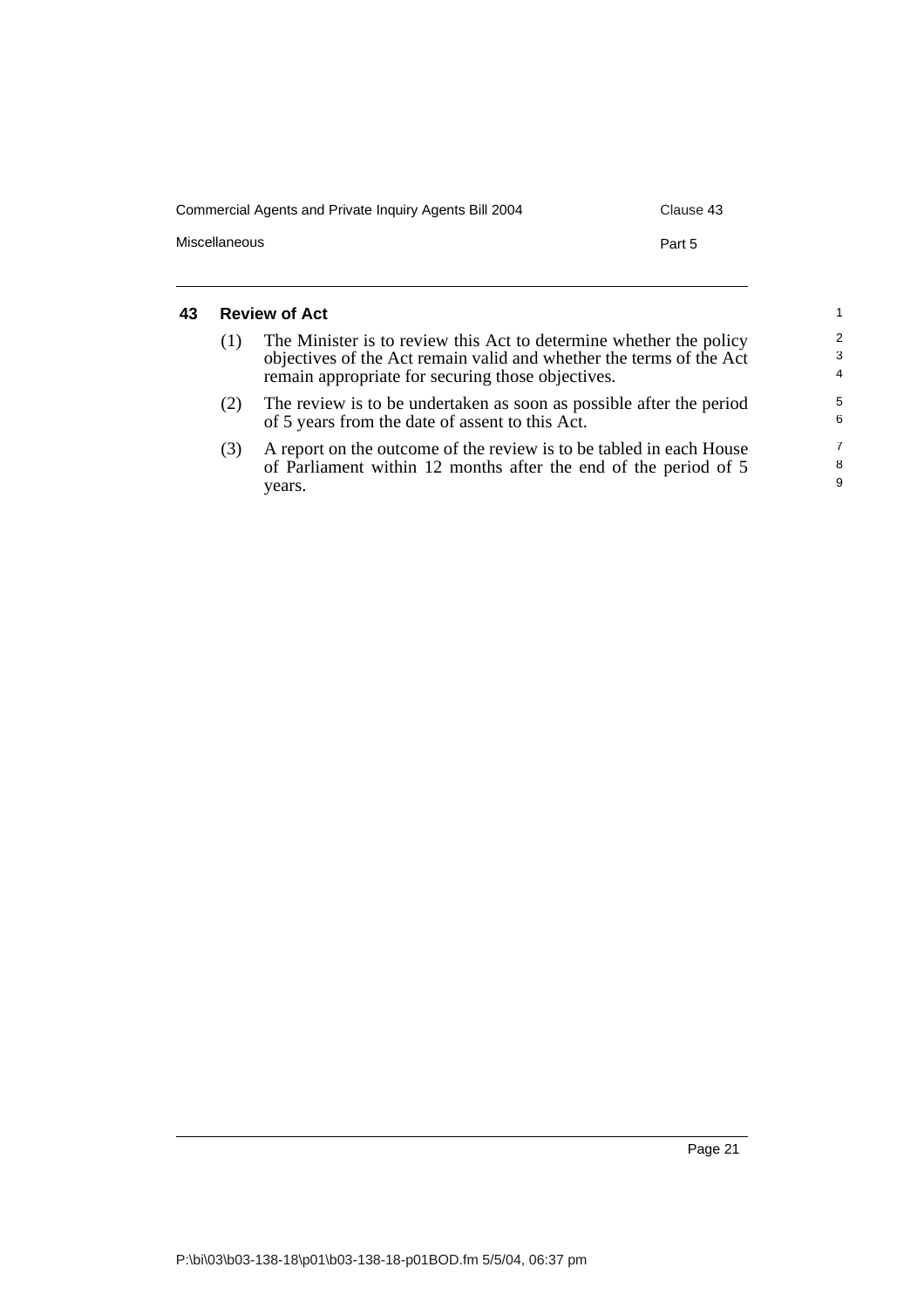Schedule 1 Persons not required to be licensed

## <span id="page-31-0"></span>**Schedule 1 Persons not required to be licensed**

| alo + + 0.00110 1101 10quirou to bo hoorlood<br>(Sections 5 and 11)                                                                                                                                                                                                                                                   | $\overline{2}$             |
|-----------------------------------------------------------------------------------------------------------------------------------------------------------------------------------------------------------------------------------------------------------------------------------------------------------------------|----------------------------|
| Any police officer of New South Wales                                                                                                                                                                                                                                                                                 | 3                          |
| Any police officer of the Australian Federal Police                                                                                                                                                                                                                                                                   | 4                          |
| Any police officer of any other State or Territory                                                                                                                                                                                                                                                                    | 5                          |
| Any member of the Australian Defence Force                                                                                                                                                                                                                                                                            | 6                          |
| Any officer or employee of the Public Service of New South Wales,<br>the Commonwealth or of any other State or Territory                                                                                                                                                                                              | $\overline{7}$<br>8        |
| Any officer or employee of a public authority of New South Wales,<br>the Commonwealth or of any other State or Territory                                                                                                                                                                                              | 9<br>10                    |
| Any legal practitioner or legal practitioner's clerk                                                                                                                                                                                                                                                                  | 11                         |
| Any registered company auditor within the meaning of the<br><i>Corporations Act 2001</i> of the Commonwealth                                                                                                                                                                                                          | 12<br>13                   |
| Any insurance company registered under the <i>Insurance Act 1973</i> of<br>the Commonwealth, any person carrying on the business of an<br>insurance loss adjuster on behalf of an insurance company so<br>registered and any employee of any such insurance company or of<br>any person carrying on any such business | 14<br>15<br>16<br>17<br>18 |
| Any officer or employee of an authorised deposit-taking institution<br>within the meaning of the <i>Banking Act 1959</i> of the Commonwealth                                                                                                                                                                          | 19<br>20                   |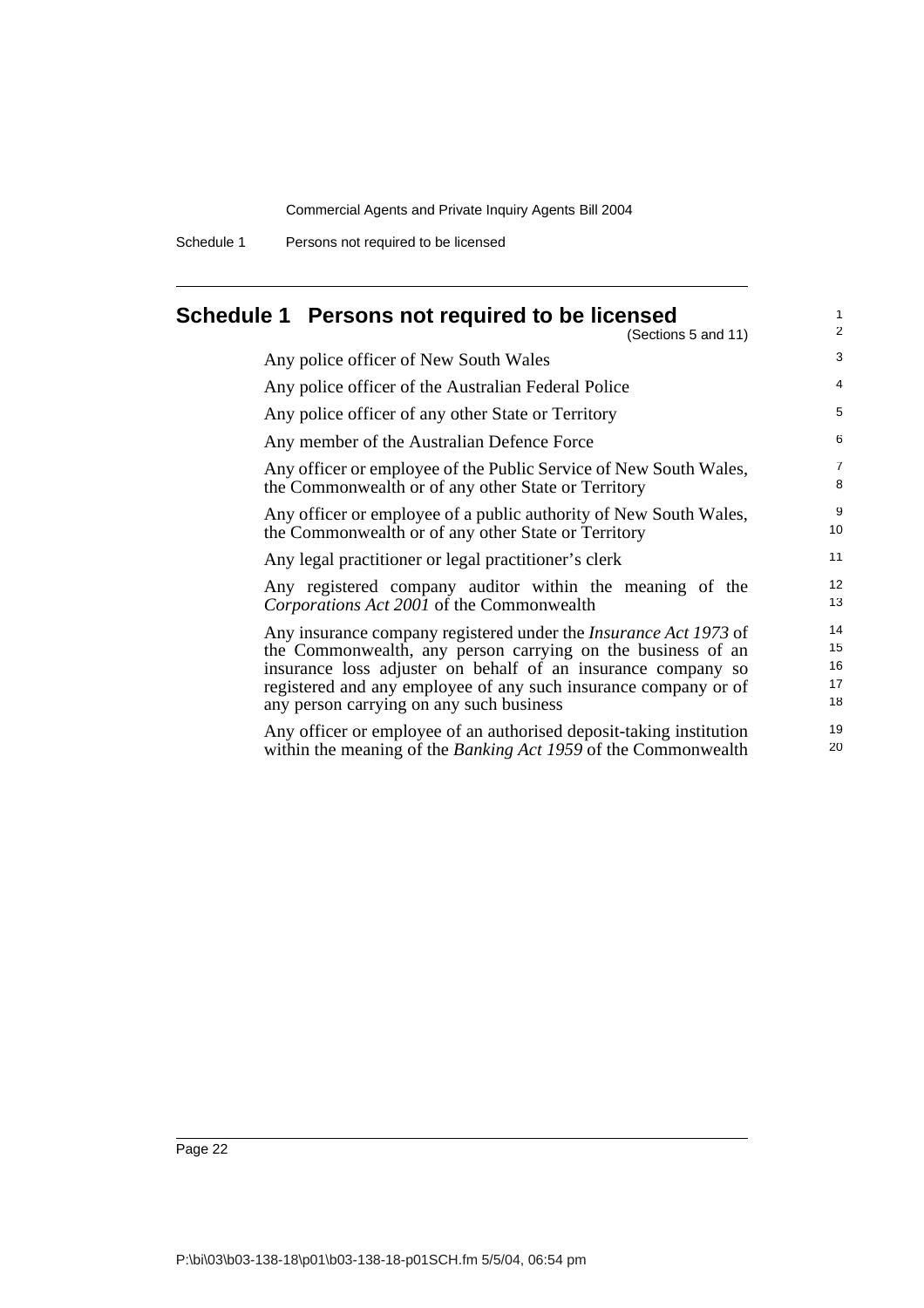Trust accounts, records and receivership in relation to debt collection Schedule 2

#### <span id="page-32-0"></span>**Schedule 2 Trust accounts, records and receivership in relation to debt collection** (Section 18) **Part 1 Trust accounts Division 1 Preliminary 1 Interpretation** (1) In this Part: *licensee* means the holder of a master licence for debt collection, and includes a person who has ceased to be a licensee and the personal representative of a licensee who has died. *trust money* means money received for or on behalf of any person by a licensee, whether personally or through the holder of an operator licence for debt collection employed by the licensee, in connection with the licensee's business as a licensee. (2) A reference to money received for or on behalf of a person by a licensee extends: (a) in the application of this Part to a person who has ceased to be a licensee, to money received by that person for or on behalf of any other person in connection with his or her business as a licensee, and (b) in the application of this Part to the personal representative of a licensee who has died, to money received by the licensee or personal representative for or on behalf of a person in connection with the business carried on by the licensee. **Division 2 Payment of trust money into trust account 2 Trust money to be paid into trust account** (1) Money received for or on behalf of any person by a licensee in connection with the licensee's business as a licensee: (a) is to be held by the licensee or (if the licensee is employed by a corporation) by the corporation, exclusively for that person, and 1  $\mathfrak{p}$ 3 4 5 6 7 8 9 10 11 12 13 14 15 16 17 18 19 20 21 22 23 24 25 26 27 28 29 30 31 32

(b) is to be paid to the person or disbursed as the person directs, and

Page 23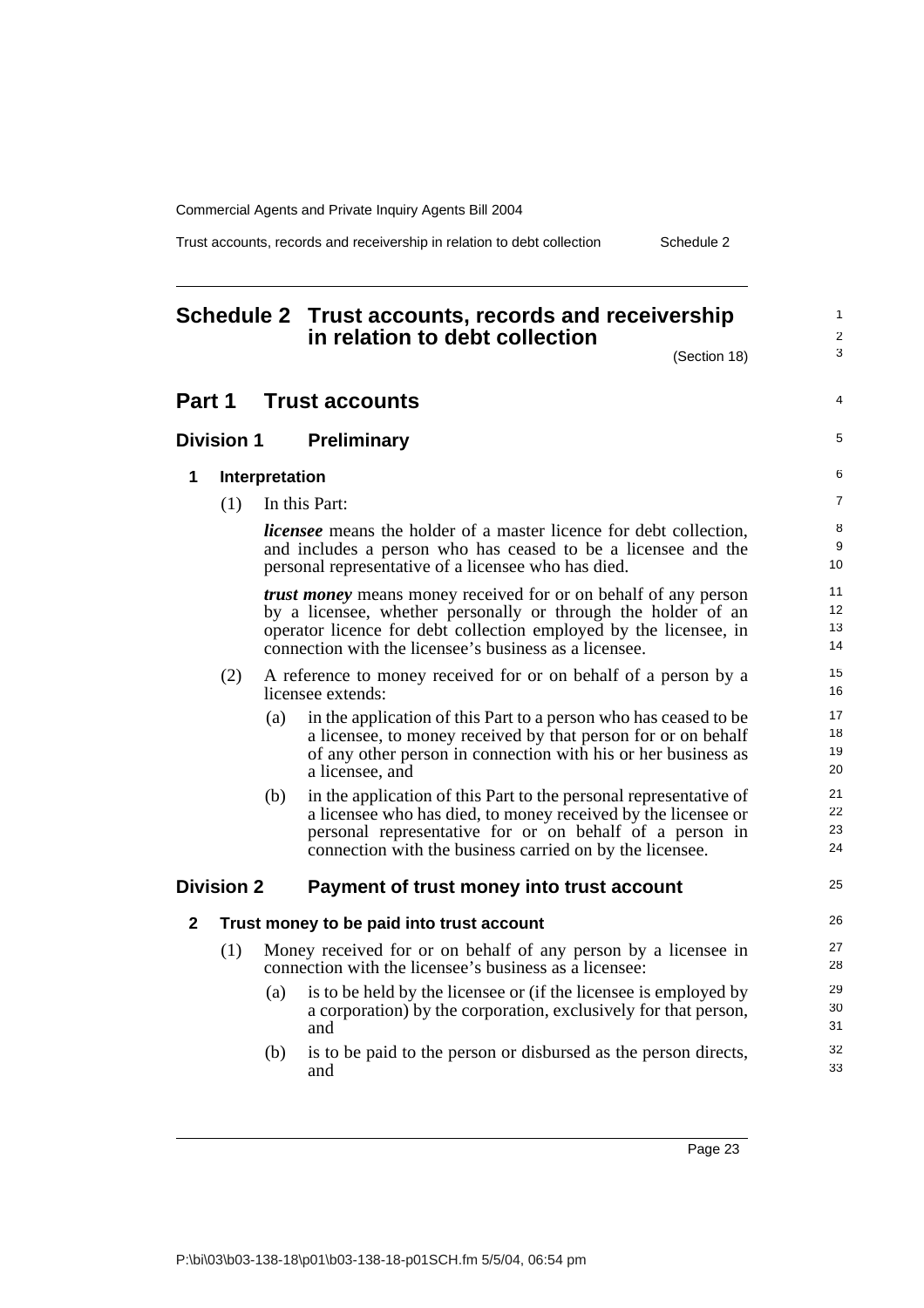Schedule 2 Trust accounts, records and receivership in relation to debt collection

|   |     | until so paid or disbursed is to be paid into and retained in a<br>(c)<br>trust account (whether general or separate) at an authorised<br>deposit-taking institution in New South Wales.                                                                                                               | 1<br>$\overline{\mathbf{c}}$<br>3 |
|---|-----|--------------------------------------------------------------------------------------------------------------------------------------------------------------------------------------------------------------------------------------------------------------------------------------------------------|-----------------------------------|
|   | (2) | If the licence is held by a corporation, the trust account is to be in<br>the name of the corporation and in any other case is to be in the name<br>of the licensee or of the firm of licensees of which the licensee is a<br>member.                                                                  | 4<br>5<br>6<br>7                  |
|   | (3) | The words "Trust Account" are to appear in the name of the trust<br>account and in the description of the trust account in the books and<br>records of the licensee and also on all cheques drawn on the trust<br>account.                                                                             | 8<br>9<br>10<br>11                |
|   | (4) | When opening a trust account at an authorised deposit-taking<br>institution for the purpose of complying with this clause, the<br>licensee concerned must ensure that the authorised deposit-taking<br>institution is notified in writing that the account is a trust account<br>required by this Act. | 12<br>13<br>14<br>15<br>16        |
|   |     | Maximum penalty: 100 penalty units.                                                                                                                                                                                                                                                                    | 17                                |
| 3 |     | Trust money not available to pay licensee's debts                                                                                                                                                                                                                                                      | 18                                |
|   | (1) | Trust money is not available for the payment of the debts of the<br>licensee to any other creditor of the licensee, or liable to be attached<br>or taken in execution under the order or process of any court at the<br>instance of any other creditor of the licensee.                                | 19<br>20<br>21<br>22              |
|   | (2) | This clause does not take away or affect any just claim or lien that<br>any licensee may have against or upon trust money.                                                                                                                                                                             | 23<br>24                          |
| 4 |     | Licensee to notify trust account becoming overdrawn                                                                                                                                                                                                                                                    | 25                                |
|   |     | A licensee must, within 5 days after becoming aware that a trust<br>account of the licensee has become overdrawn, notify the<br>Commissioner in writing of:                                                                                                                                            | 26<br>27<br>28                    |
|   |     | the name and number of the account, and<br>(a)                                                                                                                                                                                                                                                         | 29                                |
|   |     | the amount by which the account is overdrawn, and<br>(b)                                                                                                                                                                                                                                               | 30                                |
|   |     | (c)<br>the reason for the account becoming overdrawn.                                                                                                                                                                                                                                                  | 31                                |
|   |     | Maximum penalty: 100 penalty units.                                                                                                                                                                                                                                                                    | 32                                |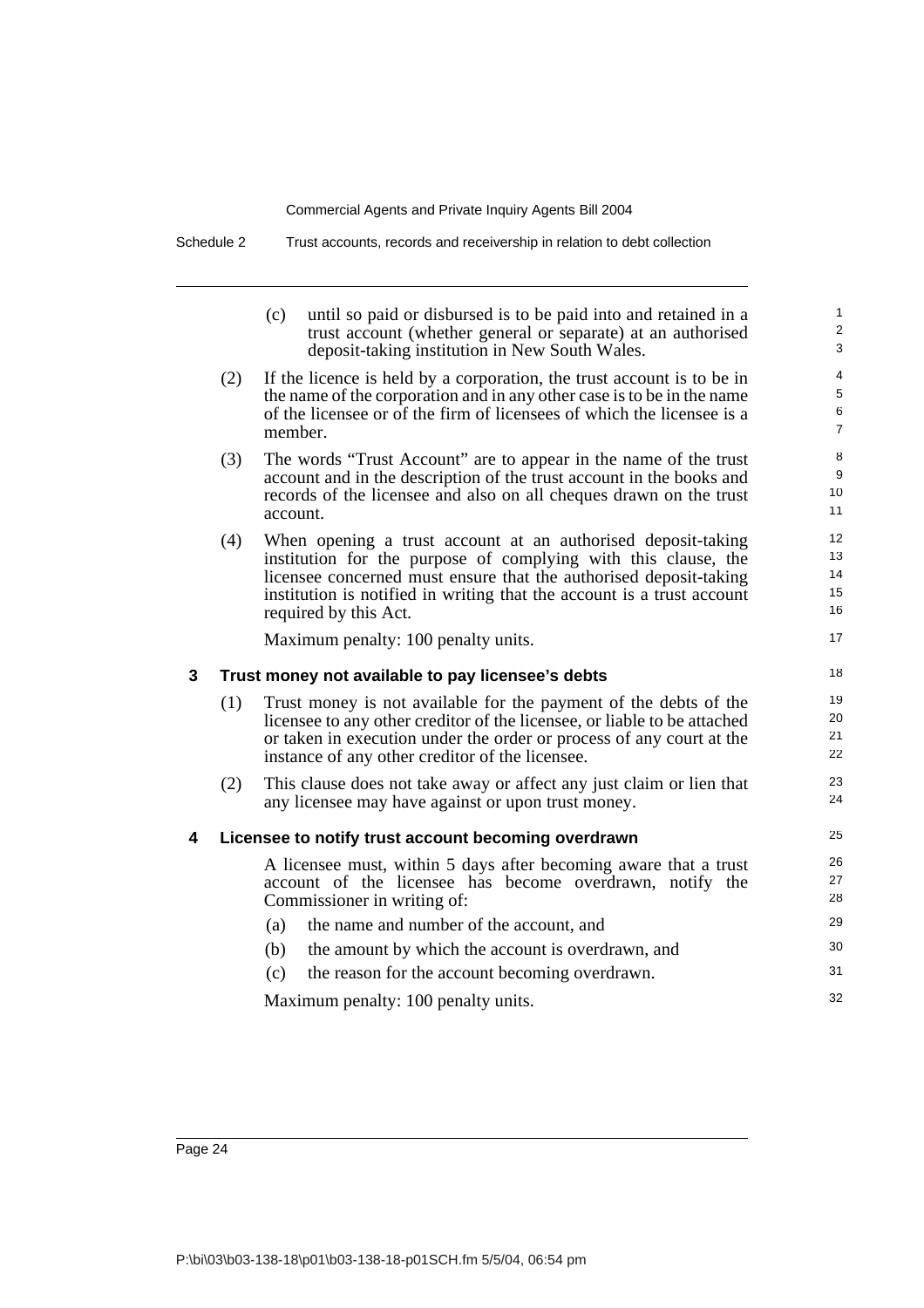Trust accounts, records and receivership in relation to debt collection Schedule 2

#### **Division 3 Responsibilities of authorised deposit-taking institutions**

#### **5 Protection of authorised deposit-taking institutions from liability**

- (1) An authorised deposit-taking institution:
	- (a) does not incur liability, and is not obliged to make inquiries, in relation to any transaction concerning an account of a licensee kept with the institution or with some other financial institution, and
	- (b) is, in relation to any such transaction, taken not to have any knowledge of a right of any person to money credited to such an account,

unless it would incur such a liability, be obliged to make such inquiries or be taken to have that knowledge in relation to an account kept with it in respect of a person absolutely entitled to the money held in that account.

- (2) This clause does not relieve an authorised deposit-taking institution from any liability or obligation that it would have apart from this Act.
- (3) An authorised deposit-taking institution at which a licensee keeps an account for clients' money does not, as regards any liability that the licensee has to the institution (other than a liability relating to that account), have a right to any of the money held in that account, whether by way of set-off, counterclaim, charge or otherwise.

#### **Division 4 Unclaimed trust money**

#### **6 Unclaimed trust money held by licensee**

- (1) A licensee who in the month of January in a year holds in a trust account kept by the licensee money that was received by the licensee more than 2 years before that month must furnish to the Commissioner in that month a statement (an *unclaimed money statement*) showing particulars of:
	- (a) the money so held, and
	- (b) each person for whom or on whose behalf the money is held, and
	- (c) the address last known to the licensee of each of those persons.

Page 25

1  $\mathfrak{p}$ 

24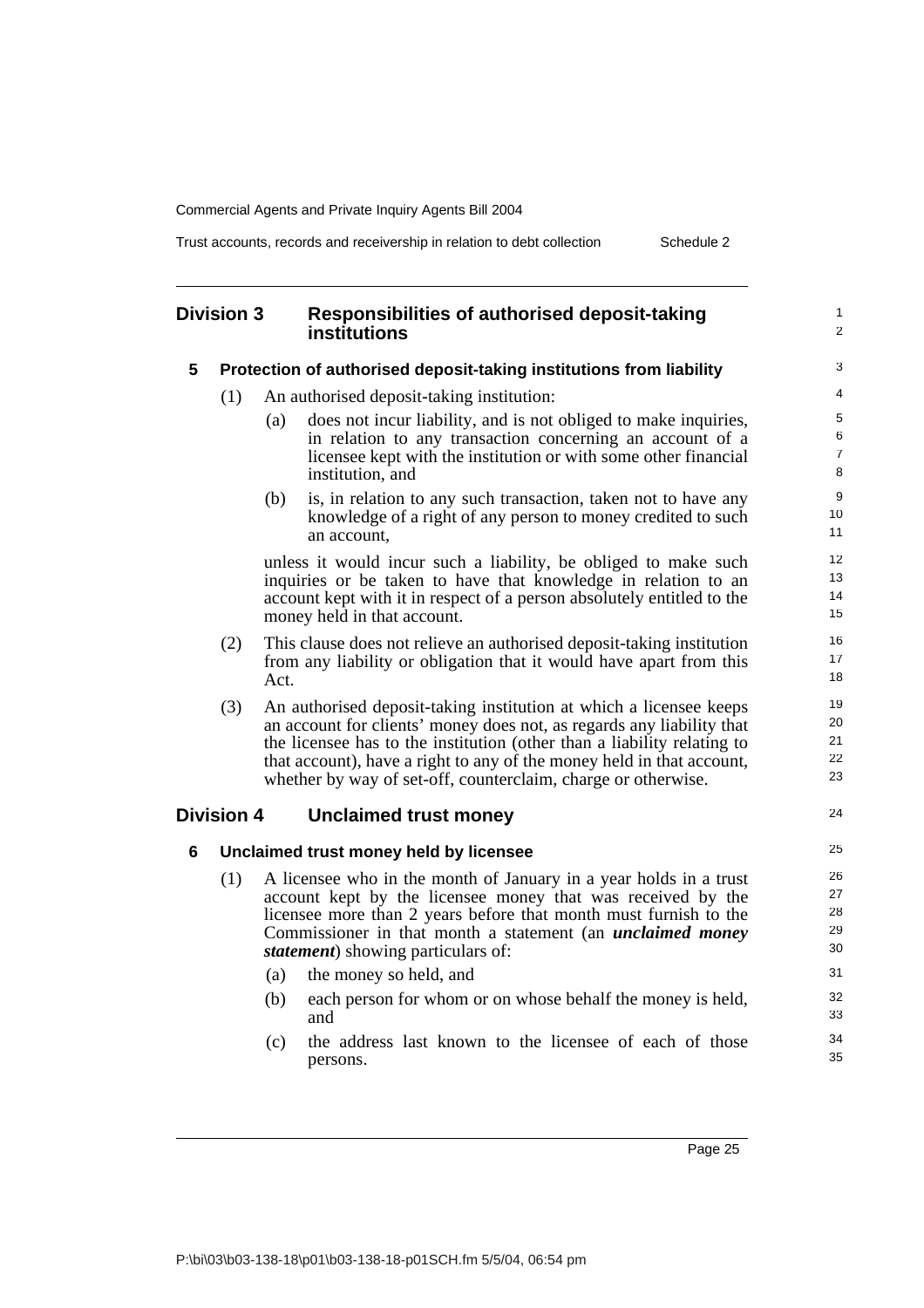Schedule 2 Trust accounts, records and receivership in relation to debt collection

|   | (2) | A statement under this clause is to be in the form approved by the<br>Commissioner.                                                                                                                                                                                                                                                | $\mathbf{1}$<br>$\overline{2}$ |
|---|-----|------------------------------------------------------------------------------------------------------------------------------------------------------------------------------------------------------------------------------------------------------------------------------------------------------------------------------------|--------------------------------|
| 7 |     | Unclaimed trust money held by former licensee or personal<br>representative                                                                                                                                                                                                                                                        | 3<br>$\overline{4}$            |
|   | (1) | A former licensee, or the personal representative of a deceased<br>licensee, who holds money in a trust account kept under this Act<br>must furnish to the Commissioner a statement giving particulars of:                                                                                                                         | 5<br>6<br>$\overline{7}$       |
|   |     | (a)<br>the money held in the trust account as at the date on which the<br>statement is furnished, and                                                                                                                                                                                                                              | 8<br>9                         |
|   |     | (b)<br>the names of the persons for whom or on whose behalf the<br>money is held, and                                                                                                                                                                                                                                              | 10<br>11                       |
|   |     | the address of each of those persons last known to the person<br>(c)<br>furnishing the statement.                                                                                                                                                                                                                                  | 12<br>13                       |
|   | (2) | A statement under this clause is to be furnished within 3 months<br>after the date on which the person ceased to be a licensee or became<br>the personal representative of the deceased licensee.                                                                                                                                  | 14<br>15<br>16                 |
|   | (3) | A statement under this clause is to be in the form approved by the<br>Commissioner.                                                                                                                                                                                                                                                | 17<br>18                       |
|   | (4) | The regulations may exempt money or a class of money from the<br>operation of this clause.                                                                                                                                                                                                                                         | 19<br>20                       |
| 8 |     | Disposal of unclaimed money in trust accounts                                                                                                                                                                                                                                                                                      | 21                             |
|   | (1) | When the Commissioner receives an unclaimed money statement<br>under this Division, the Commissioner is to:                                                                                                                                                                                                                        | 22<br>23                       |
|   |     | send by post to each person for whom or on whose behalf any<br>(a)<br>money referred to in the statement is held a notice (an<br><i>individual notice</i> ) in writing addressed to the person at the<br>person's address shown in the statement stating the particulars<br>of the money held for or on behalf of that person, and | 24<br>25<br>26<br>27<br>28     |
|   |     | cause notification to be published in the Gazette (a Gazette<br>(b)<br><i>notification</i> ) stating the particulars of the money held for or<br>on behalf of each of those persons.                                                                                                                                               | 29<br>30<br>31                 |
|   | (2) | Each individual notice and the Gazette notification is to state that, if<br>the money is not paid out of the trust account in which it is held<br>within 3 months after the date of publication of the Gazette notice,<br>the person holding the money will be required to pay it to the<br>Commissioner.                          | 32<br>33<br>34<br>35<br>36     |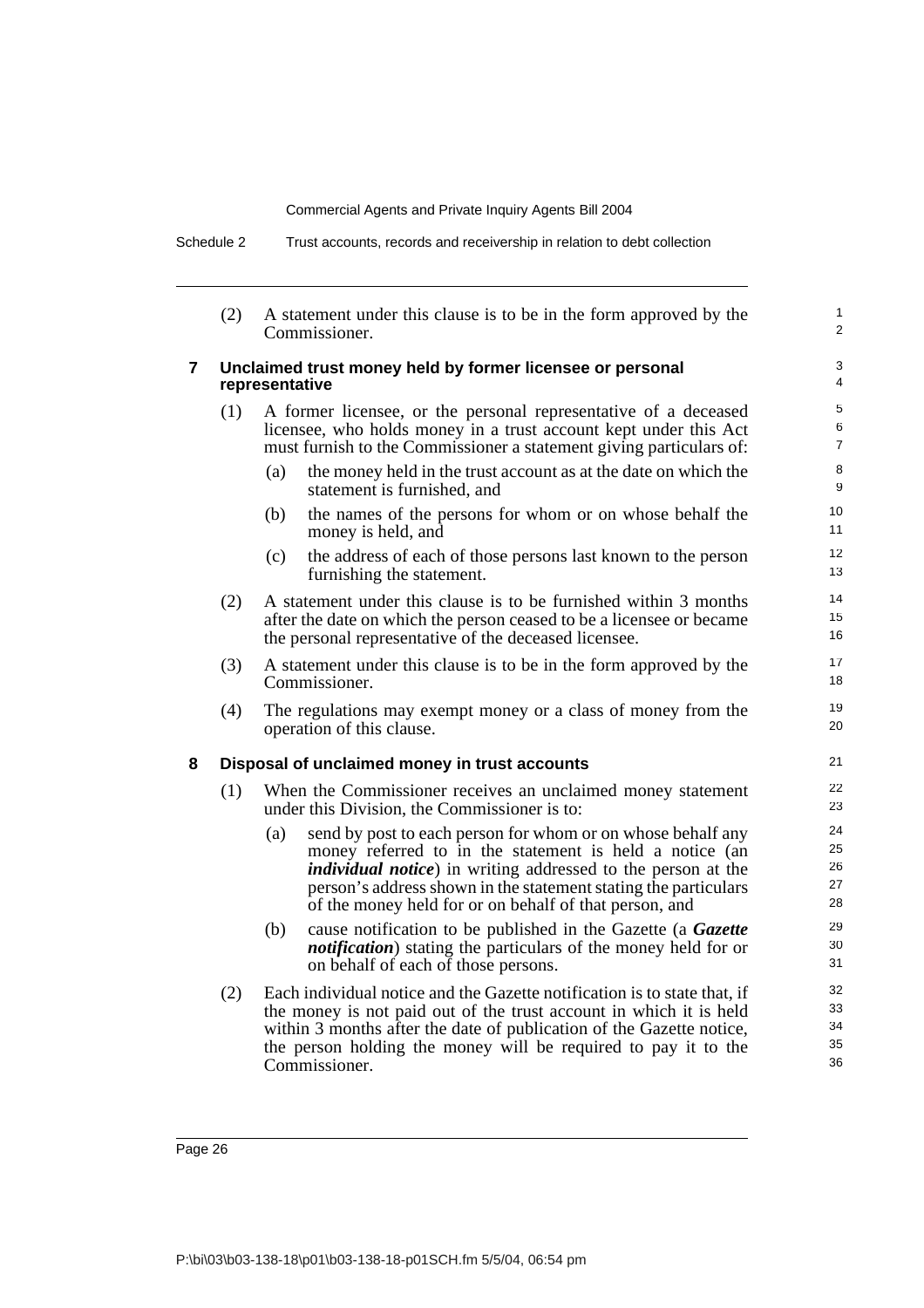Trust accounts, records and receivership in relation to debt collection

| Schedule 2 |  |
|------------|--|
|            |  |

| At any time after the expiration of that 3 months the Commissioner<br>(3)<br>may, by a notice in writing served personally or by post on the<br>person by whom the money is held, require that person:<br>to pay to the Commissioner any money referred to in the<br>(a)<br>Gazette notification that has not been previously paid by that<br>person out of the trust account in which it is held, and<br>to furnish to the Commissioner, within such period as may be<br>(b)<br>specified in the notice to the person, a statement showing | $\mathbf{1}$<br>$\overline{2}$<br>3<br>$\overline{\mathbf{4}}$<br>5<br>6<br>$\overline{7}$<br>8<br>$\overline{9}$<br>10<br>11<br>12<br>13 |
|---------------------------------------------------------------------------------------------------------------------------------------------------------------------------------------------------------------------------------------------------------------------------------------------------------------------------------------------------------------------------------------------------------------------------------------------------------------------------------------------------------------------------------------------|-------------------------------------------------------------------------------------------------------------------------------------------|
|                                                                                                                                                                                                                                                                                                                                                                                                                                                                                                                                             |                                                                                                                                           |
|                                                                                                                                                                                                                                                                                                                                                                                                                                                                                                                                             |                                                                                                                                           |
| particulars of any payments made out of the money referred<br>to in the Gazette notification since the unclaimed money<br>statement was made.                                                                                                                                                                                                                                                                                                                                                                                               |                                                                                                                                           |
| (4)<br>The Commissioner must pay any money received by the<br>Commissioner under this clause into the Consolidated Fund.                                                                                                                                                                                                                                                                                                                                                                                                                    |                                                                                                                                           |
| (5)<br>When the Commissioner makes a payment into the Consolidated<br>Fund, the Commissioner is to give the Treasurer a statement<br>containing the following particulars:                                                                                                                                                                                                                                                                                                                                                                  | 14<br>15<br>16                                                                                                                            |
| the name and last known address of each person for whom or<br>(a)<br>on whose behalf the money received by the Commissioner<br>was held,                                                                                                                                                                                                                                                                                                                                                                                                    | 17<br>18<br>19                                                                                                                            |
| the amount held in respect of each of those persons,<br>(b)                                                                                                                                                                                                                                                                                                                                                                                                                                                                                 | 20                                                                                                                                        |
| the date of gazettal of the Gazette notification in respect of<br>(c)<br>that money,                                                                                                                                                                                                                                                                                                                                                                                                                                                        | 21<br>22                                                                                                                                  |
| the name and address of each licensee who furnished an<br>(d)<br>unclaimed money statement to the Commissioner in respect<br>of that money.                                                                                                                                                                                                                                                                                                                                                                                                 | 23<br>24<br>25                                                                                                                            |
| (6)<br>A person who fails to comply with the requirements of any notice<br>served on the person under this clause is guilty of an offence.                                                                                                                                                                                                                                                                                                                                                                                                  | 26<br>27                                                                                                                                  |
| Maximum penalty: 50 penalty units.                                                                                                                                                                                                                                                                                                                                                                                                                                                                                                          | 28                                                                                                                                        |
| 9<br>Repayment of unclaimed trust money                                                                                                                                                                                                                                                                                                                                                                                                                                                                                                     | 29                                                                                                                                        |
| The Treasurer must, on application made to the Treasurer by a<br>person entitled to money paid into the Consolidated Fund under this<br>Division, pay the money to the person.                                                                                                                                                                                                                                                                                                                                                              | 30<br>31<br>32                                                                                                                            |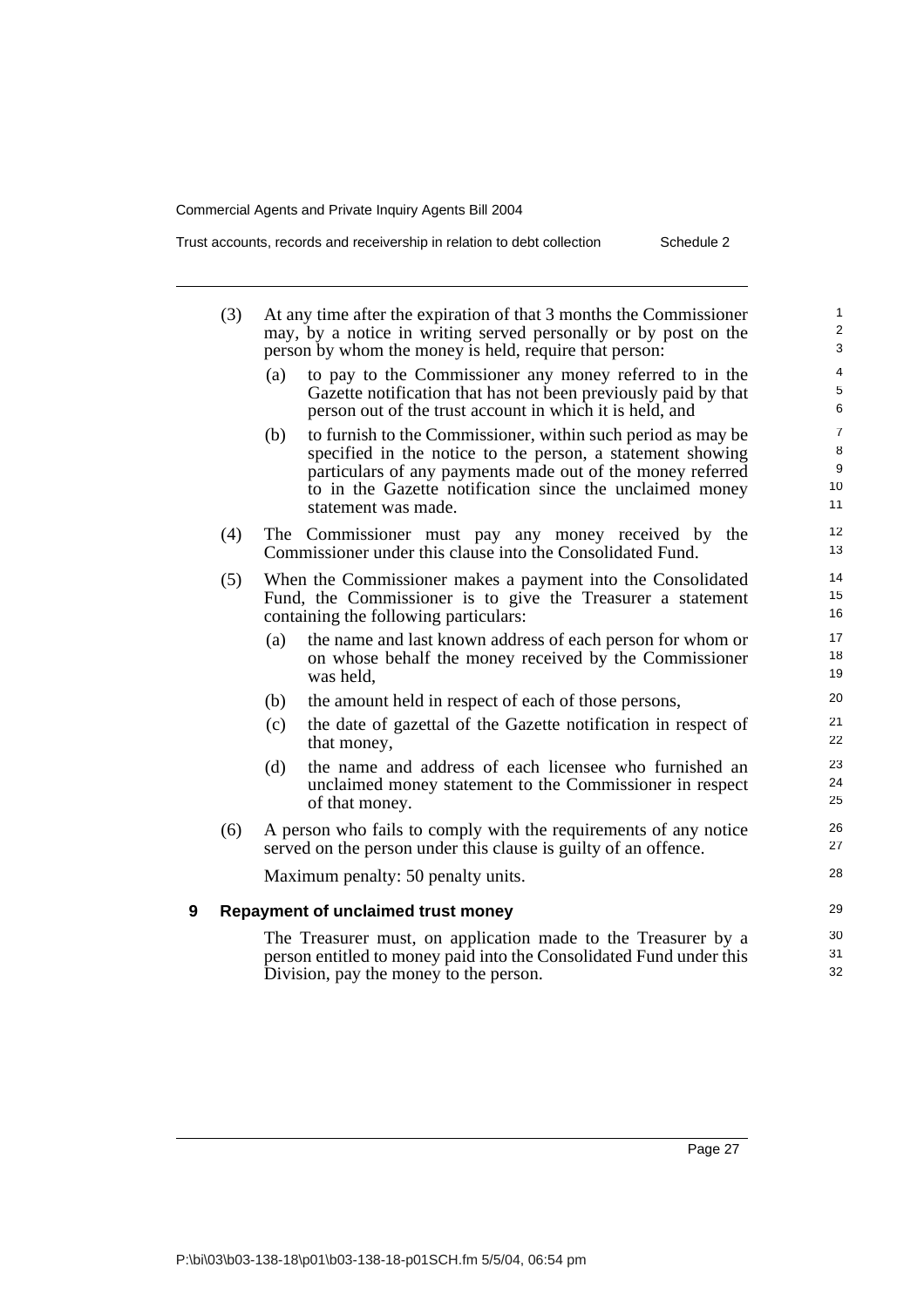Schedule 2 Trust accounts, records and receivership in relation to debt collection

|    |                   | Part 2 Records                                                                                                                                                                                                                                                                                                                                                                    |
|----|-------------------|-----------------------------------------------------------------------------------------------------------------------------------------------------------------------------------------------------------------------------------------------------------------------------------------------------------------------------------------------------------------------------------|
|    | <b>Division 1</b> | Keeping and inspection of records                                                                                                                                                                                                                                                                                                                                                 |
| 10 |                   | Licensee's records                                                                                                                                                                                                                                                                                                                                                                |
|    | (1)               | In this Part:                                                                                                                                                                                                                                                                                                                                                                     |
|    |                   | <i>licensee</i> means the holder of a master licence for debt collection,<br>and includes a person who has ceased to be a licensee and the<br>personal representative of a licensee who has died.                                                                                                                                                                                 |
|    |                   | <i>licensee's records</i> means:                                                                                                                                                                                                                                                                                                                                                  |
|    |                   | records required to be kept by a licensee by or under this Act<br>(a)<br>that are in the possession, custody or control of the licensee,<br>and                                                                                                                                                                                                                                   |
|    |                   | records and documents in the possession, custody or control<br>(b)<br>of a licensee that relate to any account (whether or not a trust<br>account) kept by the licensee in connection with the licensee's<br>business as a licensee or to any transaction by or with the<br>licensee in connection with the licensee's business as a<br>licensee.                                 |
|    | (2)               | If records or documents that were licensee's records are in the<br>possession, custody or control of a person as a former licensee, as<br>the personal representative of a deceased licensee, or as a result of<br>the transfer of the business of the licensee or otherwise, those<br>records or documents are still <i>licensee's records</i> for the purposes of<br>this Part. |
|    | (3)               | This Part extends to records in the possession, custody or control of<br>a person even when the records are located outside the State.                                                                                                                                                                                                                                            |
| 11 |                   | Licensee to make and keep certain records                                                                                                                                                                                                                                                                                                                                         |
|    | (1)               | A licensee must make the following records:                                                                                                                                                                                                                                                                                                                                       |
|    |                   | a record containing full particulars of all transactions by or<br>(a)<br>with the licensee in connection with his or her business as a<br>licensee.                                                                                                                                                                                                                               |
|    |                   | such other records relating to the licensee's business as a<br>(b)<br>licensee as may be required by the regulations.                                                                                                                                                                                                                                                             |
|    | (2)               | A record required by this clause must be kept for at least 3 years<br>after it is made.                                                                                                                                                                                                                                                                                           |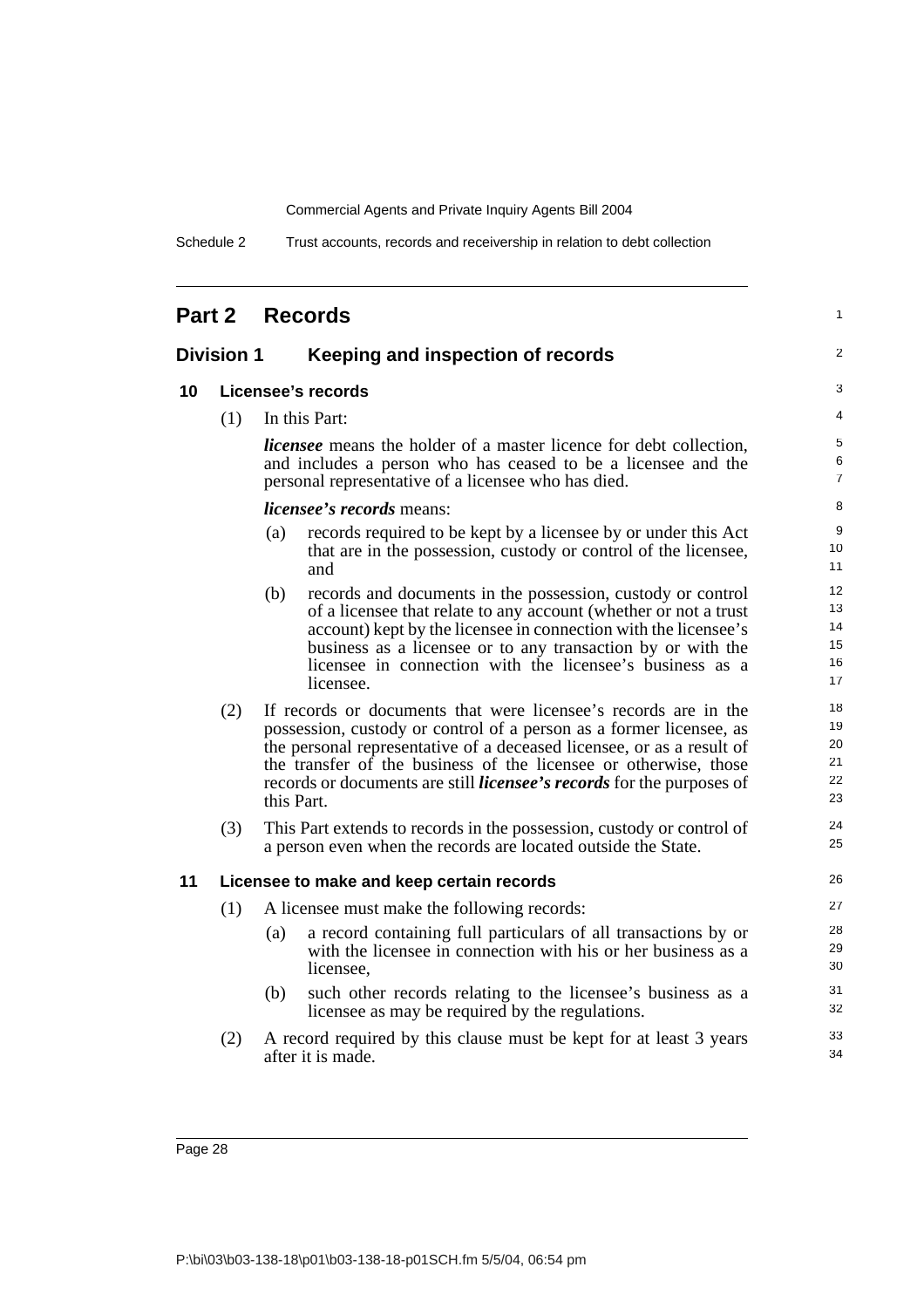|    | (3) | The record must be kept:                                                                                                                                                                                                                                                                                                    | $\mathbf{1}$                                         |
|----|-----|-----------------------------------------------------------------------------------------------------------------------------------------------------------------------------------------------------------------------------------------------------------------------------------------------------------------------------|------------------------------------------------------|
|    |     | by the licensee at the licensee's place of business (while the<br>(a)<br>licensee remains a licensee), or                                                                                                                                                                                                                   | $\overline{2}$<br>$\ensuremath{\mathsf{3}}$          |
|    |     | (b)<br>if the licensee ceases to be a licensee, by the former licensee<br>in his or her possession, custody or control unless the former<br>licensee authorises some other person to have possession,<br>custody or control of the record, or                                                                               | $\overline{a}$<br>$\,$ 5 $\,$<br>6<br>$\overline{7}$ |
|    |     | by any other person who obtains possession, custody or<br>(c)<br>control of the record whether as a result of being the personal<br>representative of a deceased licensee or by transfer of the<br>business of the licensee or otherwise.                                                                                   | 8<br>$9\,$<br>10<br>11                               |
|    | (4) | The regulations may make provision for the manner and form in<br>which a record required by this clause is to be kept.                                                                                                                                                                                                      | 12<br>13                                             |
|    | (5) | An entry in a record made under this clause and kept at a licensee's<br>place of business is presumed, unless the contrary is proved, to have<br>been made by or with the authority of the licensee.                                                                                                                        | 14<br>15<br>16                                       |
|    | (6) | A person who contravenes a provision of this clause is guilty of an<br>offence.                                                                                                                                                                                                                                             | 17<br>18                                             |
|    |     | Maximum penalty: 50 penalty units.                                                                                                                                                                                                                                                                                          | 19                                                   |
| 12 |     | Inspection of records of financial institutions                                                                                                                                                                                                                                                                             | 20                                                   |
|    | (1) | An authorised inspector may serve on an authorised deposit-taking<br>institution with which a licensee has deposited any money in any<br>account (whether the licensee's own account or a general or separate<br>trust account) a notice, in a form approved by the Commissioner and<br>signed by the authorised inspector: | 21<br>22<br>23<br>24<br>25                           |
|    |     | certifying as to the reason for serving the notice, as provided<br>(a)<br>by this clause, and                                                                                                                                                                                                                               | 26<br>27                                             |
|    |     | requiring the authorised deposit-taking institution to produce<br>(b)<br>to the authorised inspector for inspection the records of the<br>institution relating to the account.                                                                                                                                              | 28<br>29<br>30                                       |
|    | (2) | Each of the following is a reason for serving a notice under this                                                                                                                                                                                                                                                           | 31<br>32                                             |
|    |     | clause:                                                                                                                                                                                                                                                                                                                     |                                                      |
|    |     | the licensee cannot be located,<br>(a)                                                                                                                                                                                                                                                                                      | 33                                                   |
|    |     | the licensee has left the State,<br>(b)                                                                                                                                                                                                                                                                                     | 34                                                   |
|    |     | (c)<br>the licensee or any other person required to do so has failed to<br>furnish any authority or order on the institution in accordance<br>with a requirement under this Division,                                                                                                                                       | 35<br>36<br>37                                       |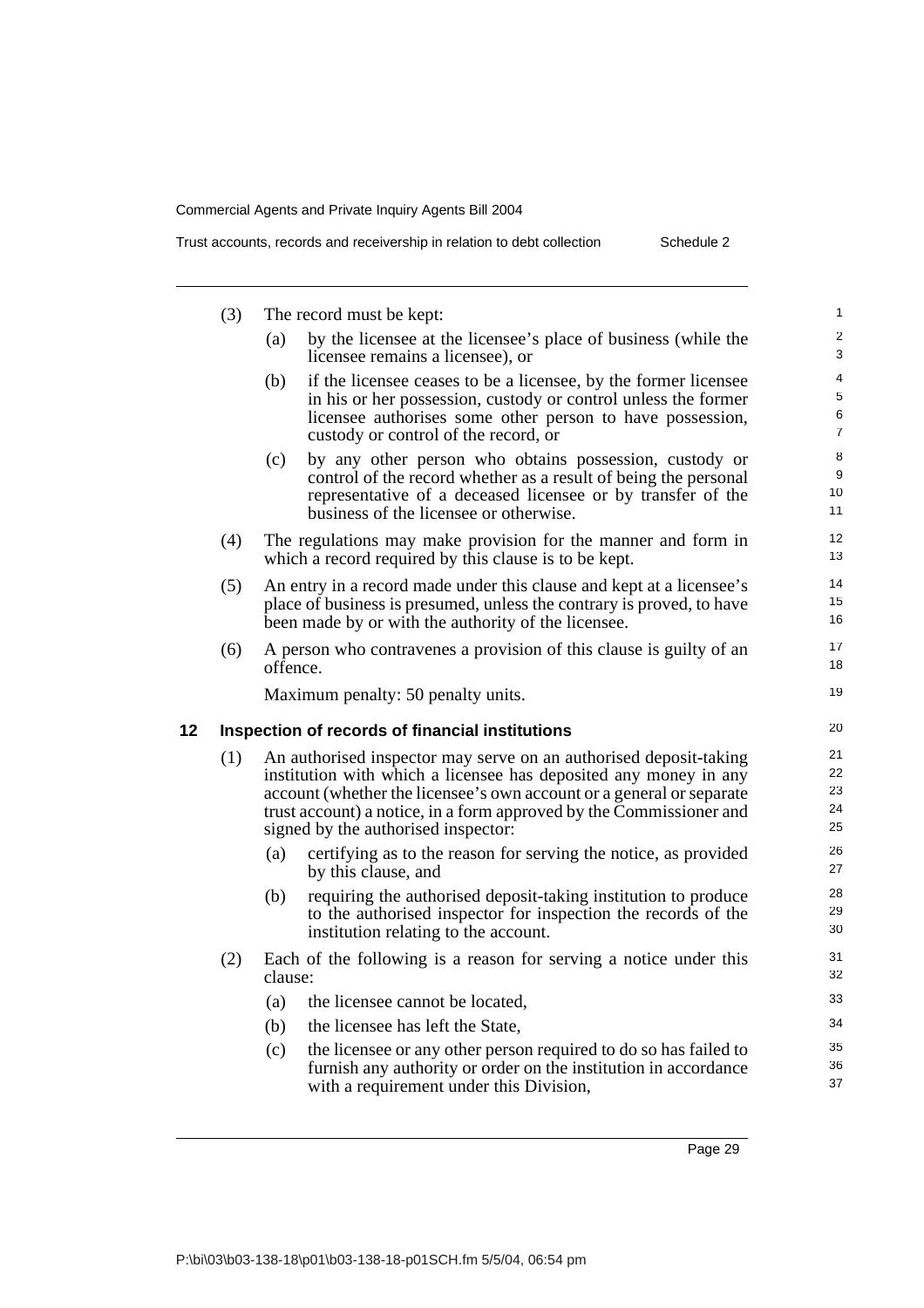|     | the licensee has ceased to be a licensee,<br>(d)                       | $\mathbf{1}$                                                                                                                                                                                                                                                                                                                                                                                                                                                                                                                                                                                                                                                                                                                                                                                                                                                                                                                                                                                                                                                                              |
|-----|------------------------------------------------------------------------|-------------------------------------------------------------------------------------------------------------------------------------------------------------------------------------------------------------------------------------------------------------------------------------------------------------------------------------------------------------------------------------------------------------------------------------------------------------------------------------------------------------------------------------------------------------------------------------------------------------------------------------------------------------------------------------------------------------------------------------------------------------------------------------------------------------------------------------------------------------------------------------------------------------------------------------------------------------------------------------------------------------------------------------------------------------------------------------------|
|     | Schedule.                                                              | 2<br>3                                                                                                                                                                                                                                                                                                                                                                                                                                                                                                                                                                                                                                                                                                                                                                                                                                                                                                                                                                                                                                                                                    |
| (3) | An authorised inspector may take copies of or extracts from, or        | 4                                                                                                                                                                                                                                                                                                                                                                                                                                                                                                                                                                                                                                                                                                                                                                                                                                                                                                                                                                                                                                                                                         |
|     |                                                                        | 5<br>$\,6$                                                                                                                                                                                                                                                                                                                                                                                                                                                                                                                                                                                                                                                                                                                                                                                                                                                                                                                                                                                                                                                                                |
|     | possession of those records.                                           | $\overline{7}$                                                                                                                                                                                                                                                                                                                                                                                                                                                                                                                                                                                                                                                                                                                                                                                                                                                                                                                                                                                                                                                                            |
|     |                                                                        | 8                                                                                                                                                                                                                                                                                                                                                                                                                                                                                                                                                                                                                                                                                                                                                                                                                                                                                                                                                                                                                                                                                         |
| (1) | An authorised inspector to whom any record is produced under this      | 9                                                                                                                                                                                                                                                                                                                                                                                                                                                                                                                                                                                                                                                                                                                                                                                                                                                                                                                                                                                                                                                                                         |
|     |                                                                        | 10<br>11                                                                                                                                                                                                                                                                                                                                                                                                                                                                                                                                                                                                                                                                                                                                                                                                                                                                                                                                                                                                                                                                                  |
|     | or protecting evidence from destruction.                               | 12                                                                                                                                                                                                                                                                                                                                                                                                                                                                                                                                                                                                                                                                                                                                                                                                                                                                                                                                                                                                                                                                                        |
| (2) | If an authorised inspector takes possession of any record under this   | 13                                                                                                                                                                                                                                                                                                                                                                                                                                                                                                                                                                                                                                                                                                                                                                                                                                                                                                                                                                                                                                                                                        |
|     |                                                                        | 14<br>15                                                                                                                                                                                                                                                                                                                                                                                                                                                                                                                                                                                                                                                                                                                                                                                                                                                                                                                                                                                                                                                                                  |
|     | which the record may be evidence.                                      | 16                                                                                                                                                                                                                                                                                                                                                                                                                                                                                                                                                                                                                                                                                                                                                                                                                                                                                                                                                                                                                                                                                        |
| (3) | The person from whom the record was taken must be provided,            | 17                                                                                                                                                                                                                                                                                                                                                                                                                                                                                                                                                                                                                                                                                                                                                                                                                                                                                                                                                                                                                                                                                        |
|     | within a reasonable time after the record is taken, with a copy of the | 18                                                                                                                                                                                                                                                                                                                                                                                                                                                                                                                                                                                                                                                                                                                                                                                                                                                                                                                                                                                                                                                                                        |
|     |                                                                        | 19                                                                                                                                                                                                                                                                                                                                                                                                                                                                                                                                                                                                                                                                                                                                                                                                                                                                                                                                                                                                                                                                                        |
|     | equal validity to the record of which it is certified to be a copy.    | 20<br>21                                                                                                                                                                                                                                                                                                                                                                                                                                                                                                                                                                                                                                                                                                                                                                                                                                                                                                                                                                                                                                                                                  |
|     | <b>Audit of licensee's records</b>                                     | 22                                                                                                                                                                                                                                                                                                                                                                                                                                                                                                                                                                                                                                                                                                                                                                                                                                                                                                                                                                                                                                                                                        |
|     |                                                                        | 23                                                                                                                                                                                                                                                                                                                                                                                                                                                                                                                                                                                                                                                                                                                                                                                                                                                                                                                                                                                                                                                                                        |
| (1) | A person who is a licensee, a former licensee or the personal          | 24                                                                                                                                                                                                                                                                                                                                                                                                                                                                                                                                                                                                                                                                                                                                                                                                                                                                                                                                                                                                                                                                                        |
|     |                                                                        | 25<br>26                                                                                                                                                                                                                                                                                                                                                                                                                                                                                                                                                                                                                                                                                                                                                                                                                                                                                                                                                                                                                                                                                  |
|     |                                                                        | 27                                                                                                                                                                                                                                                                                                                                                                                                                                                                                                                                                                                                                                                                                                                                                                                                                                                                                                                                                                                                                                                                                        |
|     |                                                                        | 28                                                                                                                                                                                                                                                                                                                                                                                                                                                                                                                                                                                                                                                                                                                                                                                                                                                                                                                                                                                                                                                                                        |
|     | accordance with this Act to be audited by a person qualified           | 29                                                                                                                                                                                                                                                                                                                                                                                                                                                                                                                                                                                                                                                                                                                                                                                                                                                                                                                                                                                                                                                                                        |
|     | to act as an auditor for the purposes of this Division, and            | 30                                                                                                                                                                                                                                                                                                                                                                                                                                                                                                                                                                                                                                                                                                                                                                                                                                                                                                                                                                                                                                                                                        |
|     | lodge the auditor's report on the audit with the Commissioner.<br>(b)  | 31                                                                                                                                                                                                                                                                                                                                                                                                                                                                                                                                                                                                                                                                                                                                                                                                                                                                                                                                                                                                                                                                                        |
| (2) | The Commissioner may in a particular case or class of cases by         | 32                                                                                                                                                                                                                                                                                                                                                                                                                                                                                                                                                                                                                                                                                                                                                                                                                                                                                                                                                                                                                                                                                        |
|     |                                                                        | 33                                                                                                                                                                                                                                                                                                                                                                                                                                                                                                                                                                                                                                                                                                                                                                                                                                                                                                                                                                                                                                                                                        |
| (3) | The person must retain a copy of the auditor's report on the audit for | 34                                                                                                                                                                                                                                                                                                                                                                                                                                                                                                                                                                                                                                                                                                                                                                                                                                                                                                                                                                                                                                                                                        |
|     | (4)                                                                    | (e)<br>the licensee has contravened a provision of Part 1 of this<br>make notes from, any records produced to the authorised inspector<br>under this clause and for that purpose may take temporary<br>Power to take possession of records to be used as evidence<br>Part may take possession of the record if the authorised inspector<br>considers it necessary to do so for the purpose of obtaining evidence<br>clause, the record may be retained by the inspector until the<br>completion of any proceedings (including proceedings on appeal) in<br>record certified by an authorised inspector as a true copy.<br>A copy of a record provided under this clause is, as evidence, of<br><b>Division 2</b><br><b>Requirement for audit</b><br>representative of a deceased licensee must, within 3 months after the<br>end of the audit period applicable to the person:<br>cause the records and documents relating to any money held<br>(a)<br>during that period in a trust account kept by the person in<br>order in writing extend the period of 3 months under subclause (1). |

Schedule 2 Trust accounts, records and receivership in relation to debt collection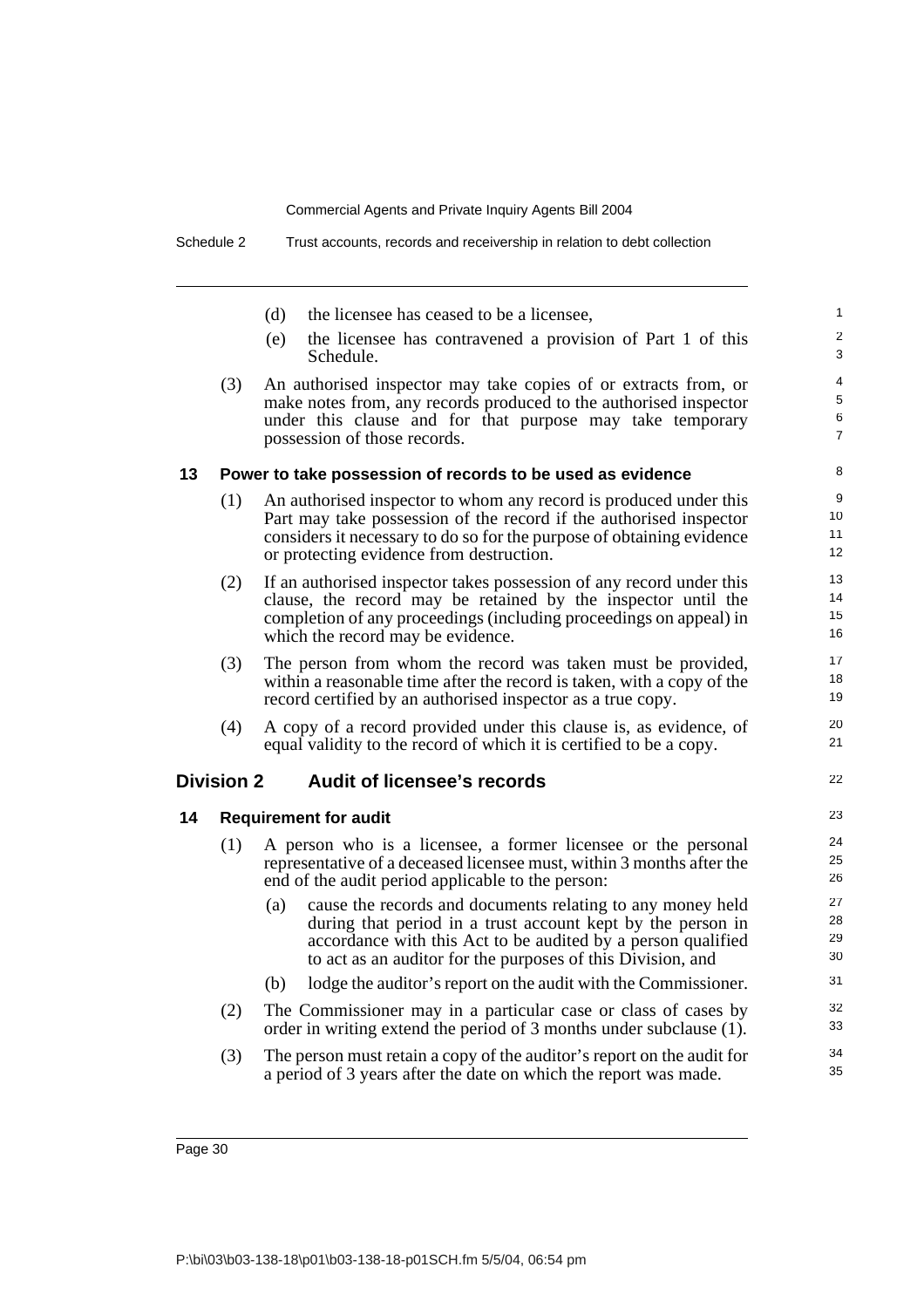| Trust accounts, records and receivership in relation to debt collection | Schedule 2 |
|-------------------------------------------------------------------------|------------|
|-------------------------------------------------------------------------|------------|

|    | (4) | The auditor's report is to be in a form approved by the<br>Commissioner and is to be signed by the auditor.                                                                                                                                                                                       | $\mathbf{1}$<br>$\overline{2}$ |
|----|-----|---------------------------------------------------------------------------------------------------------------------------------------------------------------------------------------------------------------------------------------------------------------------------------------------------|--------------------------------|
|    |     | Maximum penalty: 100 penalty units (in the case of a corporation)<br>and 50 penalty units (in the case of an individual).                                                                                                                                                                         | 3<br>4                         |
| 15 |     | <b>Audit period</b>                                                                                                                                                                                                                                                                               | 5                              |
|    | (1) | The audit period applicable to a person is the year ending on 30 June<br>or such other period as the Commissioner may fix in respect of the<br>person under this clause.                                                                                                                          | 6<br>$\overline{7}$<br>8       |
|    | (2) | The Commissioner may by order in writing served on a person fix<br>some other period as the audit period applicable to the person.                                                                                                                                                                | 9<br>10                        |
|    | (3) | Such an order may be made on the application of the person or on<br>the Commissioner's own initiative.                                                                                                                                                                                            | 11<br>12                       |
|    | (4) | Such an order may be made with such limitations as to time or<br>circumstances, and subject to such conditions, as the Commissioner<br>considers appropriate.                                                                                                                                     | 13<br>14<br>15                 |
| 16 |     | Statutory declaration required when no trust money held or received                                                                                                                                                                                                                               | 16                             |
|    |     | A licensee who in the course of the audit period applicable to the<br>licensee neither received nor held any money for or on behalf of any<br>other person must, within the period of 3 months after that day,<br>make and lodge with the Commissioner a statutory declaration to<br>that effect. | 17<br>18<br>19<br>20<br>21     |
|    |     | Maximum penalty: 100 penalty units.                                                                                                                                                                                                                                                               | 22                             |
| 17 |     | <b>Audit obligations of partners</b>                                                                                                                                                                                                                                                              | 23                             |
|    |     | If the provisions of this Division are complied with by any one of<br>the licensees in a partnership of licensees in relation to the audit of<br>the records and documents of the partnership, each of those partners<br>is taken to have complied with those provisions.                         | 24<br>25<br>26<br>27           |
| 18 |     | <b>Qualifications of auditors</b>                                                                                                                                                                                                                                                                 | 28                             |
|    | (1) | A person is qualified to act as an auditor for the purposes of this<br>Division if the person:                                                                                                                                                                                                    | 29<br>30                       |
|    |     | is a registered company auditor within the meaning of the<br>(a)<br>Corporations Act 2001 of the Commonwealth, or                                                                                                                                                                                 | 31<br>32                       |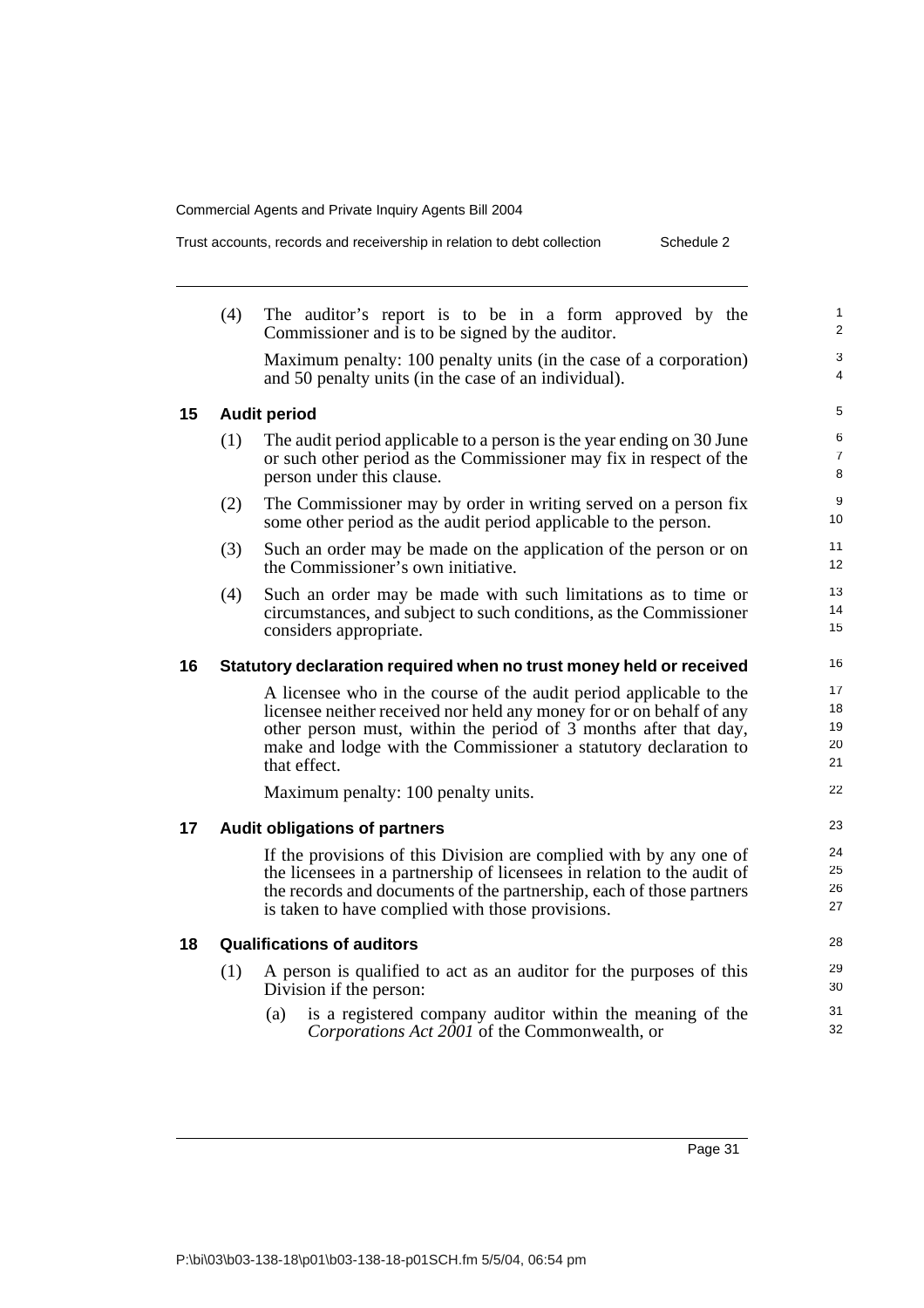Schedule 2 Trust accounts, records and receivership in relation to debt collection

|    |     | (b)<br>is a person who has been nominated by the person whose<br>records and documents are to be audited and who has been<br>approved by the Commissioner by order in writing.                                                                                                                                                                                                                                           | 1<br>$\overline{\mathbf{c}}$<br>3 |
|----|-----|--------------------------------------------------------------------------------------------------------------------------------------------------------------------------------------------------------------------------------------------------------------------------------------------------------------------------------------------------------------------------------------------------------------------------|-----------------------------------|
|    | (2) | Such a person is not qualified to act as an auditor for the purposes<br>of this Division if the person:                                                                                                                                                                                                                                                                                                                  | 4<br>5                            |
|    |     | is, or has at any time within 2 years before the last day of the<br>(a)<br>period in respect of which the audit is to be made been, an<br>employee or partner of the person whose records or<br>documents are to be audited, or                                                                                                                                                                                          | 6<br>7<br>8<br>9                  |
|    |     | is a licensee, or a shareholder in a corporation that is a licensee<br>(b)<br>and that has not more than 20 shareholders.                                                                                                                                                                                                                                                                                                | 10<br>11                          |
| 19 |     | <b>Duties of auditors</b>                                                                                                                                                                                                                                                                                                                                                                                                | 12                                |
|    | (1) | If an auditor in the course of making an audit for the purposes of this<br>Division discovers that any breach of this Act or the regulations has<br>been committed, that there is any discrepancy relating to the trust<br>account to which the audit relates or that the records or documents<br>concerned are not kept in such a manner as to enable them to be<br>properly audited, the auditor must:                 | 13<br>14<br>15<br>16<br>17<br>18  |
|    |     | (a)<br>fully set out the facts so discovered by the auditor in the report<br>made by the auditor for the purposes of the audit, and<br>(b)<br>forward a copy of the report to the Commissioner.                                                                                                                                                                                                                          | 19<br>20<br>21                    |
|    | (2) | An auditor, or an assistant of an auditor, appointed to make an audit<br>for the purposes of this Division must not communicate any matter<br>which may come to the auditor's knowledge in the course of the<br>audit to any person except:                                                                                                                                                                              | 22<br>23<br>24<br>25              |
|    |     | in the course of the auditor's duties as an auditor or assistant<br>(a)<br>of an auditor, or                                                                                                                                                                                                                                                                                                                             | 26<br>27                          |
|    |     | in accordance with this clause.<br>(b)                                                                                                                                                                                                                                                                                                                                                                                   | 28                                |
|    | (3) | An auditor's report under this Division (including under this clause)<br>relating to documents or records of any person, and any statutory<br>declaration lodged with the Commissioner under this Division, are<br>to be made available by the Commissioner for inspection by an<br>auditor appointed to carry out for the purposes of this Division any<br>subsequent audit of the records or documents of that person. | 29<br>30<br>31<br>32<br>33<br>34  |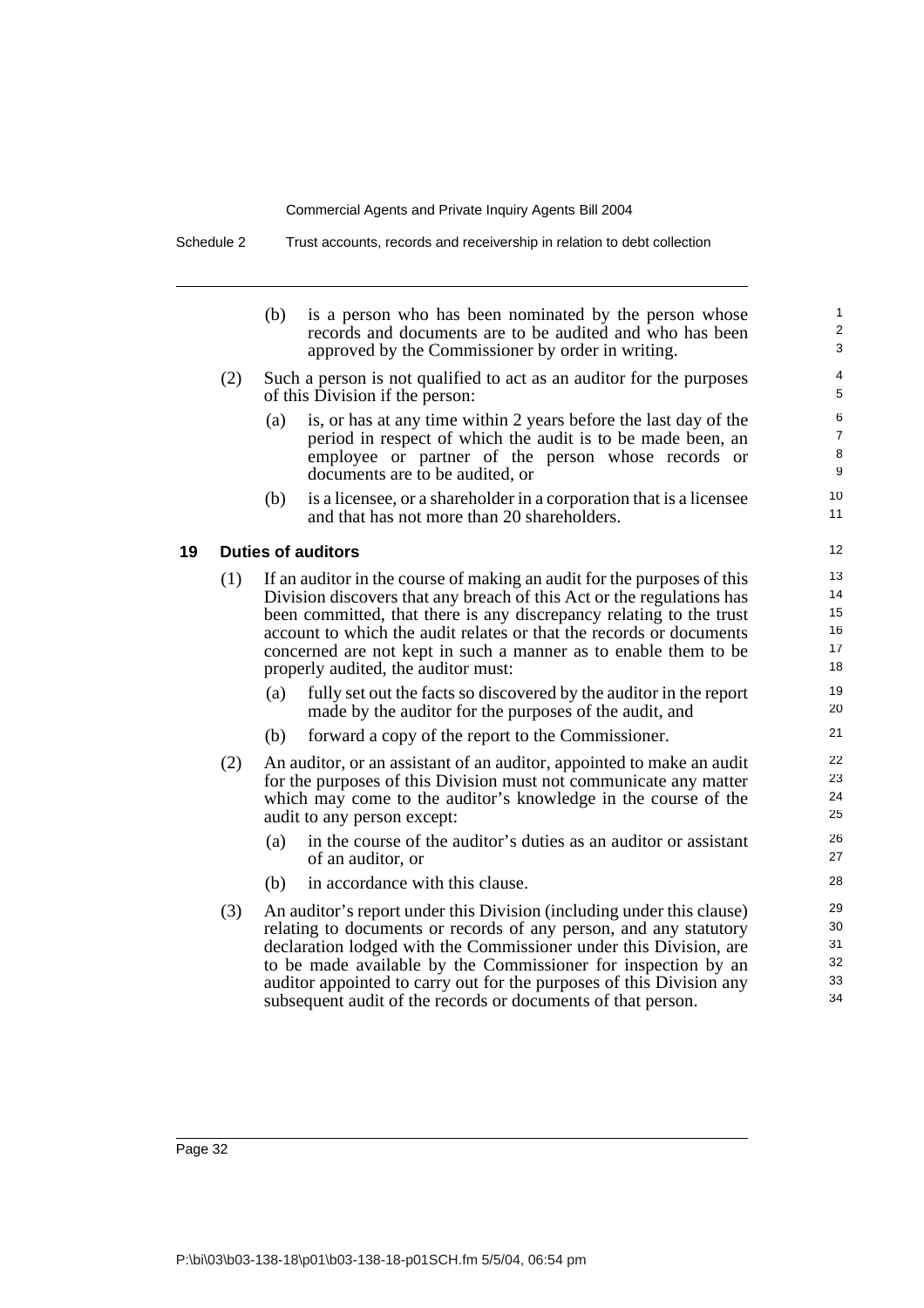Trust accounts, records and receivership in relation to debt collection Schedule 2

| <b>Division 3</b> |                    |     | <b>Freezing of accounts</b>                                                                                                                                                                   | 1              |
|-------------------|--------------------|-----|-----------------------------------------------------------------------------------------------------------------------------------------------------------------------------------------------|----------------|
| 20                | <b>Definitions</b> |     |                                                                                                                                                                                               | $\overline{2}$ |
|                   |                    |     | In this Division:                                                                                                                                                                             | 3              |
|                   |                    |     | <i>account</i> means:                                                                                                                                                                         | 4              |
|                   |                    | (a) | a trust account in a licensee's name with a financial<br>institution, or                                                                                                                      | 5<br>6         |
|                   |                    | (b) | an account in a licensee's name or in which a licensee has an<br>interest with a financial institution, or                                                                                    | 7<br>8         |
|                   |                    | (c) | another account to which trust money is deposited.                                                                                                                                            | 9              |
|                   |                    |     | <i>financial institution</i> includes<br>authorised deposit-taking<br>an<br>institution.                                                                                                      | 10<br>11       |
|                   |                    |     | <i>holder</i> of an account means the licensee or other person authorised<br>to operate on the account.                                                                                       | 12<br>13       |
|                   |                    |     | licensee includes a former licensee and the personal representative<br>of a deceased licensee.                                                                                                | 14<br>15       |
|                   |                    |     | <i>trust money</i> means money received for or on behalf of any person<br>by a licensee (whether or not the money is deposited in a trust<br>account required to be kept by a licensee).      | 16<br>17<br>18 |
| 21                |                    |     | Commissioner may freeze licensee's accounts in particular cases                                                                                                                               | 19             |
|                   | (1)                |     | A direction under this Division may be given when it appears to the<br>Commissioner that any of the following persons has, or may have,<br>stolen, misappropriated or misapplied trust money: | 20<br>21<br>22 |
|                   |                    | (a) | a licensee,                                                                                                                                                                                   | 23             |
|                   |                    | (b) | the person in charge of a licensee's business,                                                                                                                                                | 24             |
|                   |                    | (c) | an employee of a licensee.                                                                                                                                                                    | 25             |
|                   | (2)                |     | The Commissioner may by direction in writing direct that:                                                                                                                                     | 26             |
|                   |                    | (a) | all or part of the amount to the credit of a specified account be<br>paid to the Commissioner, or                                                                                             | 27<br>28       |
|                   |                    | (b) | an amount must not be drawn from a specified account other<br>than with the Commissioner's written approval, or                                                                               | 29<br>30       |
|                   |                    | (c) | a specified account may be operated only under specified<br>conditions.                                                                                                                       | 31<br>32       |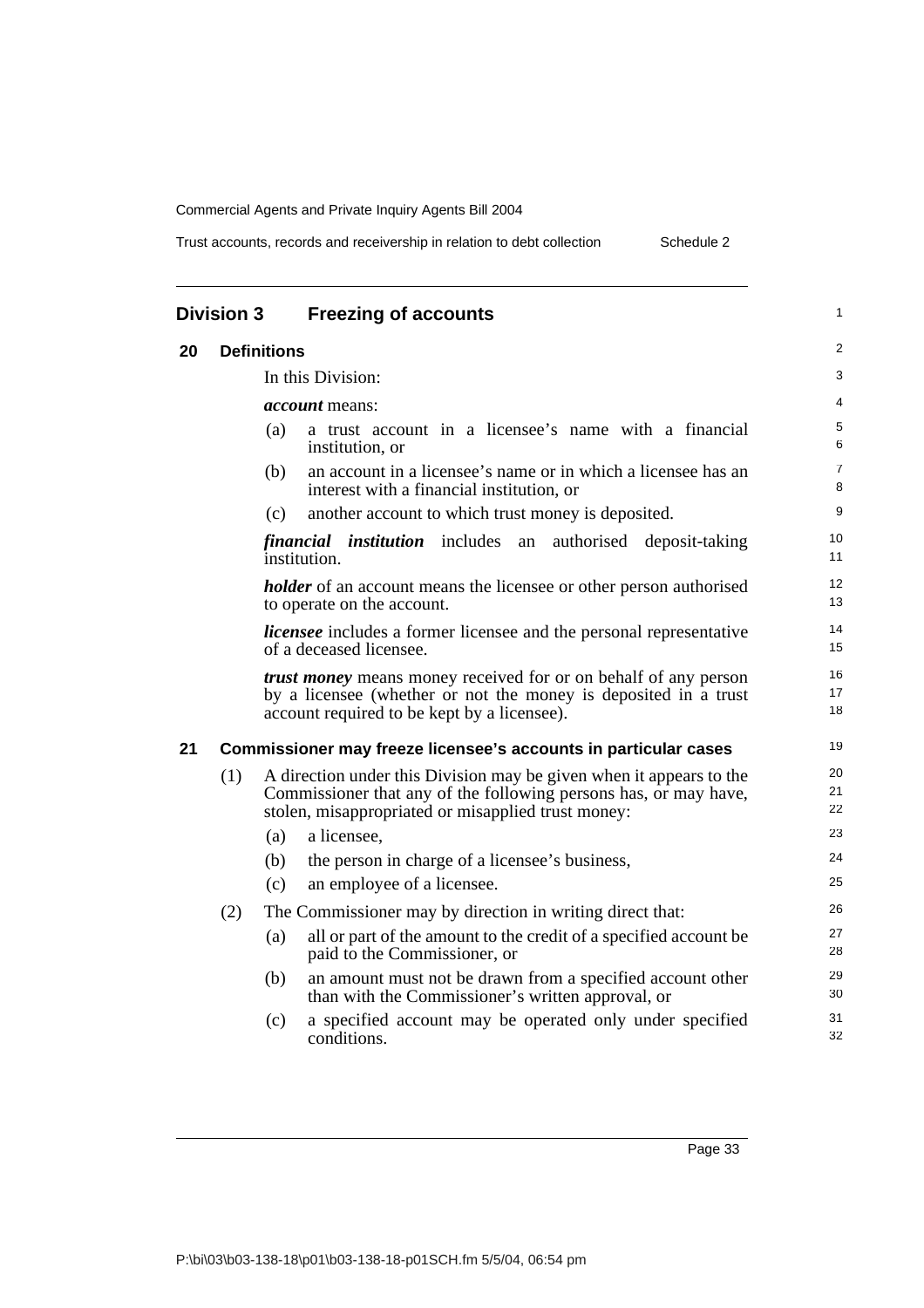Schedule 2 Trust accounts, records and receivership in relation to debt collection

(3) The direction must be given to each holder of the account and the financial institution at which the account is kept, and must identify the account to which it relates. (4) Any amount paid to the Commissioner pursuant to such a direction must be paid into the Consolidated Fund. **22 Financial institution must comply with direction** (1) A financial institution to which a direction under this Division is given (whether or not the direction has been given to anyone else) must not, while the direction is in force: (a) pay a cheque or other instrument drawn on the account concerned unless the cheque or instrument is also signed by the Commissioner or a person authorised by the Commissioner for the purposes of this clause, or (b) give effect to another transaction on the account that is not authorised because of the direction. Maximum penalty: 500 penalty units. (2) The signature of the Commissioner or authorised person on a cheque or other instrument is sufficient evidence of the Commissioner's approval to draw an amount from the account to honour the cheque or other instrument. (3) A manager or principal officer in charge of an office or branch of the financial institution where an account is kept, or another officer of the financial institution, must not knowingly permit a contravention of this clause by the financial institution. Maximum penalty: 100 penalty units or imprisonment for 12 months, or both. (4) A person to whom a direction is given does not incur a civil liability to another person by reason only of complying with the direction. **23 Account not to be operated unless Commissioner allows** After a direction under this Division has been given to the holder of an account, the holder must not (while the direction remains in 1  $\overline{2}$ 3 4 5 6 7 8 9 10 11 12 13 14 15 16 17 18 19 20 21 22 23 24 25 26 27 28 29 30 31 32

force) sign a cheque or other instrument drawn on the account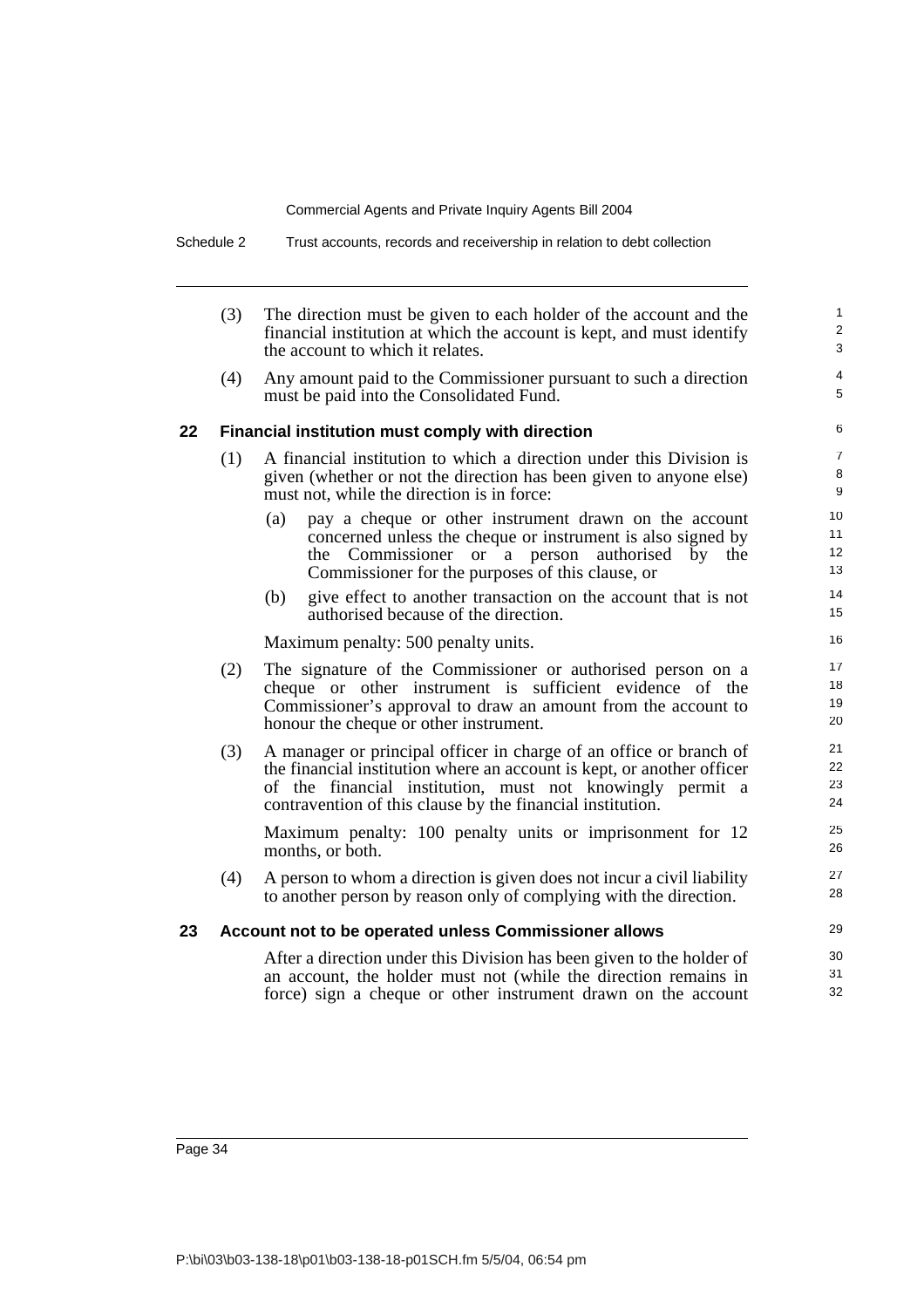| Trust accounts, records and receivership in relation to debt collection | Schedule 2 |
|-------------------------------------------------------------------------|------------|
|-------------------------------------------------------------------------|------------|

unless the cheque or other instrument has first been signed by the Commissioner or a person authorised by the Commissioner to sign the cheque or instrument.

Maximum penalty: 100 penalty units or imprisonment for 12 months, or both.

> 6 7

#### **24 Commissioner may operate account**

- (1) The Commissioner or a person authorised in writing by the Commissioner (an *authorised person*) may operate on an account that is the subject of a direction under this Division if the holder of the account refuses to operate the account.
- (2) A statutory declaration made by the Commissioner or authorised person to the effect that the account holder is refusing to operate on the account is sufficient evidence to the licensee's financial institution of that fact.

#### **25 Withdrawal of direction**

- (1) A direction remains in force until it is withdrawn.
- (2) The Commissioner may withdraw a direction under this Division at any time.
- (3) When a direction is withdrawn, the Commissioner is to give all persons who were given the direction a notice that the direction has been withdrawn. Failure to give notice does not affect the withdrawal of the direction.

#### **Part 3 Receivership**

23 24

33

#### **26 Definitions** In this Part: *associate*, in relation to a licensee, has the meaning given to it by clause 27. *failure to account* has the meaning given to it by clause 28. *licensee* includes: (a) a firm of licensees, and (b) a former licensee, and (c) in relation to anything done or omitted by a licensee—a 25 26 27 28 29 30 31 32

deceased licensee and a deceased former licensee, and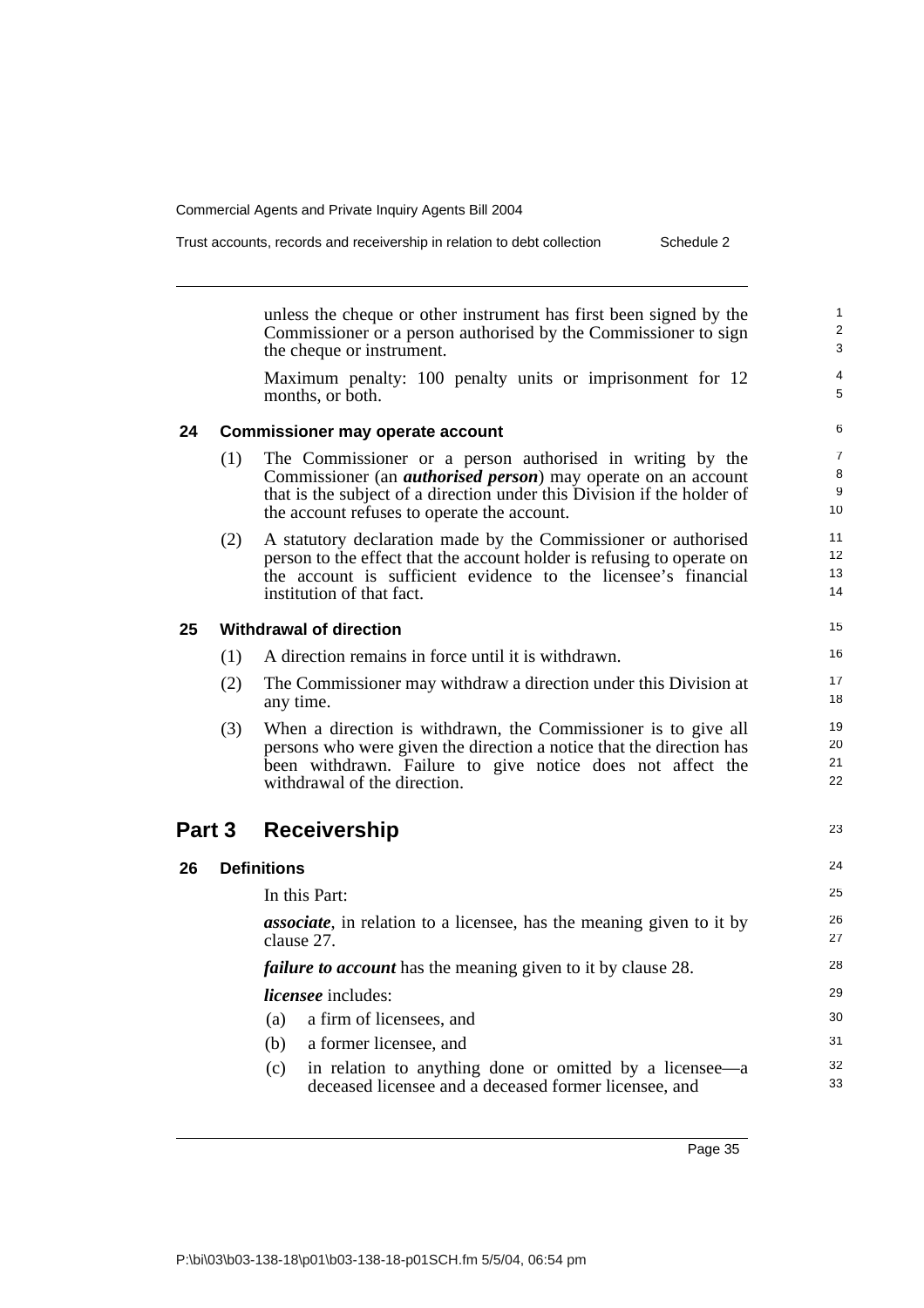Schedule 2 Trust accounts, records and receivership in relation to debt collection

|    |     | (d)        | except in relation to anything done or omitted by a licensee—<br>the personal representative of a deceased licensee or a<br>deceased former licensee.                                                                                                                                       | $\mathbf{1}$<br>2<br>3     |
|----|-----|------------|---------------------------------------------------------------------------------------------------------------------------------------------------------------------------------------------------------------------------------------------------------------------------------------------|----------------------------|
|    |     |            | <i>property</i> , in relation to a licensee, means:                                                                                                                                                                                                                                         | 4                          |
|    |     | (a)        | money or other property received by the licensee on behalf of<br>another person in the conduct of the licensee's business, or                                                                                                                                                               | 5<br>6                     |
|    |     | (b)        | interest, dividends, income, profits or other property derived<br>from or acquired with money or other property referred to in<br>paragraph (a), or                                                                                                                                         | $\overline{7}$<br>8<br>9   |
|    |     | (c)        | documents and records of any description relating to anything<br>referred to in paragraph (a) or (b) or to the licensee's business,<br><b>or</b>                                                                                                                                            | 10<br>11<br>12             |
|    |     | (d)        | any means by which any records referred to in paragraph (c)<br>that are not written may be reproduced in writing,                                                                                                                                                                           | 13<br>14                   |
|    |     |            | and, in relation to a licensee whose business is under management,<br>includes any property of the business.                                                                                                                                                                                | 15<br>16                   |
|    |     | property.  | <i>receivable property</i> means property of a licensee or an associate of<br>a licensee that is the subject of an order appointing a receiver, and<br>includes property that, but for its having being taken, paid or<br>transferred unlawfully or in breach of trust, would be receivable | 17<br>18<br>19<br>20<br>21 |
|    |     | this Part. | <i>receiver</i> means a receiver appointed by the Supreme Court under                                                                                                                                                                                                                       | 22<br>23                   |
|    |     |            | <i>relevant associate</i> means a licensee's associate of whose property a<br>receiver has been appointed under this Part.                                                                                                                                                                  | 24<br>25                   |
|    |     |            | <i>relevant licensee</i> means a licensee of whose property a receiver has<br>been appointed.                                                                                                                                                                                               | 26<br>27                   |
| 27 |     |            | <b>Associates of a licensee</b>                                                                                                                                                                                                                                                             | 28                         |
|    | (1) |            | In this Part, a reference to a licensee's associate is a reference to:                                                                                                                                                                                                                      | 29                         |
|    |     | (a)        | a partner of the licensee, or                                                                                                                                                                                                                                                               | 30                         |
|    |     | (b)        | an employee or agent of the licensee, or                                                                                                                                                                                                                                                    | 31                         |
|    |     | (c)        | a corporation, or a member of a corporation, partnership,                                                                                                                                                                                                                                   | 32                         |
|    |     |            | syndicate or joint venture, in which the licensee or a person<br>referred to in paragraph (a), (b) or (d) has a beneficial interest,                                                                                                                                                        | 33<br>34                   |
|    |     |            | <b>or</b>                                                                                                                                                                                                                                                                                   | 35                         |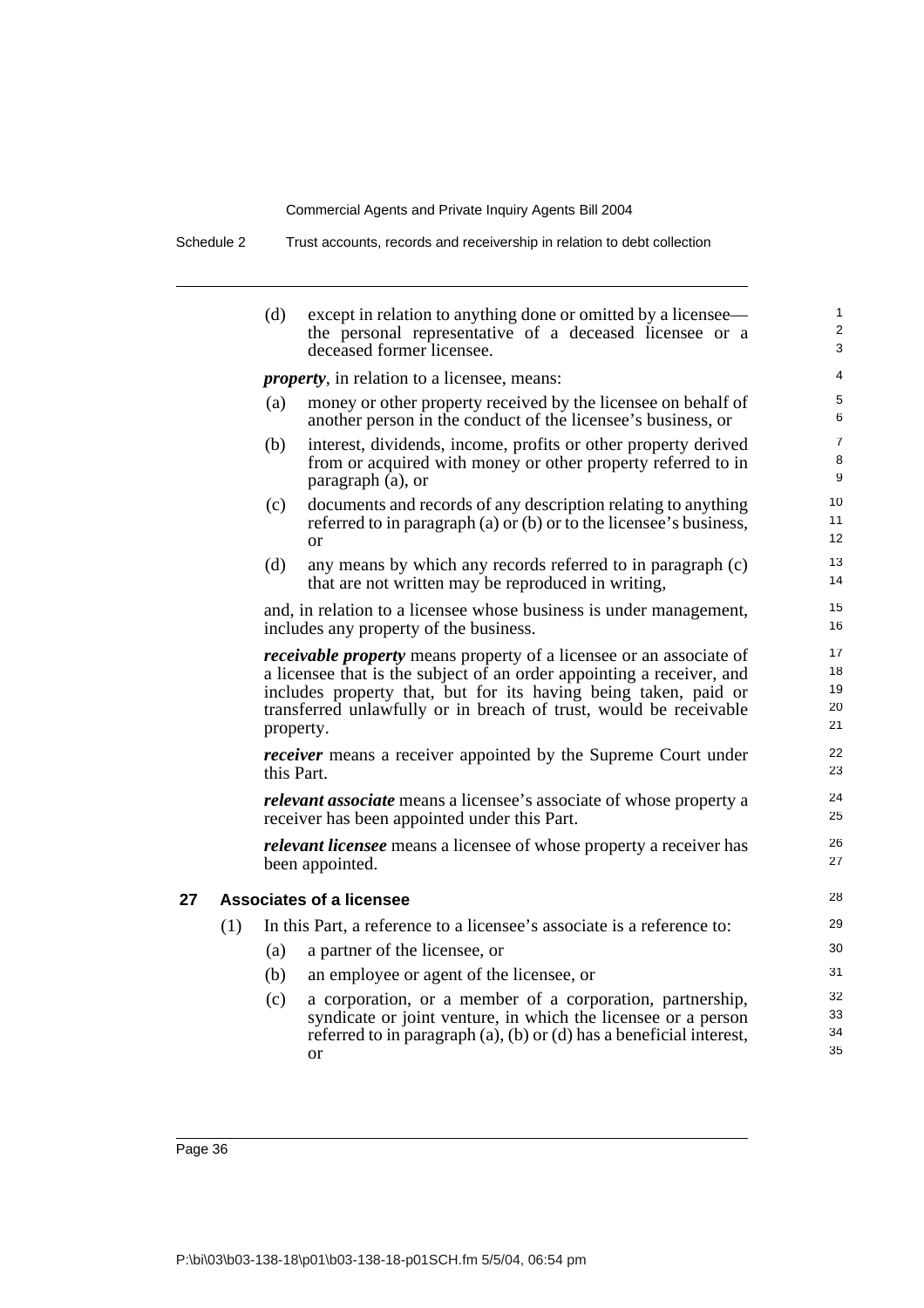Trust accounts, records and receivership in relation to debt collection Schedule 2

(d) a person who bears a prescribed relationship to the licensee or to a person referred to in paragraphs (a)–(c), or (e) a corporation that (if a person referred to in paragraphs (b)– (d) is a corporation) is a subsidiary of the person within the meaning of the *Corporations Act 2001* of the Commonwealth, or (f) a person declared by the regulations to be an associate of the licensee or belonging to a class of persons so declared. (2) For the purposes of subclause (1) (d), a person bears a prescribed relationship to a licensee or other person if the relationship is that of: (a) a spouse, or (b) a de facto partner who is living or has lived with him or her as his or her wife or husband on a bona fide domestic basis although not married to him or her, or (c) a child, grandchild, sibling, parent or grandparent, whether derived through paragraph (a) or (b) or otherwise, or (d) a kind prescribed by the regulations for the purposes of this clause. **28 Failure to account** (1) In this Part, *failure to account* means a failure by a licensee to account for, pay or deliver money or other valuable property: (a) that has been received by or entrusted to the licensee, or an associate of the licensee, in the course of the carrying on of the licensee's business, and (b) that is, in the case of money or other valuable property received by or entrusted to an associate of the licensee, under the direct or indirect control of the licensee, being a failure that arises from an act or omission of the licensee or associate. (2) The reference in the definition of *failure to account* in subclause (1) to money or other valuable property received by or entrusted to a licensee includes a reference to money or other valuable property that is received by or entrusted to the licensee as trustee, agent, bailee or stakeholder, or in any other capacity. 1  $\overline{2}$ 3 4 5 6 7 8 9 10 11 12 13 14 15 16 17 18 19 20 21 22  $23$ 24 25 26 27 28 29 30 31 32 33 34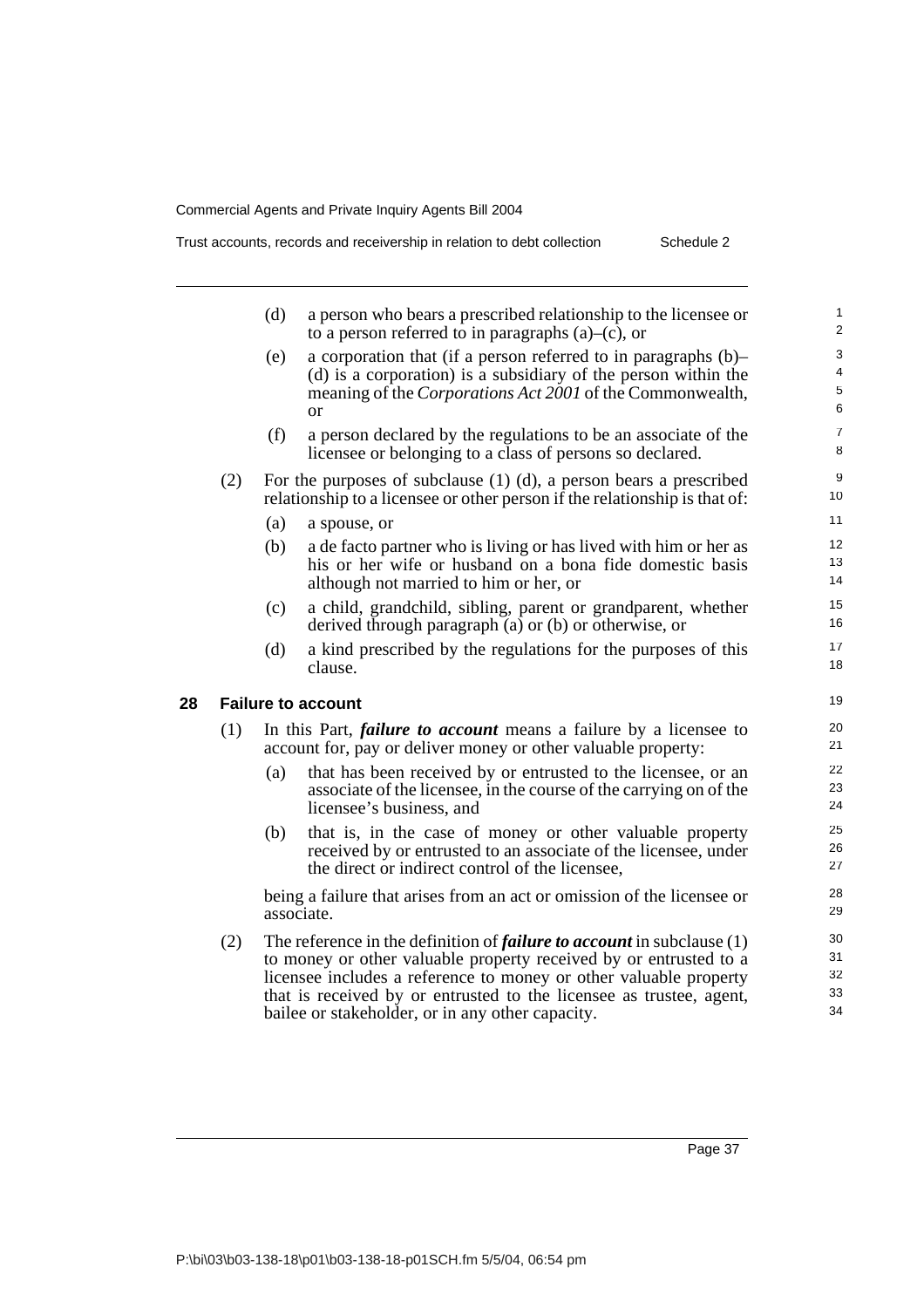Schedule 2 Trust accounts, records and receivership in relation to debt collection

#### **29 Supreme Court may appoint receiver** (1) The Supreme Court may, on the application of the Commissioner, appoint a receiver of all or any of the property of a licensee and may make the appointment whether or not the licensee has been notified of the application or is a party to the proceedings. (2) Such an application may be made by the Commissioner only if: (a) the licensee has made a request to the Commissioner for the appointment of a receiver, or (b) the licensee's licence has been suspended or cancelled, or (c) the Commissioner is of the opinion that there has been, or that there may have been, a failure to account by the licensee, or (d) the Commissioner is of the opinion that a person is unable to obtain payment or delivery of property held by the licensee because the licensee: (i) is mentally or physically infirm, or (ii) is bankrupt, has applied to take the benefit of any law for the relief of bankrupt or insolvent debtors, has compounded with his or her creditors or has made an assignment of his or her remuneration for their benefit, or (iii) is an inmate within the meaning of the *Crimes (Administration of Sentences) Act 1999*, or (iv) has died, or (v) has abandoned his or her business, and the Commissioner is of the opinion that it is necessary for the application to be made in order to protect the interests of other persons. (3) The Commissioner may publicly notify the appointment of a receiver of all or any property of a licensee. (4) The Supreme Court is not to require the Commissioner or any other person, as a condition of granting an application under this clause, to give any undertaking as to damages or costs. **30 Receivership may extend to property of licensee's associate** If, on the application of a receiver, the Supreme Court is satisfied that all or any of the property of a licensee's associate should be declared to be receivable property, the Court may appoint the receiver to be the receiver of all or any of that property. 1  $\overline{2}$ 3 4 5 6 7 8  $\mathsf{o}$ 10 11 12 13 14 15 16 17 18 19 20 21 22 23 24 25 26 27 28 29 30 31 32 33 34 35 36 37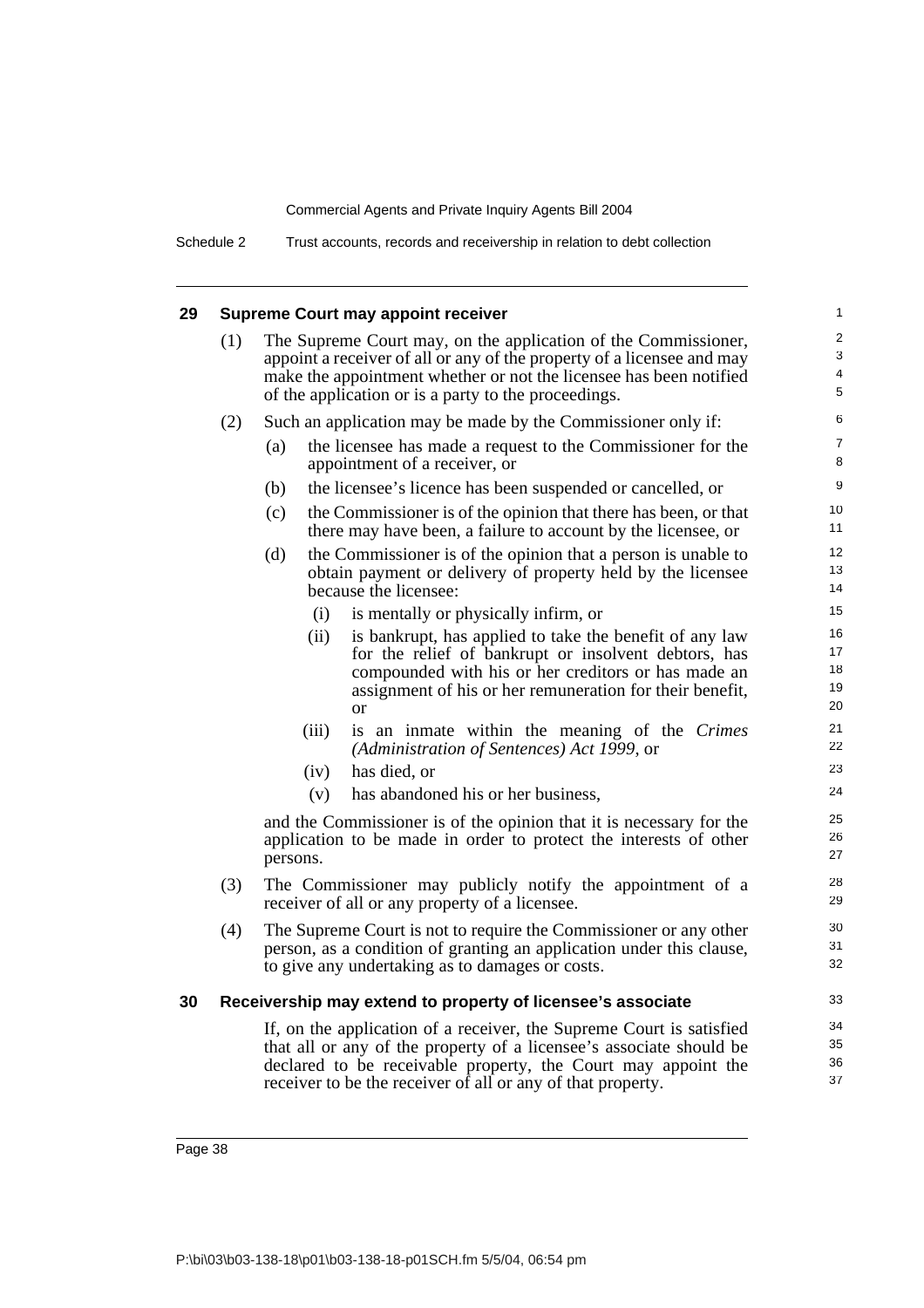| Trust accounts, records and receivership in relation to debt collection | Schedule 2 |
|-------------------------------------------------------------------------|------------|
|-------------------------------------------------------------------------|------------|

| 31 |     | Order to be served                                                                                                                                                                                                                            | 1                    |
|----|-----|-----------------------------------------------------------------------------------------------------------------------------------------------------------------------------------------------------------------------------------------------|----------------------|
|    | (1) | On the appointment of a receiver, the Commissioner is to cause a<br>copy of the order of appointment to be served on:                                                                                                                         | $\overline{c}$<br>3  |
|    |     | the relevant licensee or relevant associate, and<br>(a)                                                                                                                                                                                       | 4                    |
|    |     | any other person on whom the Supreme Court directs a copy<br>(b)<br>of the order to be served.                                                                                                                                                | 5<br>6               |
|    | (2) | The Supreme Court may give directions as to the manner of service<br>and may dispense with service if it thinks fit.                                                                                                                          | $\overline{7}$<br>8  |
| 32 |     | Receiver may take possession of property                                                                                                                                                                                                      | 9                    |
|    | (1) | A receiver may take possession of receivable property of the<br>relevant licensee or relevant associate.                                                                                                                                      | 10<br>11             |
|    | (2) | A person in possession, or having control, of receivable property<br>must permit the receiver to take possession of the property if<br>required by the receiver to do so.                                                                     | 12<br>13<br>14       |
|    | (3) | If a person fails to comply with such a requirement, the Supreme<br>Court may, on the application of the receiver, order the person to<br>deliver the property to the receiver.                                                               | 15<br>16<br>17       |
|    | (4) | If, on the application of a receiver, the Supreme Court is satisfied<br>that such an order has not been complied with, the Court:                                                                                                             | 18<br>19             |
|    |     | may order the seizure of any receivable property located on<br>(a)<br>premises specified in the order, and                                                                                                                                    | 20<br>21             |
|    |     | may make such further order in the matter as it thinks fit.<br>(b)                                                                                                                                                                            | 22                   |
|    | (5) | An order under subclause $(4)$ (a) authorises:                                                                                                                                                                                                | 23                   |
|    |     | any police officer, or<br>(a)                                                                                                                                                                                                                 | 24                   |
|    |     | the receiver, or a person authorised by the receiver, together<br>(b)<br>with any police officer, to enter the premises specified in the<br>order and to search for, seize and remove any property that<br>appears to be receivable property. | 25<br>26<br>27<br>28 |
|    | (6) | An application by a receiver under subclause (3) may be made:                                                                                                                                                                                 | 29                   |
|    |     | in the case of property in the possession, or under the control,<br>(a)<br>of the relevant licensee or relevant associate—in the name of<br>the receiver, or                                                                                  | 30<br>31<br>32       |
|    |     | in any other case—in the name of the relevant licensee or<br>(b)<br>relevant associate.                                                                                                                                                       | 33<br>34             |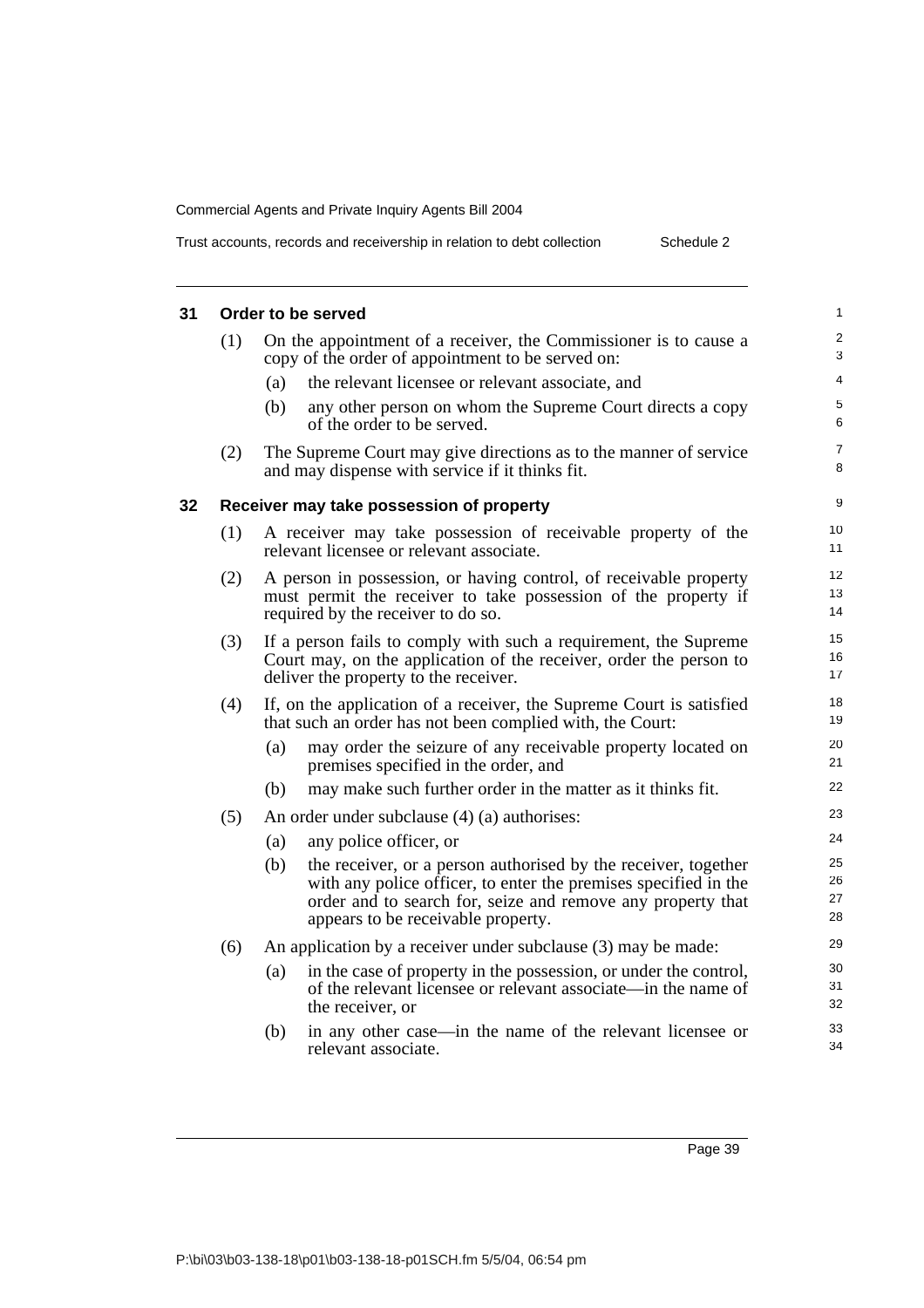Schedule 2 Trust accounts, records and receivership in relation to debt collection

|    | (7)                                   | A receiver must, as soon as possible, return property seized under<br>this clause if it transpires that it is not receivable property.                                                                                                                                                                                                                                                   | 1<br>2                           |  |  |  |
|----|---------------------------------------|------------------------------------------------------------------------------------------------------------------------------------------------------------------------------------------------------------------------------------------------------------------------------------------------------------------------------------------------------------------------------------------|----------------------------------|--|--|--|
| 33 | Information about receivable property |                                                                                                                                                                                                                                                                                                                                                                                          |                                  |  |  |  |
|    | (1)                                   | A person who has information relating to receivable property, or<br>property that a receiver believes on reasonable grounds to be<br>receivable property, must give the information to the receiver if<br>required by the receiver to do so.                                                                                                                                             | 4<br>5<br>6<br>$\overline{7}$    |  |  |  |
|    |                                       | Maximum penalty: 100 penalty units.                                                                                                                                                                                                                                                                                                                                                      | 8                                |  |  |  |
|    | (2)                                   | A licensee who has any such information may not refuse to comply<br>with such a requirement merely because the information was<br>obtained in confidence from a client or former client of the licensee.                                                                                                                                                                                 | 9<br>10<br>11                    |  |  |  |
|    | (3)                                   | A person who complies with a requirement under this clause is not,<br>merely because of that compliance, subject to any liability, claim or<br>demand.                                                                                                                                                                                                                                   | 12<br>13<br>14                   |  |  |  |
|    | (4)                                   | Information given to a receiver under this clause is not admissible<br>as evidence in any legal proceedings, other than:                                                                                                                                                                                                                                                                 | 15<br>16                         |  |  |  |
|    |                                       | (a)<br>proceedings taken by a receiver for the recovery of receivable<br>property, or                                                                                                                                                                                                                                                                                                    | 17<br>18                         |  |  |  |
|    |                                       | proceedings taken under this Part, or<br>(b)                                                                                                                                                                                                                                                                                                                                             | 19                               |  |  |  |
|    |                                       | (c)<br>proceedings taken under Part 1 of this Schedule against a<br>licensee:                                                                                                                                                                                                                                                                                                            | 20<br>21                         |  |  |  |
|    |                                       | if the information was given to the receiver otherwise<br>(i)<br>than by the licensee, or                                                                                                                                                                                                                                                                                                | 22<br>23                         |  |  |  |
|    |                                       | if the information was given to the receiver by the<br>(ii)<br>licensee and is given in evidence in those proceedings<br>with the licensee's consent.                                                                                                                                                                                                                                    | 24<br>25<br>26                   |  |  |  |
| 34 |                                       | Stop order on account                                                                                                                                                                                                                                                                                                                                                                    | 27                               |  |  |  |
|    | (1)                                   | A receiver who believes on reasonable grounds that money held in<br>an account with an authorised deposit-taking institution is<br>receivable property may serve on the institution concerned an order<br>(in this clause referred to as a <i>stop order</i> ) prohibiting operations on<br>the account by any person other than the receiver or a person<br>authorised by the receiver. | 28<br>29<br>30<br>31<br>32<br>33 |  |  |  |
|    | (2)                                   | A stop order may be served by leaving it with the manager,<br>accountant or other person appearing to be in charge at the branch<br>of the authorised deposit-taking institution at which the account is                                                                                                                                                                                 | 34<br>35<br>36                   |  |  |  |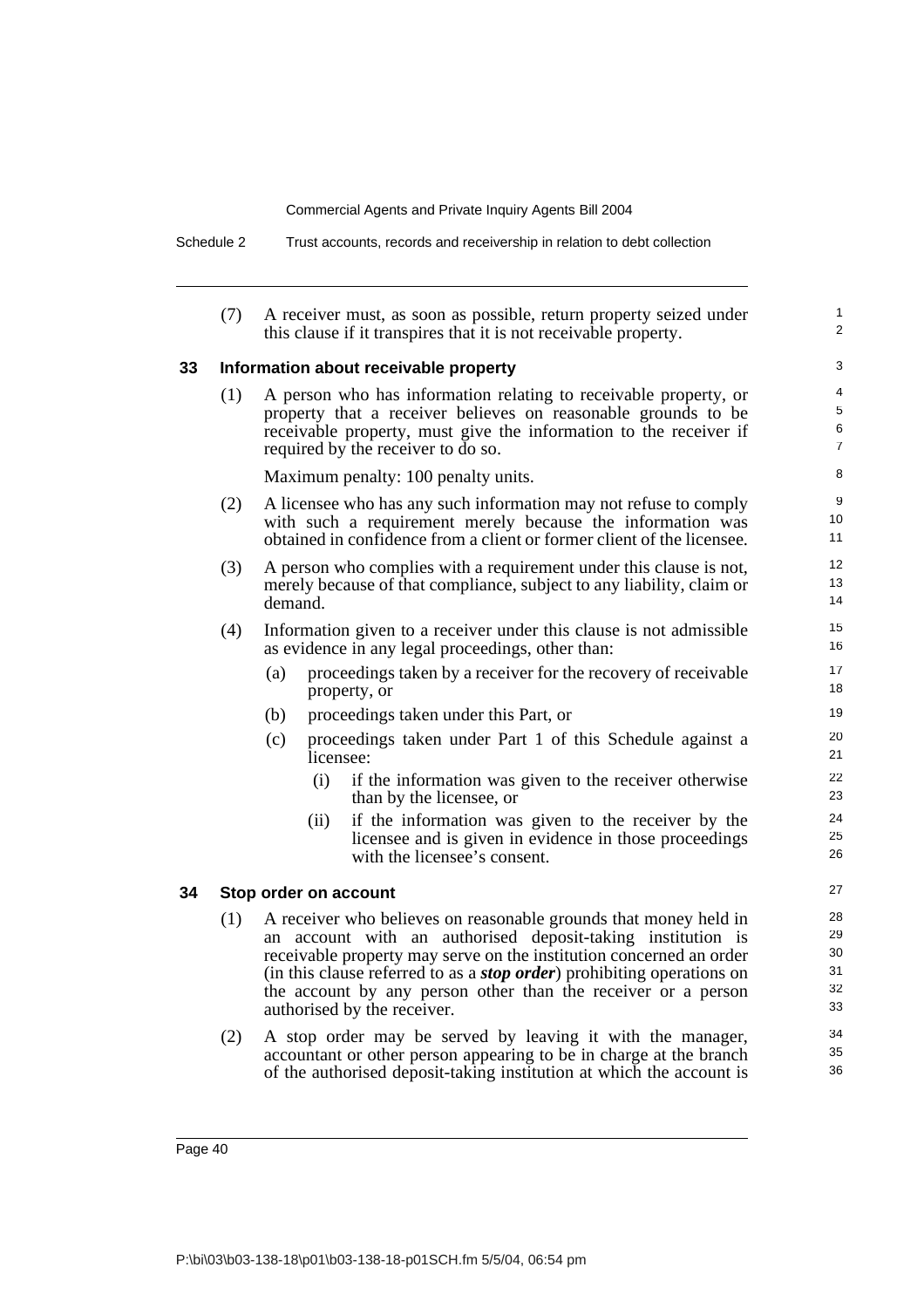Trust accounts, records and receivership in relation to debt collection Schedule 2

kept, but has no effect unless there is annexed to it a copy of the order appointing the receiver.

- (3) An authorised deposit-taking institution served with a stop order:
	- (a) must permit the receiver, or a person authorised by the receiver, to operate on the account to which the order relates, and
	- (b) must not permit any withdrawal from the account otherwise than by, or by the authority of, the receiver.
- (4) A receiver may transfer money from an account the subject of a stop order to another account with the authorised deposit-taking institution in the name of the receiver to be dealt with as receivable property.
- (5) The authorised deposit-taking institution has the same obligations and protections:
	- (a) in relation to an account the subject of a stop order, and
	- (b) in relation to an account to which money in such an account is transferred,

as if the receiver were the relevant licensee or relevant associate.

#### **35 Improper dealing with property**

A person must not, with intent to defeat the purposes of this Part:

- (a) operate on an account at an authorised deposit-taking institution, or
- (b) destroy or conceal receivable property or property that is likely to become receivable property, or
- (c) destroy or conceal any document that identifies or indicates the location of receivable property or property that is likely to become receivable property, or
- (d) move receivable property, or property that is likely to become receivable property, from one place to another, or
- (e) deliver possession of receivable property, or property that is likely to become receivable property, to another person, or
- (f) deliver control of receivable property, or property that is likely to become receivable property, to another person.

Maximum penalty: 100 penalty units.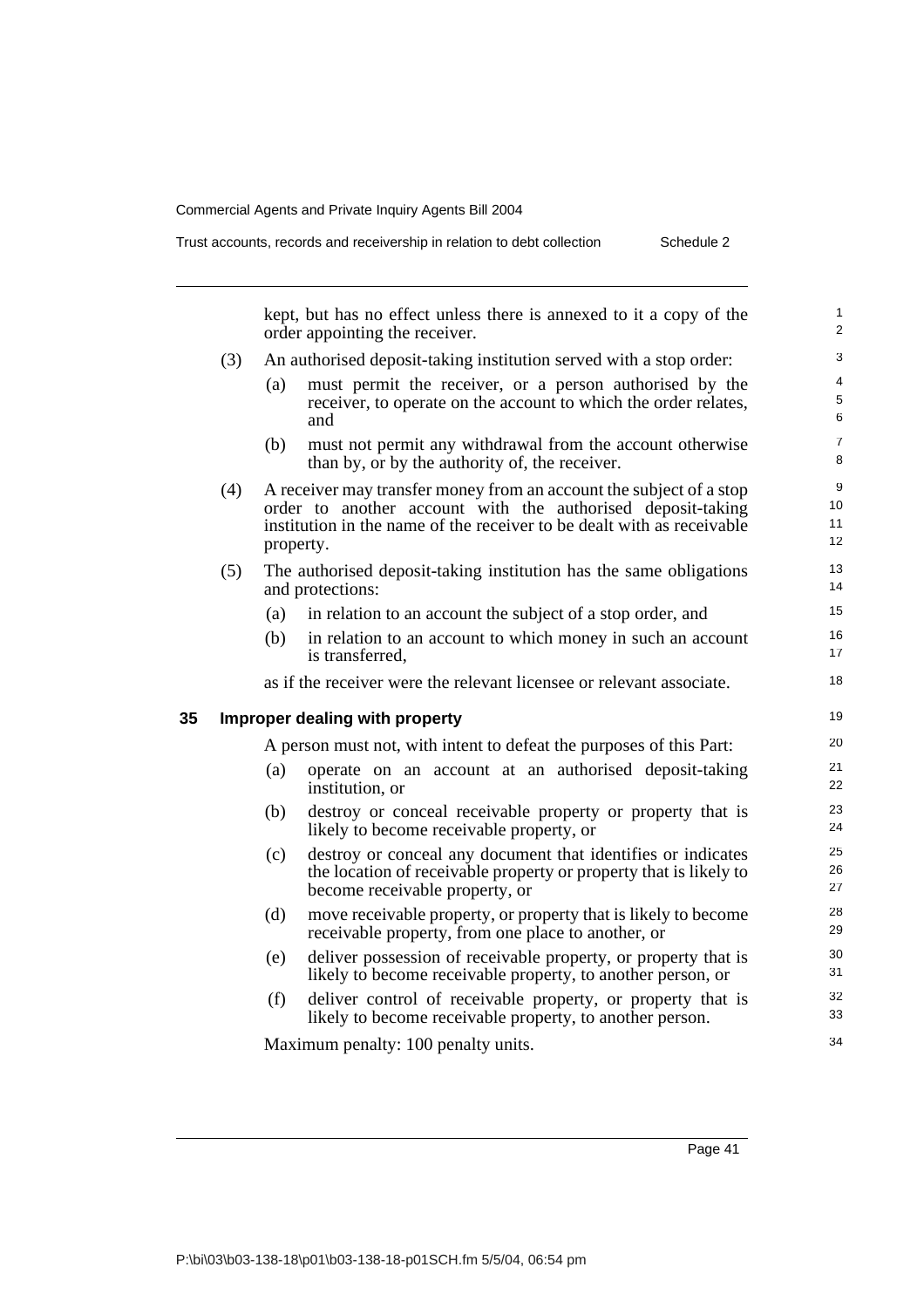Schedule 2 Trust accounts, records and receivership in relation to debt collection

#### **36 Recovery of compensation for disposal of receivable property** (1) If receivable property has at any time been taken by, or paid or transferred to, a person unlawfully or in breach of trust in circumstances in which: (a) the person knew or believed at the time that the taking, payment or transfer was unlawful or in breach of trust, or (b) there was no consideration for the taking, payment or transfer, or (c) there was inadequate consideration for the taking, payment or transfer, or (d) the person became indebted or otherwise liable to the relevant licensee or relevant associate, or to a client of the licensee, as a result of the taking, payment or transfer, the receiver may recover from the person, as a debt, the amount taken, paid or transferred, the amount of the inadequacy, the amount of the debt or the value of the property taken or transferred, as appropriate. (2) A person from whom an amount is recovered under subclause (1) is not liable to any other person in respect of the amount. (3) If receivable property has at any time been paid or transferred unlawfully or in breach of trust to, or for the benefit of, a person in respect of a cause of action the person claims to have against another person, the receiver: (a) may recover from the person as a debt the amount of the payment or the value of the property, or (b) to the extent to which the full amount or value is not recovered from the person under paragraph (a)—may take such proceedings in relation to the claimed cause of action as the person could have taken. (4) If a receiver takes proceedings under subclause (3) (b) in relation to a cause of action claimed by a person, the receiver may not later take proceedings under subclause (3) (a) to recover property paid or transferred to the person in respect of the same cause of action. (5) If receivable property is used unlawfully or in breach of trust to 1  $\overline{2}$ 3 4 5 6 7 8 9 10 11 12 13 14 15 16 17 18 19 20 21 22 23 24 25 26 27 28 29 30 31 32 33 34 35

discharge a debt or liability of a person, the receiver may recover from the person as a debt the amount that was required for the discharge of the debt or liability, reduced by the value of any consideration provided by the person for the discharge.

36 37 38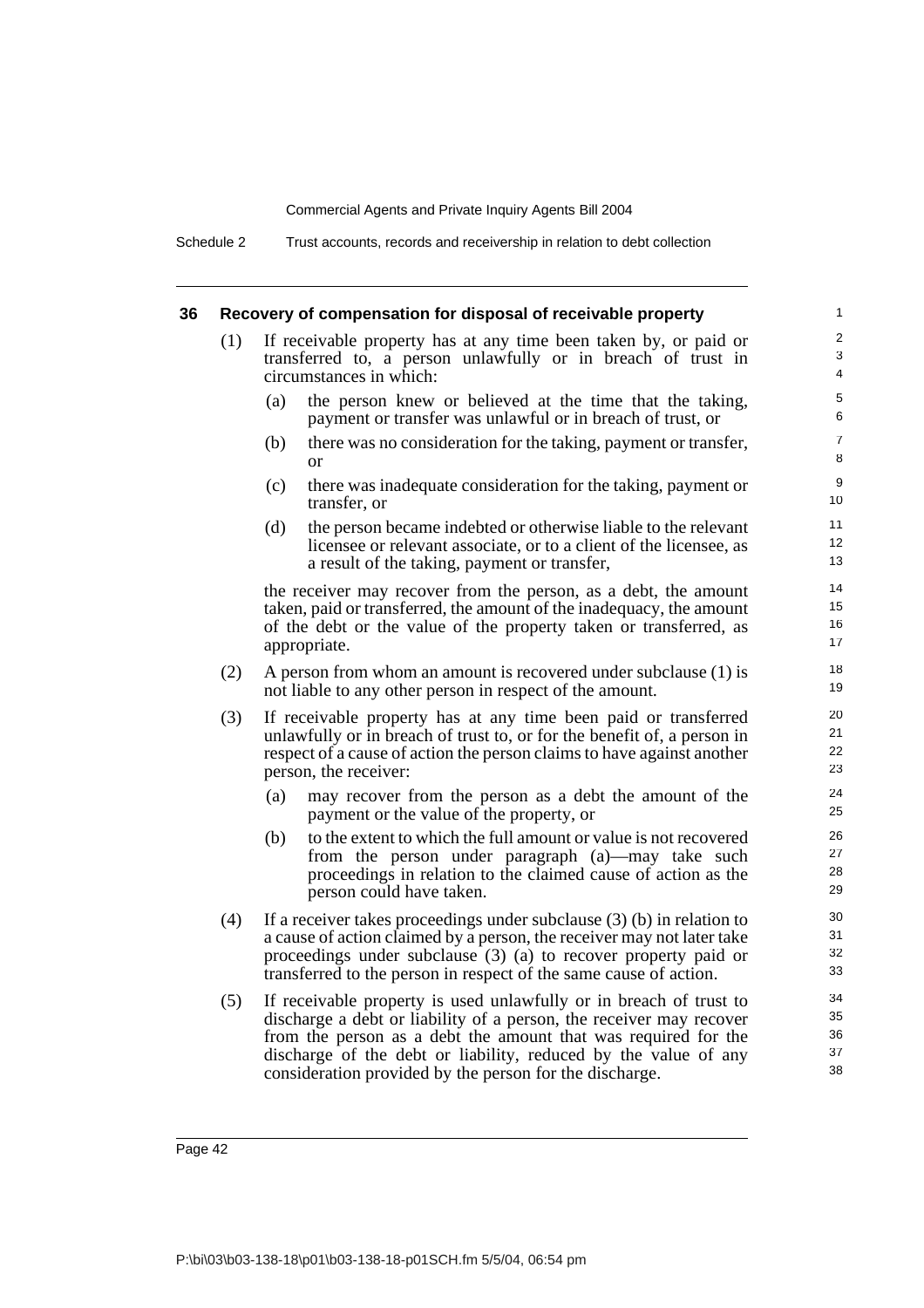**37 Receiver may give certificate**

Trust accounts, records and receivership in relation to debt collection Schedule 2

(6) Recovery proceedings under this clause may be taken in the name of the receiver or in the name of any other person who, had the receiver not been appointed, would have been entitled to take the proceedings.

5

- (1) A receiver, or a person authorised by the Commissioner, may give
	- a certificate as to any one or more of the following: (a) the receipt of property by a licensee or a licensee's associate,
		- the nature and value of the property received, the date of its receipt by the licensee or associate and the identity of the person from whom it was received,
		- (b) the taking or transfer of property, the nature and value of the property, the date of its taking or transfer and the identity of the person by whom it was taken or to whom it was transferred,
		- (c) the payment of money, the amount of money paid, the date of the payment and the identity of the person who received the payment,
		- (d) the entries made in the records of a licensee or a licensee's associate and the truth or falsity of the entries,
		- (e) the use of property unlawfully or in breach of trust.
	- (2) A certificate under this clause is admissible in any proceedings taken by a receiver under this Part and is evidence of the matters specified in the certificate.

#### **38 Receiver taken to be beneficially entitled to property**

- (1) Proceedings taken under this Part in the name of a receiver in relation to any property may be so taken as if the receiver were beneficially entitled to the property.
- (2) If receivable property has been taken by, or paid or transferred to, a person or otherwise used unlawfully or in breach of trust, a receiver may take proceedings in the name of the receiver as if the receiver were beneficially entitled to the property at the time the property was so taken, paid, transferred or used.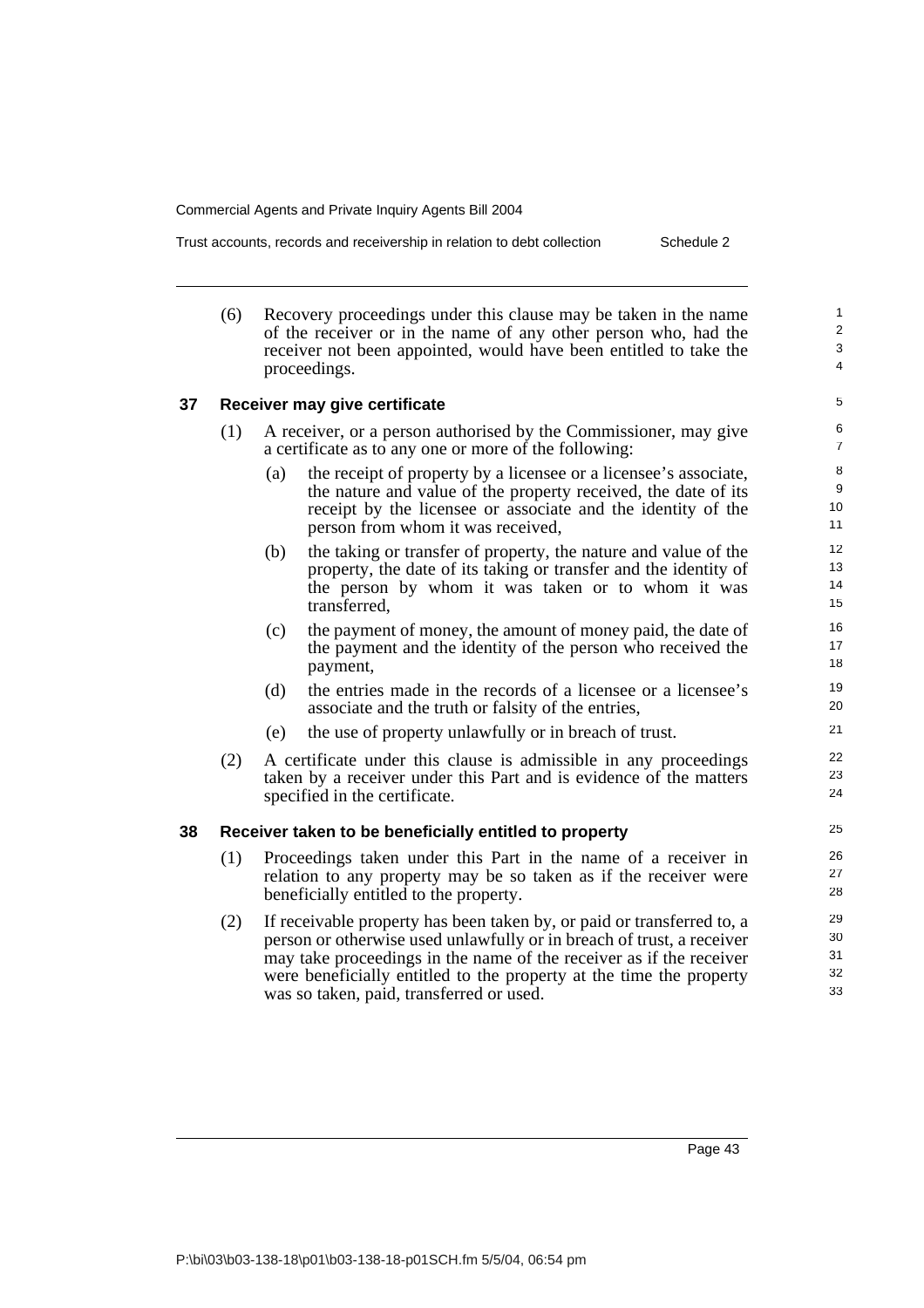Schedule 2 Trust accounts, records and receivership in relation to debt collection

| 39 |                                                                                                            | Receiver may deal with property                                                                                                                                                                                                       |                          |  |  |  |  |
|----|------------------------------------------------------------------------------------------------------------|---------------------------------------------------------------------------------------------------------------------------------------------------------------------------------------------------------------------------------------|--------------------------|--|--|--|--|
|    | (1)                                                                                                        | A receiver may deal with receivable property in any manner in<br>which the relevant licensee or relevant associate could, had the<br>receiver not been appointed, have dealt with it.                                                 | 2<br>3<br>4              |  |  |  |  |
|    | (2)                                                                                                        | A receiver must, as soon as possible after receiving receivable<br>property, vest the property in the person on whose behalf it was held<br>by the relevant licensee or relevant associate.                                           | 5<br>6<br>$\overline{7}$ |  |  |  |  |
| 40 |                                                                                                            | Other powers of receiver                                                                                                                                                                                                              | 8                        |  |  |  |  |
|    | (1)                                                                                                        | A receiver may:                                                                                                                                                                                                                       |                          |  |  |  |  |
|    |                                                                                                            | prove, grant, claim or draw a dividend in respect of a debt that<br>(a)<br>is receivable property, and                                                                                                                                | 10<br>11                 |  |  |  |  |
|    | take proceedings to recover damages for a tort committed in<br>(b)<br>relation to receivable property, and |                                                                                                                                                                                                                                       |                          |  |  |  |  |
|    |                                                                                                            | give a receipt for money that is receivable property, and<br>(c)                                                                                                                                                                      |                          |  |  |  |  |
|    |                                                                                                            | (d)<br>employ a person to advise or act in relation to receivable<br>property, in the name of the receiver or in the name of the<br>relevant licensee or relevant associate.                                                          | 15<br>16<br>17           |  |  |  |  |
|    | (2)                                                                                                        | A receipt given to a person under subclause $(1)$ $(c)$ discharges the<br>person from any responsibility to see to the application of the money<br>for which the receipt was given.                                                   | 18<br>19<br>20           |  |  |  |  |
|    | (3)                                                                                                        | A receiver is not, in the exercise of his or her functions as a receiver,<br>a personal representative of a deceased licensee.                                                                                                        | 21<br>22                 |  |  |  |  |
| 41 |                                                                                                            | Notice to claim receivable property                                                                                                                                                                                                   | 23                       |  |  |  |  |
|    | (1)                                                                                                        | A receiver may give notice to:                                                                                                                                                                                                        | 24                       |  |  |  |  |
|    |                                                                                                            | the relevant licensee or relevant associate, or<br>(a)                                                                                                                                                                                | 25                       |  |  |  |  |
|    |                                                                                                            | (b)<br>any other person,                                                                                                                                                                                                              | 26                       |  |  |  |  |
|    |                                                                                                            | that any claim the licensee, associate or other person has to<br>receivable property must be submitted to the receiver within one<br>month after the giving of the notice or within such longer period as<br>is stated in the notice. | 27<br>28<br>29<br>30     |  |  |  |  |
|    | (2)                                                                                                        | A claim submitted in response to such a notice must state:                                                                                                                                                                            | 31                       |  |  |  |  |
|    |                                                                                                            | full particulars of the property, and<br>(a)                                                                                                                                                                                          | 32                       |  |  |  |  |
|    |                                                                                                            | the grounds of the claim.<br>(b)                                                                                                                                                                                                      | 33                       |  |  |  |  |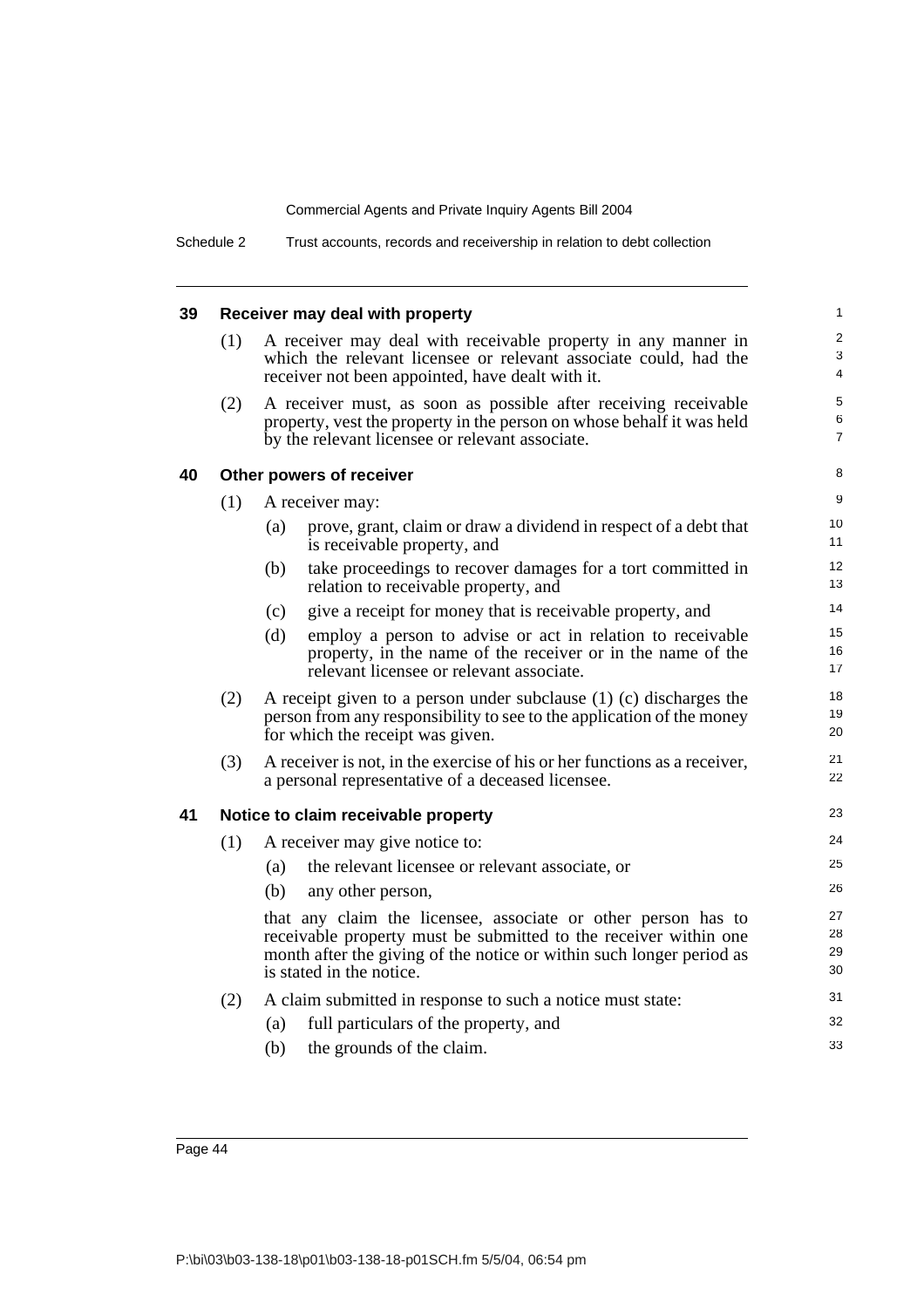| Trust accounts, records and receivership in relation to debt collection |  |  |  |  | Schedule 2 |
|-------------------------------------------------------------------------|--|--|--|--|------------|
|-------------------------------------------------------------------------|--|--|--|--|------------|

|    | (3) | A receiver may disregard a claim made by a licensee, a licensee's<br>associate or any other person who has been given a notice under this<br>clause if the claim is not made in accordance with the notice. | $\mathbf{1}$<br>$\overline{2}$<br>3 |
|----|-----|-------------------------------------------------------------------------------------------------------------------------------------------------------------------------------------------------------------|-------------------------------------|
|    | (4) | The relevant licensee or relevant associate is not entitled:                                                                                                                                                | 4                                   |
|    |     | to enforce a claim to receivable property, or<br>(a)                                                                                                                                                        | 5                                   |
|    |     | (b)<br>except against a client—to the benefit of a lien against a                                                                                                                                           | 6                                   |
|    |     | document that is receivable property, unless all other                                                                                                                                                      | $\overline{7}$<br>8                 |
|    |     | enforceable claims against the property have been satisfied<br>and the expenses of the receivership paid.                                                                                                   | 9                                   |
| 42 |     | Lien on receivable property                                                                                                                                                                                 | 10                                  |
|    | (1) | If a licensee claims a lien on receivable property for an amount in                                                                                                                                         | 11                                  |
|    |     | respect of remuneration, the receiver may serve on the licensee a                                                                                                                                           | 12<br>13                            |
|    |     | written notice requiring the licensee to provide to the receiver,<br>within a specified period of not less than one month:                                                                                  | 14                                  |
|    |     | particulars sufficient to identify the property, and<br>(a)                                                                                                                                                 | 15                                  |
|    |     | (b)<br>a detailed itemised account relating to the amount in respect                                                                                                                                        | 16                                  |
|    |     | of which each lien is claimed.                                                                                                                                                                              | 17                                  |
|    | (2) | If the licensee requests the receiver in writing to allow access to                                                                                                                                         | 18<br>19                            |
|    |     | such records as may be reasonably necessary to enable the<br>preparation of the itemised account, the time allowed for providing                                                                            | 20                                  |
|    |     | the itemised account does not begin to run until access to those                                                                                                                                            | 21                                  |
|    |     | records is provided.                                                                                                                                                                                        | 22                                  |
|    | (3) | If a requirement of a notice under this clause is not complied with,                                                                                                                                        | 23                                  |
|    |     | the receiver may disregard the claim in dealing with the property<br>claimed to be subject to a lien.                                                                                                       | 24<br>25                            |
|    | (4) | In this clause:                                                                                                                                                                                             | 26                                  |
|    |     |                                                                                                                                                                                                             | 27                                  |
|    |     | <i>remuneration</i> means remuneration by way of commission, fee, gain<br>or reward for services performed by a licensee in his or her capacity                                                             | 28                                  |
|    |     | as a licensee and includes any sum as reimbursement for expenses                                                                                                                                            | 29                                  |
|    |     | or charges incurred in connection with services performed by a<br>licensee in his or her capacity as a licensee.                                                                                            | 30<br>31                            |
| 43 |     | <b>Examination by receiver</b>                                                                                                                                                                              | 32                                  |
|    | (1) | The Supreme Court may, on the application of a receiver, make such                                                                                                                                          | 33                                  |
|    |     | order as it thinks fit for the examination by the receiver of a licensee                                                                                                                                    | 34<br>35                            |
|    |     | or other person in relation to receivable property.                                                                                                                                                         |                                     |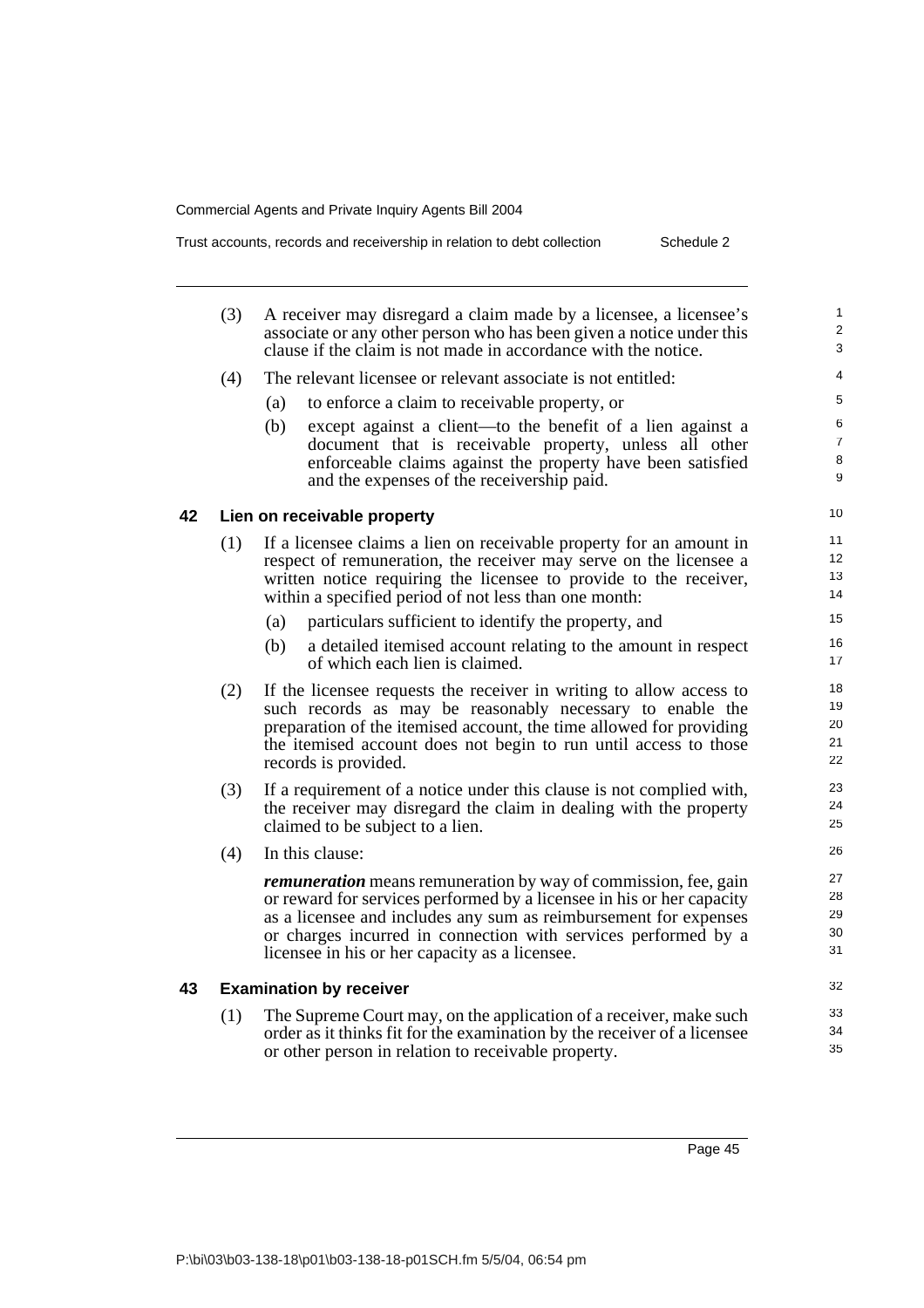|    | (2)                                 | On an examination under this clause:                                                                                                                                                                                                                            | 1                    |  |  |  |  |
|----|-------------------------------------|-----------------------------------------------------------------------------------------------------------------------------------------------------------------------------------------------------------------------------------------------------------------|----------------------|--|--|--|--|
|    |                                     | (a)<br>the licensee or other person may be represented by a solicitor<br>or barrister, and                                                                                                                                                                      | $\overline{2}$<br>3  |  |  |  |  |
|    |                                     | (b)<br>the Supreme Court may put, or allow to be put, to the licensee<br>or other person such questions as it thinks fit.                                                                                                                                       | 4<br>5               |  |  |  |  |
|    | (3)                                 | The licensee or other person may be examined on oath or<br>affirmation.                                                                                                                                                                                         |                      |  |  |  |  |
|    | (4)                                 | The licensee or other person is compellable to answer all questions<br>asked in the course of the examination, including any question to<br>which an objection is made on the ground that the answer would<br>tend to incriminate the licensee or other person. | 8<br>9<br>10<br>11   |  |  |  |  |
|    | (5)                                 | An answer given by a licensee or other person to a question to which<br>such an objection is made is not admissible in any criminal<br>proceedings other than proceedings relating to the falsity of the<br>answer.                                             | 12<br>13<br>14<br>15 |  |  |  |  |
| 44 | Property not dealt with by receiver |                                                                                                                                                                                                                                                                 |                      |  |  |  |  |
|    | (1)                                 | If receivable property under the control of the receiver has not been<br>dealt with in accordance with this Part, the receiver must cause<br>notice of that fact to be given to the Commissioner and:                                                           |                      |  |  |  |  |
|    |                                     | if the Commissioner so requires within one month after the<br>(a)<br>notice is given—must transfer and deliver the property to the<br>Commissioner, or                                                                                                          | 20<br>21<br>22       |  |  |  |  |
|    |                                     | if no such requirement is made—must transfer and deliver the<br>(b)<br>property to the relevant licensee or relevant associate.                                                                                                                                 | 23<br>24             |  |  |  |  |
|    | (2)                                 | If property other than money is transferred or delivered to the<br>Commissioner under this clause, the Commissioner:                                                                                                                                            | 25<br>26             |  |  |  |  |
|    |                                     | (a)<br>must deal with it as the Supreme Court directs, and                                                                                                                                                                                                      | 27                   |  |  |  |  |
|    |                                     | (b)<br>if the property is sold—must treat the proceeds as money paid<br>to the Commissioner under this clause.                                                                                                                                                  | 28<br>29             |  |  |  |  |
|    | (3)                                 | The Commissioner must apply money paid to the Commissioner<br>under this clause:                                                                                                                                                                                | 30<br>31             |  |  |  |  |
|    |                                     | firstly—towards the satisfaction of wholly or<br>(a)<br>partly<br>unsatisfied claims against the relevant licensee, and                                                                                                                                         | 32<br>33             |  |  |  |  |
|    |                                     | (b)<br>secondly—in payment of the expenses of the receivership.                                                                                                                                                                                                 | 34                   |  |  |  |  |

Schedule 2 Trust accounts, records and receivership in relation to debt collection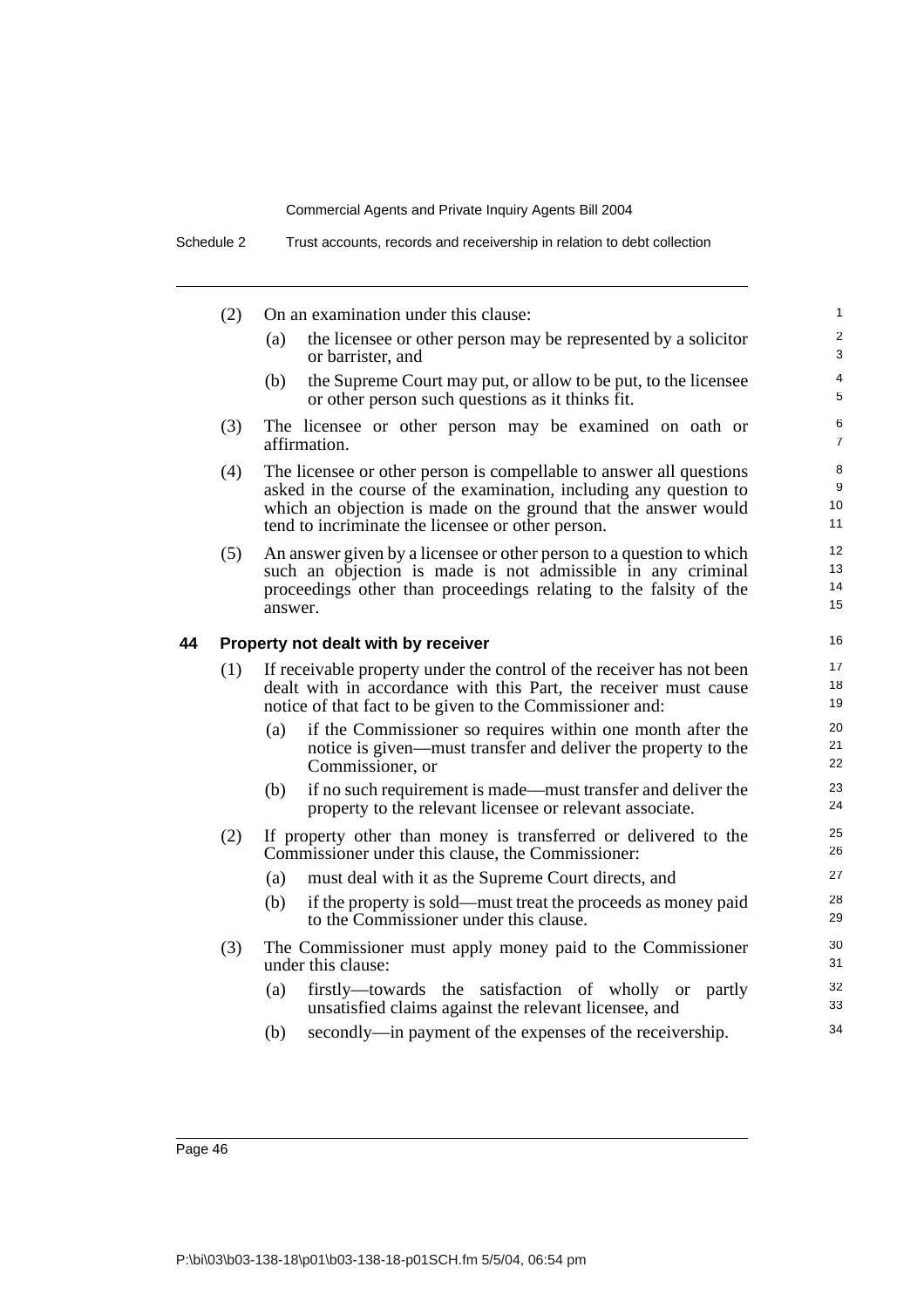Trust accounts, records and receivership in relation to debt collection Schedule 2

|    | Any money paid to the Commissioner under this clause that is<br>(4)<br>surplus to the requirements of this clause must be paid to the<br>relevant licensee or relevant associate. |                                                                                                                                                                                                                                               |                      |  |  |  |  |
|----|-----------------------------------------------------------------------------------------------------------------------------------------------------------------------------------|-----------------------------------------------------------------------------------------------------------------------------------------------------------------------------------------------------------------------------------------------|----------------------|--|--|--|--|
| 45 | Investment of money by receiver                                                                                                                                                   |                                                                                                                                                                                                                                               |                      |  |  |  |  |
|    | (1)<br>A receiver may invest receivable property in any manner in which<br>trustees are authorised by the <i>Trustee Act 1925</i> to invest trust funds.                          |                                                                                                                                                                                                                                               |                      |  |  |  |  |
|    | (2)<br>Income received from an investment under this clause, and any<br>profit made on the sale of such an investment, is receivable<br>property.                                 |                                                                                                                                                                                                                                               |                      |  |  |  |  |
| 46 |                                                                                                                                                                                   | Supreme Court may review expenses of receivership                                                                                                                                                                                             | 10                   |  |  |  |  |
|    | (1)                                                                                                                                                                               | If, on the application of the relevant licensee, the Supreme Court is<br>satisfied that the expenses of the receivership are excessive, the<br>Supreme Court may order the taking of accounts between the<br>Commissioner and the receiver.   | 11<br>12<br>13<br>14 |  |  |  |  |
|    | (2)                                                                                                                                                                               | After the taking of accounts, the Supreme Court:                                                                                                                                                                                              | 15                   |  |  |  |  |
|    |                                                                                                                                                                                   | may relieve the relevant licensee from payment of any<br>(a)<br>amount in excess of that determined by the Supreme Court to<br>be fairly payable, or                                                                                          | 16<br>17<br>18       |  |  |  |  |
|    |                                                                                                                                                                                   | if the receiver has been paid, or allowed on account, an<br>(b)<br>amount that includes such an excess—may order the receiver<br>to repay the excess.                                                                                         | 19<br>20<br>21       |  |  |  |  |
| 47 |                                                                                                                                                                                   | Receivable property not to be attached                                                                                                                                                                                                        | 22                   |  |  |  |  |
|    |                                                                                                                                                                                   | The receivable property of a relevant licensee or relevant associate<br>is not liable to be taken in execution of any judgment, order or other<br>process of any court or tribunal.                                                           | 23<br>24<br>25       |  |  |  |  |
| 48 |                                                                                                                                                                                   | Applications for directions by receiver, licensee etc                                                                                                                                                                                         | 26                   |  |  |  |  |
|    | (1)                                                                                                                                                                               | A receiver, a licensee or a licensee's associate who holds receivable<br>property, or a person who claims receivable property so held, may<br>apply to the Supreme Court for directions as to the performance of<br>the receiver's functions. | 27<br>28<br>29<br>30 |  |  |  |  |
|    | (2)                                                                                                                                                                               | On an application under this clause, the Supreme Court may give<br>such directions as it thinks fit.                                                                                                                                          | 31<br>32             |  |  |  |  |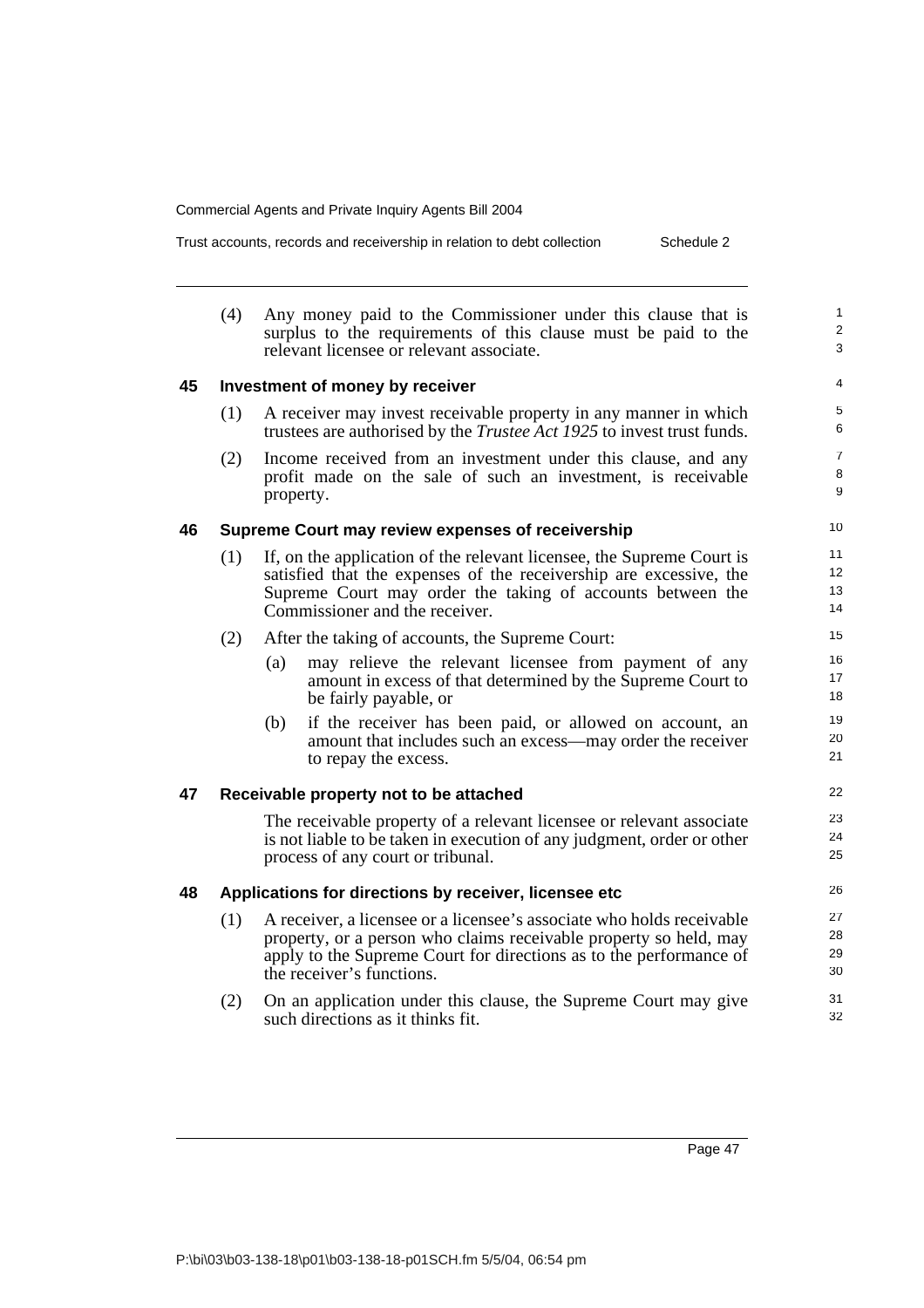Schedule 2 Trust accounts, records and receivership in relation to debt collection

| 49 |     | Supreme Court may give general directions to receiver                                                                                                                                    | 1                   |
|----|-----|------------------------------------------------------------------------------------------------------------------------------------------------------------------------------------------|---------------------|
|    | (1) | The Supreme Court:                                                                                                                                                                       | 2                   |
|    |     | may authorise a receiver to do such things in the exercise of<br>(a)                                                                                                                     | 3<br>4              |
|    |     | the receiver's functions as the Supreme Court considers<br>appropriate, and                                                                                                              | 5                   |
|    |     | may give directions for the exercise of any such authority.<br>(b)                                                                                                                       | 6                   |
|    | (2) | A receiver must exercise any authority so conferred in accordance<br>with any direction so given.                                                                                        | $\overline{7}$<br>8 |
| 50 |     | Receiver to report to Supreme Court and Commissioner                                                                                                                                     | 9                   |
|    | (1) | A receiver must, at such times and in respect of such periods as the<br>Supreme Court directs, submit reports on the receivership to the<br>Supreme Court and the Commissioner.          | 10<br>11<br>12      |
|    | (2) | A report is to deal with such matters as the Supreme Court directs<br>and with such other matters as the receiver considers appropriate to<br>include in the report.                     | 13<br>14<br>15      |
|    | (3) | On the conclusion of a receivership, the receiver must lodge with the<br>Supreme Court all of the receiver's records that relate to the<br>receivership.                                 | 16<br>17<br>18      |
|    | (4) | Unless the Supreme Court orders their destruction, records lodged<br>under this clause are to remain in the custody of the Court.                                                        | 19<br>20            |
| 51 |     | Termination of appointment of receiver                                                                                                                                                   | 21                  |
|    | (1) | The Supreme Court:                                                                                                                                                                       | 22                  |
|    |     | may terminate the appointment of a receiver, and<br>(a)                                                                                                                                  | 23                  |
|    |     | (b)<br>may, if it thinks fit, appoint a new receiver either immediately<br>or at any time within the next 14 days.                                                                       | 24<br>25            |
|    | (2) | The former receiver must transfer or deliver the receivable property:                                                                                                                    | 26                  |
|    |     | if a new receiver is appointed—to the new receiver in<br>(a)<br>accordance with any directions given by the Supreme Court,<br>or                                                         | 27<br>28<br>29      |
|    |     | if a new receiver is not appointed and if the relevant licensee<br>(b)<br>or relevant associate so requires by notice in writing served on<br>the receiver—to the licensee or associate. | 30<br>31<br>32      |
|    |     | Maximum penalty: 50 penalty units.                                                                                                                                                       | 33                  |
|    |     |                                                                                                                                                                                          |                     |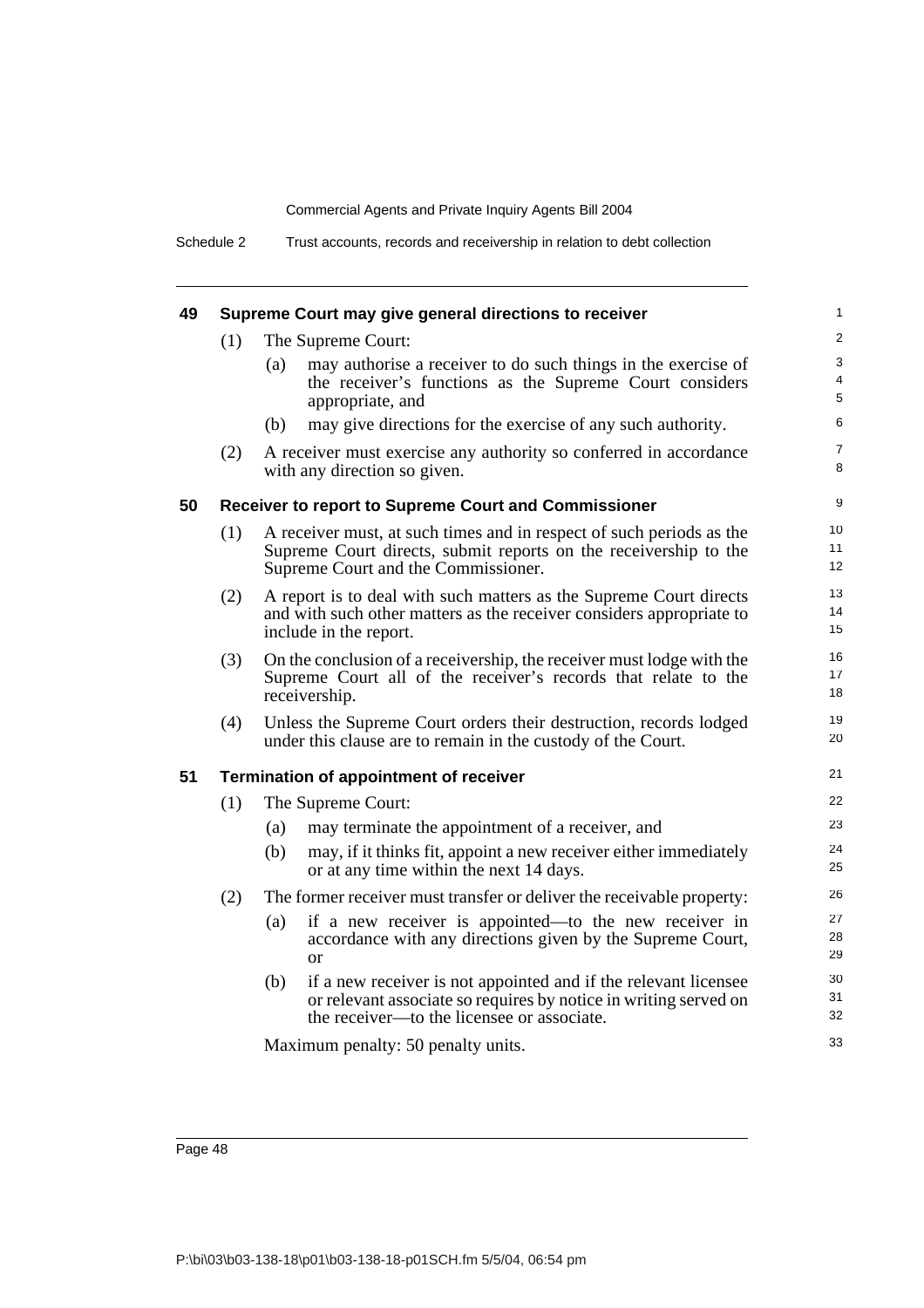| Trust accounts, records and receivership in relation to debt collection |  | Schedule 2 |
|-------------------------------------------------------------------------|--|------------|
|-------------------------------------------------------------------------|--|------------|

|    | (3) | The receivable property must, in accordance with any directions<br>given by the Supreme Court, be transferred or delivered as soon as<br>possible after the former receiver's appointment is terminated.                                 | $\mathbf{1}$<br>$\overline{2}$<br>3 |
|----|-----|------------------------------------------------------------------------------------------------------------------------------------------------------------------------------------------------------------------------------------------|-------------------------------------|
|    | (4) | A former receiver is not required to comply with the requirements<br>of this clause unless:                                                                                                                                              | $\overline{\mathbf{4}}$<br>5        |
|    |     | the expenses of the receivership have been paid to the<br>(a)<br>Commissioner, or                                                                                                                                                        | 6<br>$\overline{7}$                 |
|    |     | the Commissioner otherwise directs in relation to those<br>(b)<br>expenses.                                                                                                                                                              | 8<br>9                              |
|    | (5) | Subject to any direction given by the Supreme Court, a former<br>receiver may transfer or deliver receivable property to the relevant<br>licensee or relevant associate without having been given a notice<br>under subclause $(2)$ (b). | 10<br>11<br>12<br>13                |
| 52 |     | <b>Obstruction of receivers</b>                                                                                                                                                                                                          | 14                                  |
|    |     | A person must not hinder, obstruct or delay a receiver in the exercise<br>of his or her functions under this Part.                                                                                                                       | 15<br>16                            |
|    |     | Maximum penalty: 100 penalty units.                                                                                                                                                                                                      | 17                                  |
|    |     |                                                                                                                                                                                                                                          |                                     |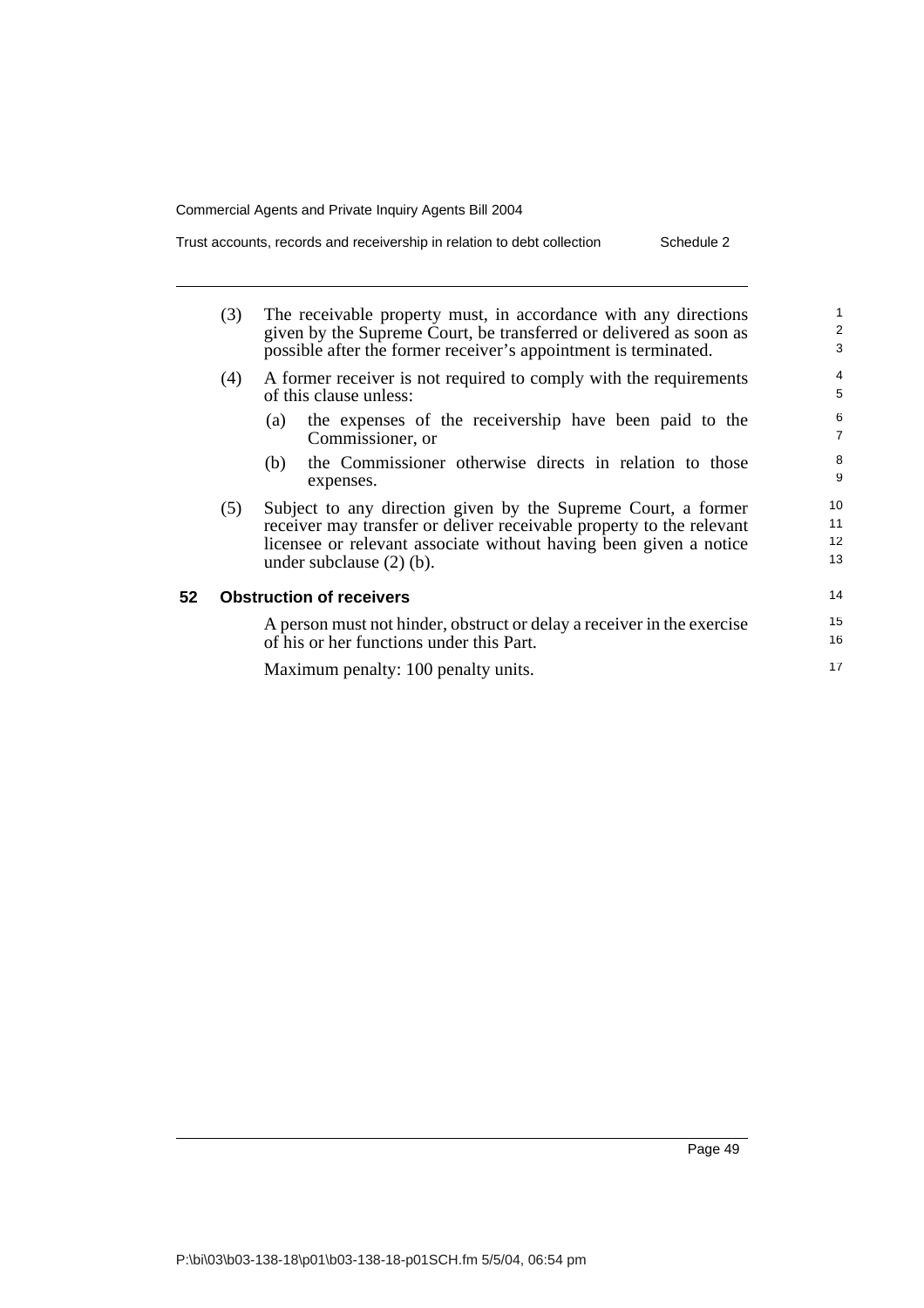Schedule 3 Amendment of Acts

<span id="page-59-0"></span>

|                  |                             | <b>Schedule 3 Amendment of Acts</b><br>(Section 41)                                                                                                            | 1<br>$\overline{2}$ |
|------------------|-----------------------------|----------------------------------------------------------------------------------------------------------------------------------------------------------------|---------------------|
| 3.1              |                             | <b>Commercial Agents and Private Inquiry Agents Act 2004</b>                                                                                                   | 3                   |
| [1]              |                             | <b>Section 34 Search warrants</b>                                                                                                                              | 4                   |
|                  |                             | Omit "authorised justice" wherever occurring in section 34 (1) and (2).                                                                                        | 5                   |
|                  |                             | Insert instead "authorised officer".                                                                                                                           | 6                   |
| [2]              | Section 34 (3) and (4)      |                                                                                                                                                                | 7                   |
|                  |                             | Omit the subsections. Insert instead:                                                                                                                          | 8                   |
|                  | (3)                         | Division 4 of Part 5 of the Law Enforcement (Powers and<br><i>Responsibilities</i> ) <i>Act 2002</i> applies to a search warrant issued<br>under this section. | 9<br>10<br>11       |
|                  | (4)                         | In this section, <i>authorised officer</i> has the same meaning as in<br>the Law Enforcement (Powers and Responsibilities)<br>Act 2002.                        | 12<br>13<br>14      |
| 3.2 <sub>2</sub> | <b>Fines Act 1996 No 99</b> |                                                                                                                                                                | 15                  |
|                  | <b>issued</b>               | Schedule 1 Statutory provisions under which penalty notices                                                                                                    | 16<br>17            |
|                  |                             | Insert in alphabetical order of Acts:                                                                                                                          | 18                  |
|                  |                             | Commercial Agents and Private Inquiry Agents Act 2004,<br>section 28                                                                                           | 19<br>20            |
| 3.3              | <b>No 103</b>               | Law Enforcement (Powers and Responsibilities) Act 2002                                                                                                         | 21<br>22            |
|                  |                             | <b>Schedule 2 Search warrants under other Acts</b>                                                                                                             | 23                  |
|                  |                             | Insert in alphabetical order of Acts and statutory instruments:                                                                                                | 24                  |
|                  |                             | Commercial Agents and Private Inquiry Agents Act 2004,<br>section 34                                                                                           | 25<br>26            |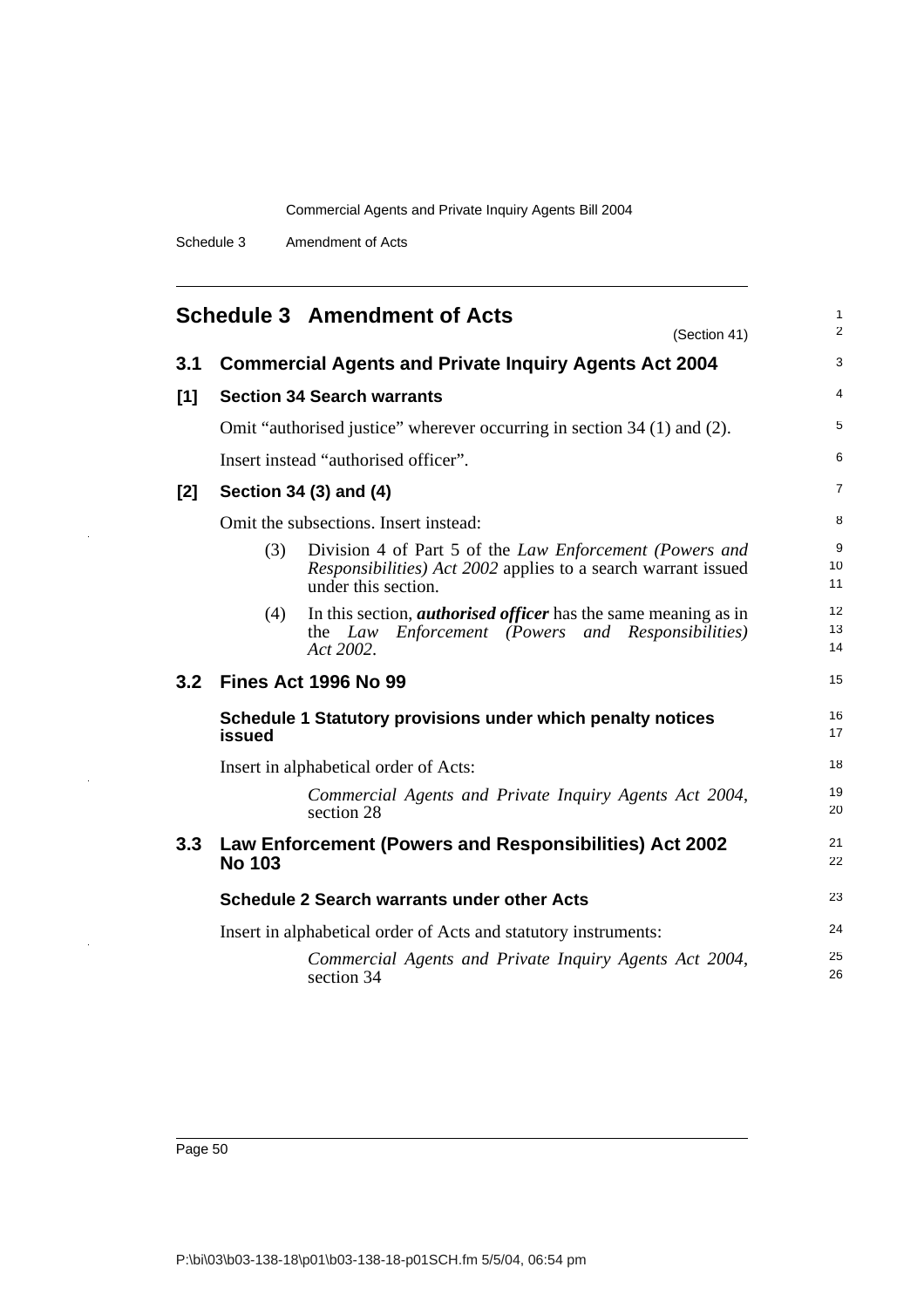Amendment of Acts Schedule 3

 $\ddot{\phantom{1}}$ 

 $\bar{z}$ 

| 3.4 | <b>Licensing and Registration (Uniform Procedures) Act 2002</b><br><b>No 28</b>                        | 1<br>$\overline{2}$ |
|-----|--------------------------------------------------------------------------------------------------------|---------------------|
|     | Schedule 1 Licences to which Part 2 of Act applies                                                     | 3                   |
|     | Insert in alphabetical order of Acts:                                                                  | 4                   |
|     | <b>Commercial Agents and Private Inquiry Agents Act 2004</b>                                           |                     |
|     | section $6(1)(a)$ , master licence for process serving                                                 | 5                   |
|     | section $6(1)(b)$ , master licence for debt collection                                                 | 6                   |
|     | section $6(1)(c)$ , master licence for repossession of goods                                           | 7                   |
|     | section $6(1)(d)$ , master licence for surveillance of persons                                         | 8                   |
|     | section $6(1)$ (e), master licence for investigation of persons                                        | 9                   |
|     | section 12 $(1)$ (a), operator licence for process serving                                             | 10                  |
|     | section 12 $(1)$ (b), operator licence for debt collection                                             | 11                  |
|     | section 12 $(1)$ (c), operator licence for repossession of goods                                       | 12                  |
|     | section 12 $(1)$ $(d)$ , operator licence for surveillance of persons                                  | 13                  |
|     | section 12 (1) (e), operator licence for investigation of persons                                      | 14                  |
| 3.5 | <b>Regulatory Reduction Act 1996 No 107</b>                                                            | 15                  |
|     | <b>Schedule 1 Amendment of Acts</b>                                                                    | 16                  |
|     | Omit Schedule 1.2.                                                                                     | 17                  |
| 3.6 | Search Warrants Act 1985 No 37                                                                         | 18                  |
|     | <b>Section 10 Definitions</b>                                                                          | 19                  |
|     | Insert in alphabetical order of Acts in the list of provisions in the definition<br>of search warrant: | 20<br>21            |
|     | section 34 of the Commercial Agents and Private Inquiry<br>Agents Act 2004,                            | 22<br>23            |
|     |                                                                                                        |                     |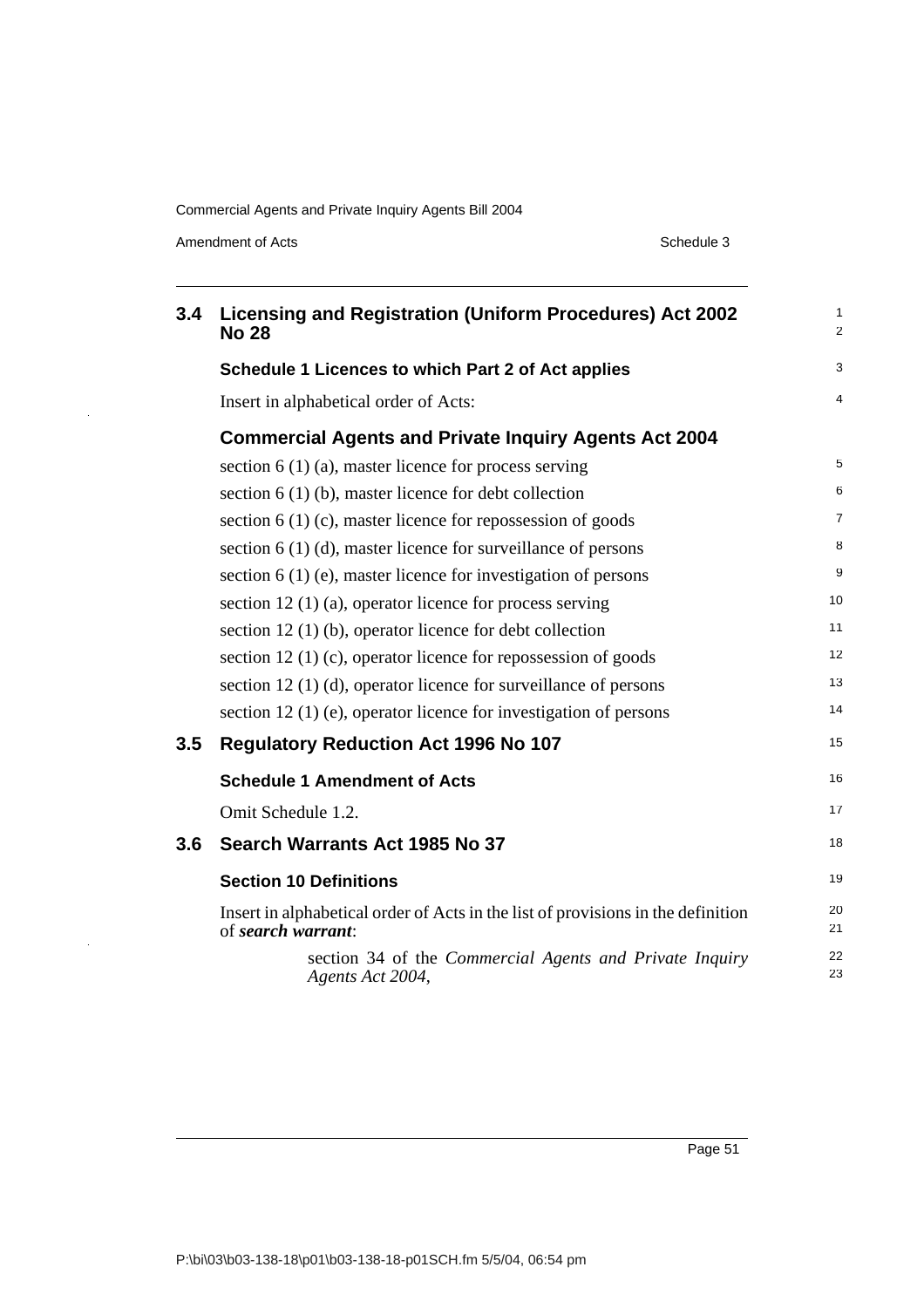Schedule 4 Savings, transitional and other provisions

<span id="page-61-0"></span>

| Schedule 4 Savings, transitional and other provisions |  |  |              |
|-------------------------------------------------------|--|--|--------------|
|                                                       |  |  | (Section 42) |

1 2

| Part 1       |     | <b>General</b>                                                                                                                                                                                                                                            | 3                    |
|--------------|-----|-----------------------------------------------------------------------------------------------------------------------------------------------------------------------------------------------------------------------------------------------------------|----------------------|
| 1            |     | <b>Regulations</b>                                                                                                                                                                                                                                        | 4                    |
|              | (1) | The regulations may contain provisions of a savings or transitional<br>nature consequent on the enactment of the following Acts:                                                                                                                          | 5<br>6               |
|              |     | this Act                                                                                                                                                                                                                                                  | 7                    |
|              | (2) | Any such provision may, if the regulations so provide, take effect<br>from the date of assent to the Act concerned or a later date.                                                                                                                       | 8<br>9               |
|              | (3) | To the extent to which any such provision takes effect from a date<br>that is earlier than the date of its publication in the Gazette, the<br>provision does not operate so as:                                                                           | 10<br>11<br>12       |
|              |     | to affect, in a manner prejudicial to any person (other than the<br>(a)<br>State or an authority of the State), the rights of that person<br>existing before the date of its publication, or                                                              | 13<br>14<br>15       |
|              |     | to impose liabilities on any person (other than the State or an<br>(b)<br>authority of the State) in respect of anything done or omitted<br>to be done before the date of its publication.                                                                | 16<br>17<br>18       |
| Part 2       |     | Provisions consequent on enactment of this<br>Act                                                                                                                                                                                                         | 19<br>20             |
| $\mathbf{2}$ |     | <b>Definitions</b>                                                                                                                                                                                                                                        | 21                   |
|              |     | In this Part:                                                                                                                                                                                                                                             | 22                   |
|              |     | <b>the 1963 Act</b> means the Commercial Agents and Private Inquiry<br>Agents Act 1963.                                                                                                                                                                   | 23<br>24             |
| 3            |     | <b>Electronic applications for licences</b>                                                                                                                                                                                                               | 25                   |
|              | (1) | Despite Part 2 of the Licensing and Registration (Uniform<br><i>Procedures</i> ) Act 2002 (as applied by sections 6 and 12 of this Act),<br>an application referred to in section 12 of that Act may not be made<br>by means of electronic communication. | 26<br>27<br>28<br>29 |
|              | (2) | Subclause (1) does not limit the effect of the <i>Electronic</i><br>Transactions Act 2000.                                                                                                                                                                | 30<br>31             |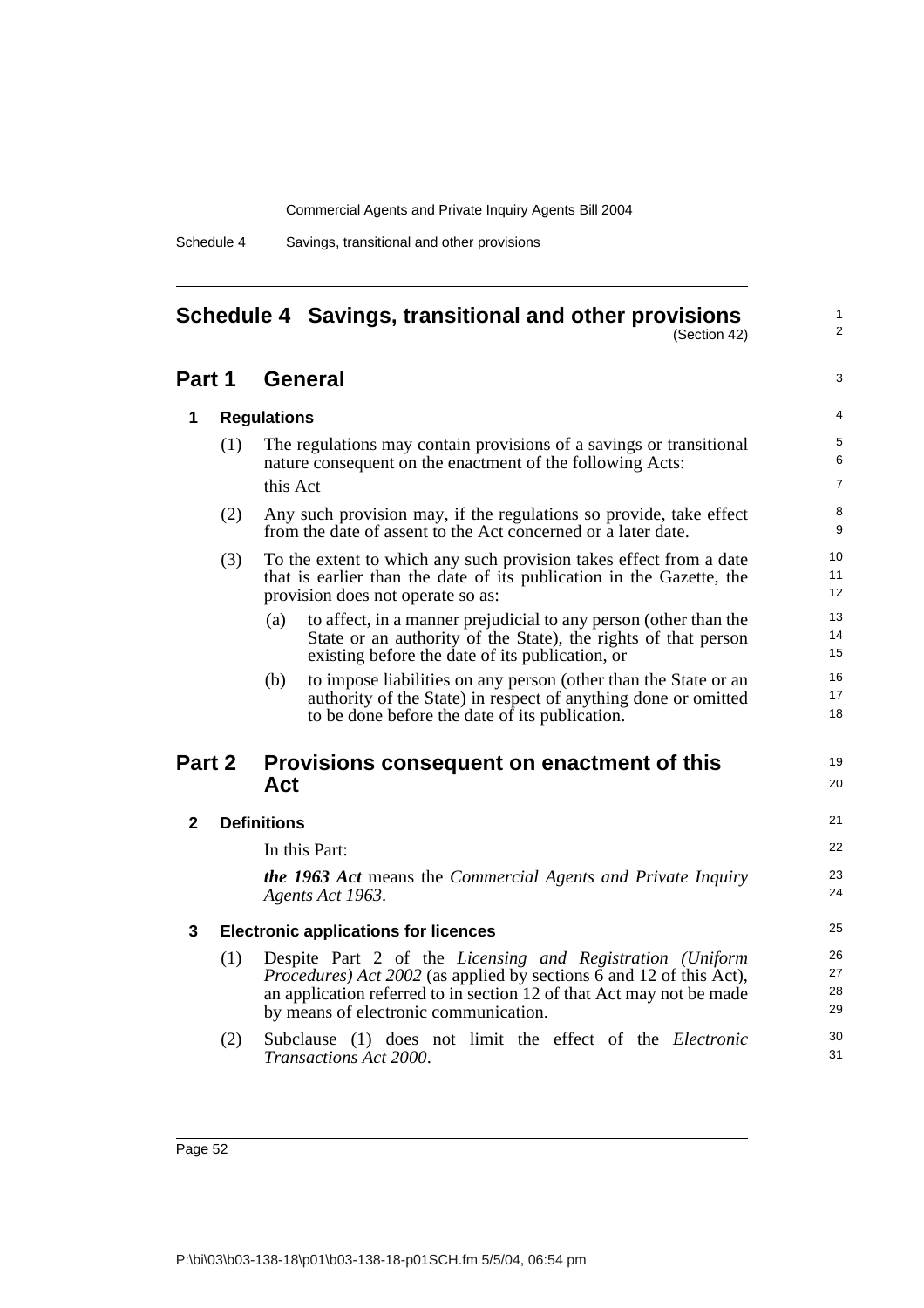Savings, transitional and other provisions Schedule 4

|   | (3)                                 | This clause ceases to have effect on a day to be appointed by<br>proclamation.                                                                                                                                                                                                                    | 1<br>$\overline{2}$               |  |  |
|---|-------------------------------------|---------------------------------------------------------------------------------------------------------------------------------------------------------------------------------------------------------------------------------------------------------------------------------------------------|-----------------------------------|--|--|
| 4 | 3<br><b>Licences under 1963 Act</b> |                                                                                                                                                                                                                                                                                                   |                                   |  |  |
|   | (1)                                 | A commercial agent's licence under the 1963 Act, including a<br>licence arising under clause $5(1)$ , is taken to be a master licence for<br>process serving, debt collection and repossession of goods.                                                                                          | 4<br>5<br>6                       |  |  |
|   | (2)                                 | A private inquiry agent's licence under the 1963 Act, including a<br>licence arising under clause $5(1)$ , is taken to be a master licence for<br>surveillance of persons and investigation of persons.                                                                                           | $\overline{7}$<br>8<br>9          |  |  |
|   | (3)                                 | A subagent's licence under the 1963 Act that authorises its holder to<br>act as subagent for a licensed commercial agent, including a licence<br>arising under clause $5(2)$ , is taken to be an operator licence for<br>process serving, debt collection and repossession of goods.              | 10 <sup>1</sup><br>11<br>12<br>13 |  |  |
|   | (4)                                 | A subagent's licence under the 1963 Act that authorises its holder to<br>act as subagent for a licensed private inquiry agent, including a<br>licence arising under clause $5(2)$ , is taken to be an operator licence<br>for surveillance of persons and investigation of persons.               | 14<br>15<br>16<br>17              |  |  |
| 5 |                                     | <b>Applications under 1963 Act</b>                                                                                                                                                                                                                                                                | 18                                |  |  |
|   | (1)                                 | An application for a commercial agent's licence or private inquiry<br>agent's licence under the 1963 Act that had been made, but not<br>determined, before the commencement of Division 1 of Part 2 of<br>this Act is to be dealt with under the 1963 Act as if this Act had not<br>been enacted. | 19<br>20<br>21<br>22<br>23        |  |  |
|   | (2)                                 | An application for a subagent's licence under the 1963 Act that had<br>been made, but not determined, before the commencement of<br>Division 2 of Part 2 of this Act is to be dealt with under the 1963 Act<br>as if this Act had not been enacted.                                               | 24<br>25<br>26<br>27              |  |  |
| 6 |                                     | Action under section 11 or 12 of 1963 Act                                                                                                                                                                                                                                                         | 28                                |  |  |
|   | (1)                                 | Action under section 11 or 12 of the 1963 Act that had been<br>commenced but not completed before the commencement of<br>Division 1 or 2 of Part 2 of this Act, as the case may be, may be<br>completed under the 1963 Act as if this Act had not been enacted.                                   | 29<br>30<br>31<br>32              |  |  |
|   | (2)                                 | Cancellation of a licence under the 1963 Act, as referred to in<br>subclause (1), is taken to be cancellation of the corresponding<br>licence under this Act.                                                                                                                                     | 33<br>34<br>35                    |  |  |
|   |                                     |                                                                                                                                                                                                                                                                                                   |                                   |  |  |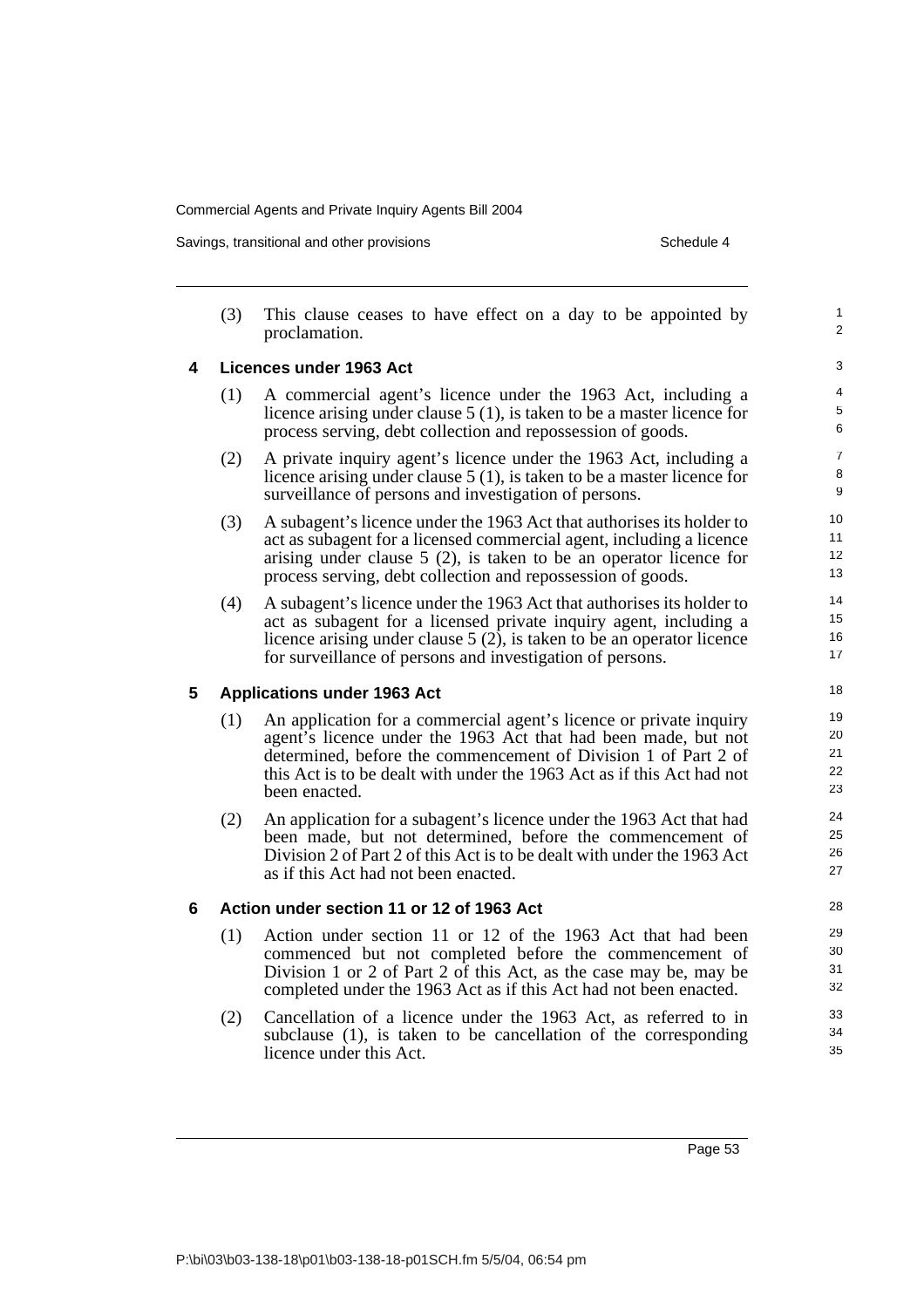| $\overline{\mathbf{r}}$ | Appeals under section 14 of 1963 Act        |                                                                                                                                                                                                                                                        |                                   |
|-------------------------|---------------------------------------------|--------------------------------------------------------------------------------------------------------------------------------------------------------------------------------------------------------------------------------------------------------|-----------------------------------|
|                         | (1)                                         | An appeal that had been made but not determined under section 14<br>of the 1963 Act may be heard and determined as if this Act had not<br>been enacted.                                                                                                | 2<br>3<br>$\overline{4}$          |
|                         | (2)                                         | A decision by the District Court in respect of such an appeal has the<br>same effect as if it had been a decision by the Administrative<br>Decisions Tribunal for the purposes of this Act.                                                            | 5<br>6<br>$\overline{7}$          |
| 8                       |                                             | <b>Register</b>                                                                                                                                                                                                                                        | 8                                 |
|                         |                                             | The Register referred to in section 15 of the 1963 Act is taken to be<br>the Register of Licensees under this Act.                                                                                                                                     | 9<br>10 <sup>1</sup>              |
| 9                       | Continued application of Part 3 of 1963 Act |                                                                                                                                                                                                                                                        | 11                                |
|                         | (1)                                         | Despite the repeal of Part 3 of the 1963 Act, compliance by the<br>holder of a master licence for debt collection with the requirements<br>of that Part is taken to be compliance with the requirements of Parts<br>1 and 2 of Schedule 2 to this Act. | 12 <sup>2</sup><br>13<br>14<br>15 |
|                         | (2)                                         | This clause ceases to have effect on the expiry of 12 months from<br>the commencement of section 18 of this Act.                                                                                                                                       | 16<br>17                          |
| 10                      |                                             | <b>Continued application of Schedule 1 to 1963 Act</b>                                                                                                                                                                                                 | 18                                |
|                         |                                             | Schedule 1 to the 1963 Act continues to apply to and in respect of<br>action commenced under that<br>Schedule<br>before<br>the<br>any<br>commencement of section 18 of this Act.                                                                       | 19<br>20<br>21                    |
| 11                      |                                             | <b>Fidelity bonds</b>                                                                                                                                                                                                                                  | 22                                |
|                         | (1)                                         | Any fidelity bond that had been lodged with a court pursuant to<br>section 35 of the 1963 Act is taken to have been terminated by the<br>person by whom it was given.                                                                                  | 23<br>24<br>25                    |
|                         | (2)                                         | If such a bond is supported by security of the kind referred to in<br>section 35 $(2)$ (b) of the 1963 Act, the security is to be returned to<br>the commercial agent by whom it was given.                                                            | 26<br>27<br>28                    |